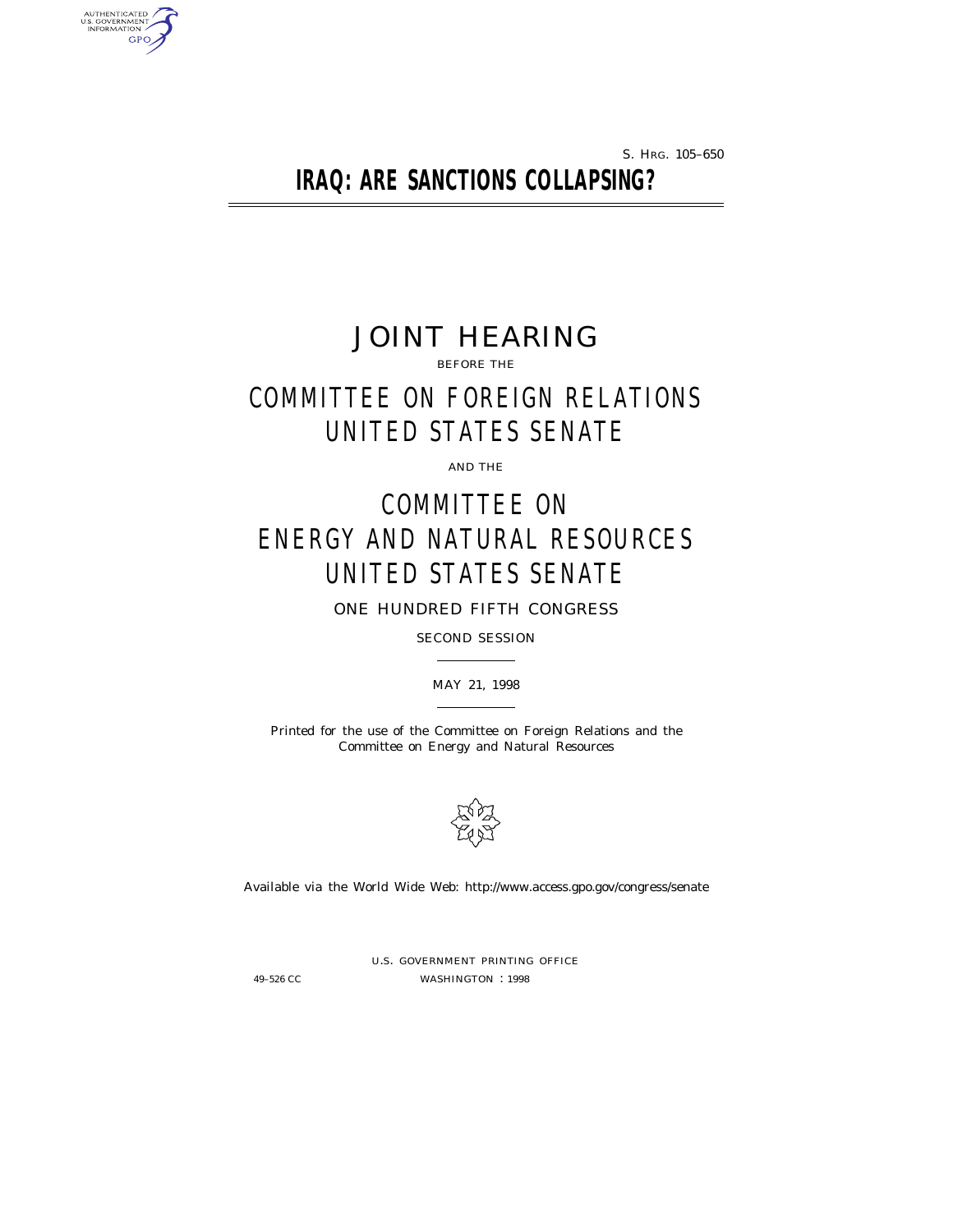#### COMMITTEE ON FOREIGN RELATIONS

JESSE HELMS, North Carolina, *Chairman*

RICHARD G. LUGAR, Indiana PAUL COVERDELL, Georgia CHUCK HAGEL, Nebraska GORDON H. SMITH, Oregon CRAIG THOMAS, Wyoming ROD GRAMS, Minnesota JOHN ASHCROFT, Missouri BILL FRIST, Tennessee SAM BROWNBACK, Kansas

JOSEPH R. BIDEN, JR., Delaware PAUL S. SARBANES, Maryland CHRISTOPHER J. DODD, Connecticut JOHN F. KERRY, Massachusetts CHARLES S. ROBB, Virginia RUSSELL D. FEINGOLD, Wisconsin DIANNE FEINSTEIN, California PAUL D. WELLSTONE, Minnesota

JAMES W. NANCE, *Staff Director* EDWIN K. HALL, *Minority Staff Director*

### COMMITTEE ON ENERGY AND NATURAL RESOURCES

FRANK H. MURKOWSKI, Alaska, *Chairman*

PETE V. DOMENICI, New Mexico DON NICKLES, Oklahoma LARRY E. CRAIG, Idaho BEN NIGHTHORSE CAMPBELL, Colorado CRAIG THOMAS, Wyoming JON KYL, Arizona ROD GRAMS, Minnesota GORDON H. SMITH, Oregon SLADE GORTON, Washington CONRAD BURNS, Montana

DALE BUMPERS, Arkansas WENDELL H. FORD, Kentucky JEFF BINGAMAN, New Mexico DANIEL K. AKAKA, Hawaii BYRON L. DORGAN, North Dakota BOB GRAHAM, Florida RON WYDEN, Oregon TIM JOHNSON, South Dakota MARY L. LANDRIEU, Louisiana

ANDREW D. LUNDQUIST, *Staff Director* GARY G. ELLSWORTH, *Chief Counsel* THOMAS B. WILLIAMS, *Staff Director for the Minority* SAM E. FOWLER, *Chief Counsel for the Minority* HOWARD USEEM, *Professional Staff Member* MARY KATHERINE ISHEE, *Counsel, Minority*

(II)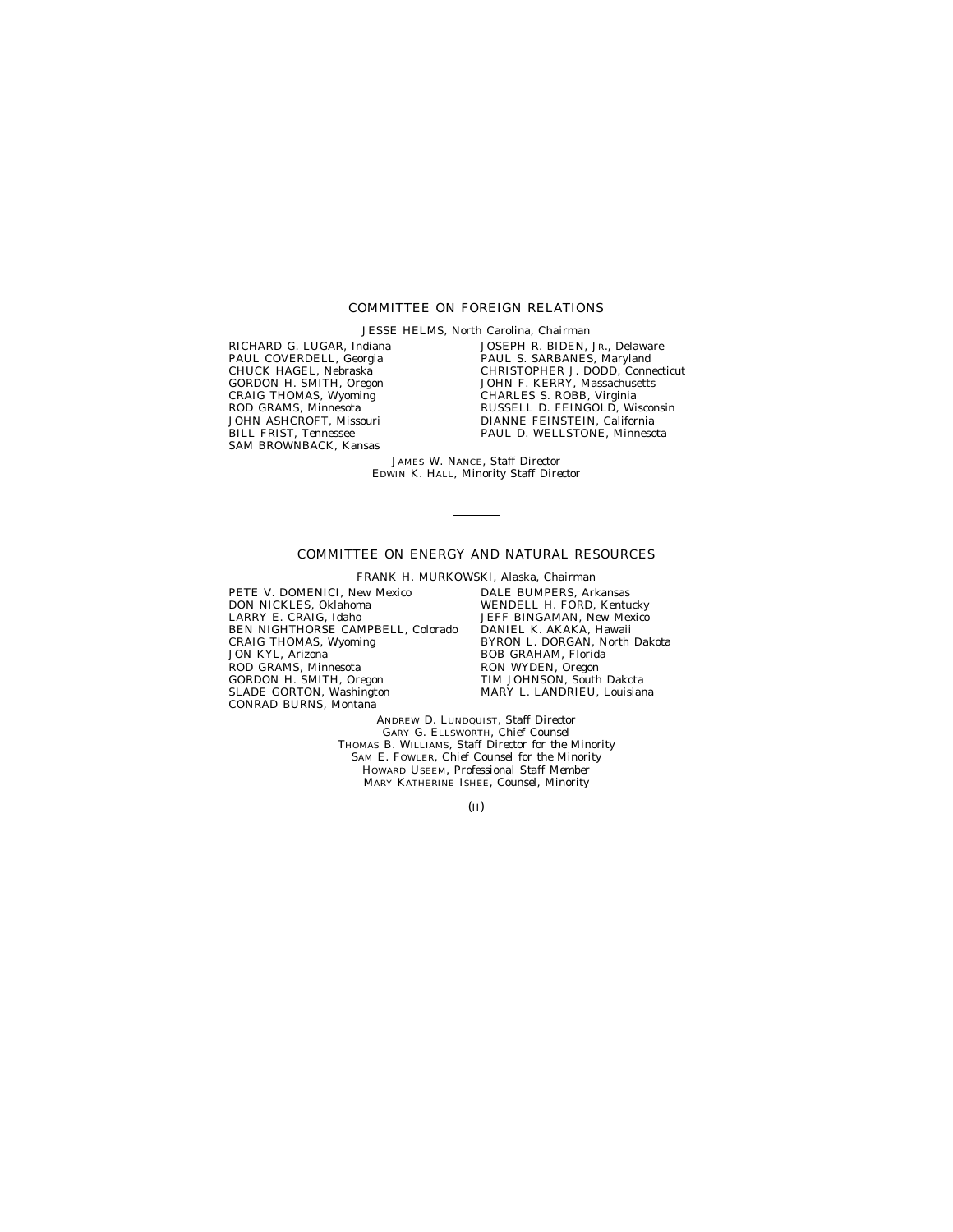# C O N T E N T S

 $\overline{\phantom{0}}$ 

 $\overline{\phantom{a}}$ 

Page

| Kay, Dr. David, Vice President and Director of the Center for<br>Counterterrorism, SAIC, and Former UNSCOM Nuclear Inspector, McLean, | 34 |
|---------------------------------------------------------------------------------------------------------------------------------------|----|
|                                                                                                                                       | 37 |
|                                                                                                                                       |    |
|                                                                                                                                       | 31 |
|                                                                                                                                       | 33 |
| Pickering, Hon. Thomas R., Under Secretary of State for Political Affairs                                                             | 9  |
|                                                                                                                                       | 12 |
| Pollack, Dr. Ken, Persian Gulf Analyst, Washington Institute for Near East                                                            |    |
|                                                                                                                                       | 41 |
|                                                                                                                                       | 44 |
| <b>APPENDIX</b>                                                                                                                       |    |
|                                                                                                                                       | 59 |

(III)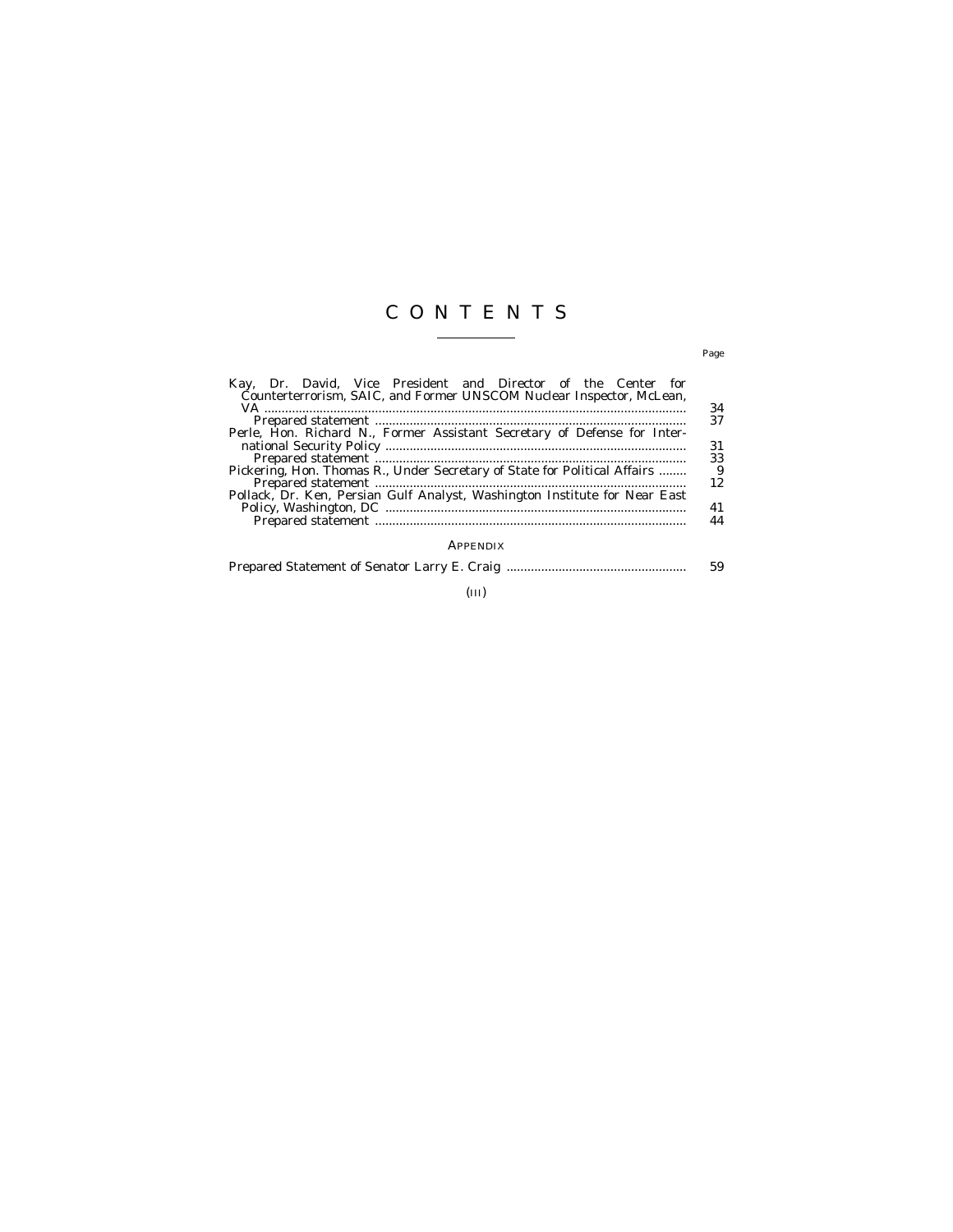## **IRAQ: ARE SANCTIONS COLLAPSING?**

### **THURSDAY, MAY 21, 1998**

U.S. SENATE, COMMITTEE ON FOREIGN RELATIONS, AND COMMITTEE ON ENERGY AND NATURAL RESOURCES, *Washington, DC.*

The committees met, pursuant to notice, at 10:05 a.m., in room SD–419, Dirksen Senate Office Building, Hon. Jesse Helms, [chairman of the Committee on Foreign Relations], and Hon. Frank Murkowski, [chairman of the Committee on Energy and Natural Relations], presiding.

Present from the committee on Energy and Natural Resources: Senators Murkowksi, Domenici, Campbell, Burns, and Johnson.

Present from the committee on Foreign Relations: Senators Hagel, Thomas, Brownback, Robb, and Wellstone.

Chairman MURKOWSKI. Let me, on behalf of the chairman of the Foreign Relations Committee, welcome you to the Iraq question, are sanctions working or are sanctions collapsing?

Senator Helms and I have had numerous conversations on this issue, and thanks to him and his professional staff and other members of the Foreign Relations Committee we agreed to have a joint hearing, and as chairman of the Energy & Natural Resources Committee, obviously we have an interest, and I see two members of that committee, Senator Campbell and Senator Burns who are also here as well as members of the Foreign Relations Committee.

It is my understanding Senator Helms may be delayed, and Senator Brownback will make the statement for the chairman on behalf of the chairman and himself.

As well, I am happy to see my Democratic colleagues. I feel very much at home back in the Foreign Relations Committee. I was on this committee for 10 or 12 years. I had hoped to eventually make the Finance Committee, and the worm finally turned, and I reluctantly gave up this position.

But the purpose of today's hearing is to answer the question: Have we so weakened U.N. sanctions that Saddam can keep his weapons of mass destruction and threaten his neighbors and the world's oil supply?

I think that the actions by the administration and the U.N. particularly have rendered the effectiveness of the sanctions less than meaningful, and without effective sanctions the U.N. inspectors in my opinion will never be able to force Saddam to destroy his weapons of mass destruction.

Just last month, the U.N. chief arms inspector, Richard Butler, reported that Iraq is not complying with U.N. requirements for lo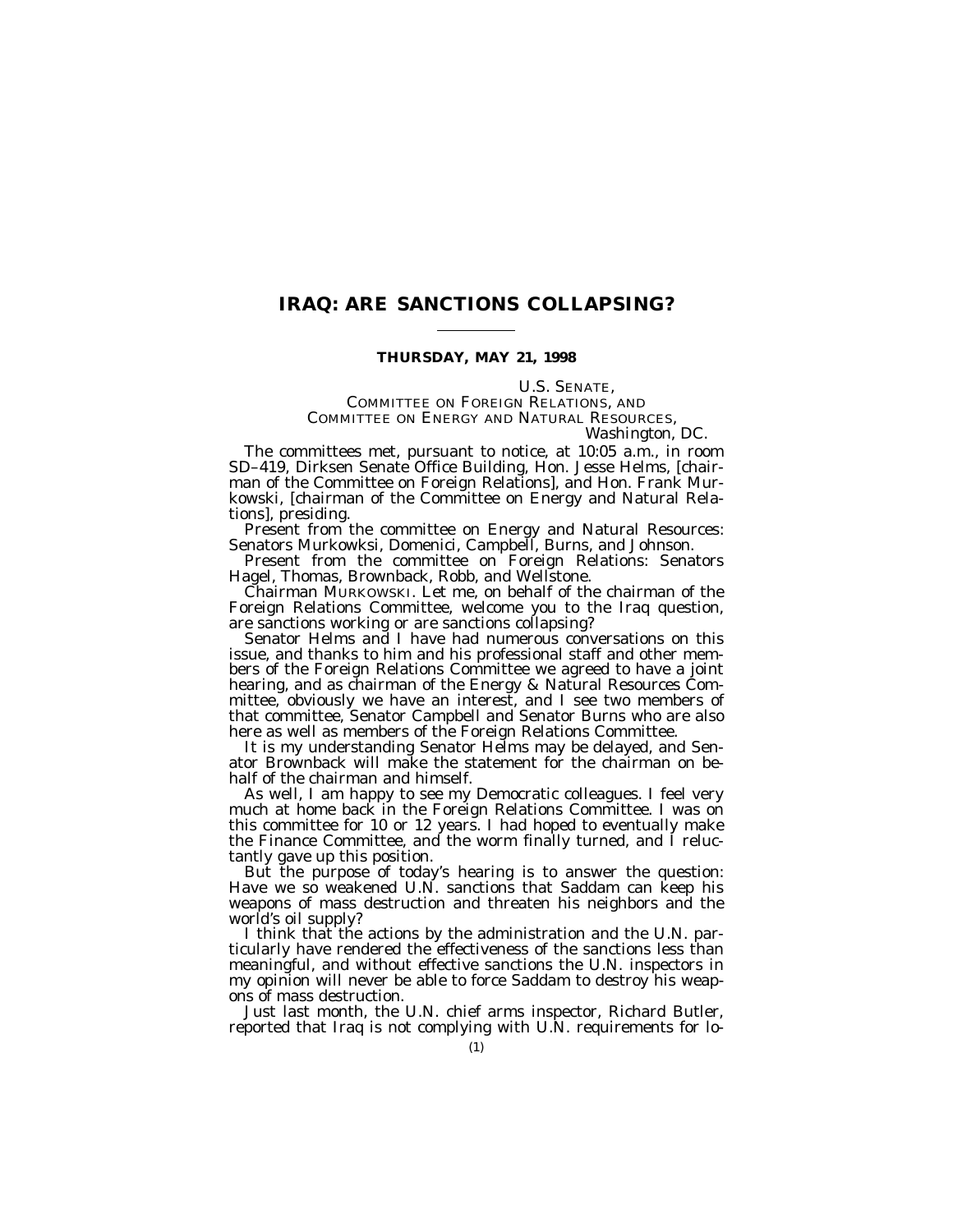cating and destroying weapons of mass destruction. Now, the question is, can we verify his arsenal through intelligence?

Well, there is a mixed response to that. We obviously missed a little of the activity in India the other day, so I will just leave that open for further speculation, but clearly we were not and did not detect India's nuclear weapons tests before they happened, and how are we going to be sure about Iraq?

Perhaps some in the White House believe that Saddam Hussein can be trusted. Well, I can tell you a little story about some experience that a number of Senators had back in 1989. Senator Dole, Senator McClure, Senator Metzenbaum, Senator Simpson and myself were in that part of the world, and President Mubarak set up a meeting with Saddam Hussein for lunch.

We flew to Baghdad to meet with Saddam Hussein and were met at that time by our Ambassador, April Gillespie, and while we were looking forward to the meeting, Ms. Gillespie arrived and advised us that the meeting had been rescheduled for Mosul, and we were quite taken aback, because we traveled a long way, and reluctantly thought we would make the change, and we would fly up in our airplane.

We were not too sure where Mosul was, up near the Turkish border, but in any event we were advised by Tarik Aziz that Saddam had sent his airplane down to pick us up. With some reluctance we said no, we will go in our airplane. He said, well, your airplane is too big. Our runway is under construction.

So with Tarik we went in Saddam's airplane and got up to the meeting, which was in a hotel overlooking the Tigris River, and began our dialog with Saddam Hussein. At this time there was a big issue of a cannon that allegedly was being built, and part of it was found on the docks in London, and there was a triggering mechanism, and we discussed everything from human rights, and the conversational got quite emotional.

And finally at one point Saddam said, you come out on the front porch. He said, there is a helicopter for each one of you. You go in the helicopter, land anywhere in Iraq, ask the people what they think of Saddam Hussein.

And Howard Metzenbaum said, I am not going. That would be a one-way trip.

Chairman MURKOWSKI. At the conclusion Bob Dole said: Well, I am never going over there for lunch, because Saddam did not even buy us lunch.

So the point of the issue is, as I started to say in my remarks, I do not think you can trust him to keep his word, even if it is to buy lunch.

Now, time and time again, I think we would agree Saddam has proved himself untrustworthy. We can review the record. In the early eighties Saddam invaded Iran. We had hundreds of thousands that died. They used chemical weapons against Iran out of desperation.

In 1990, Saddam invaded Kuwait, threatening the oil supplies, and the United States and our allies spent billions of dollars, put a half-million troops in harm's way to kick Saddam's—to keep Saddam from invading Kuwait. He wanted the power associated with the oil. It was an oil war.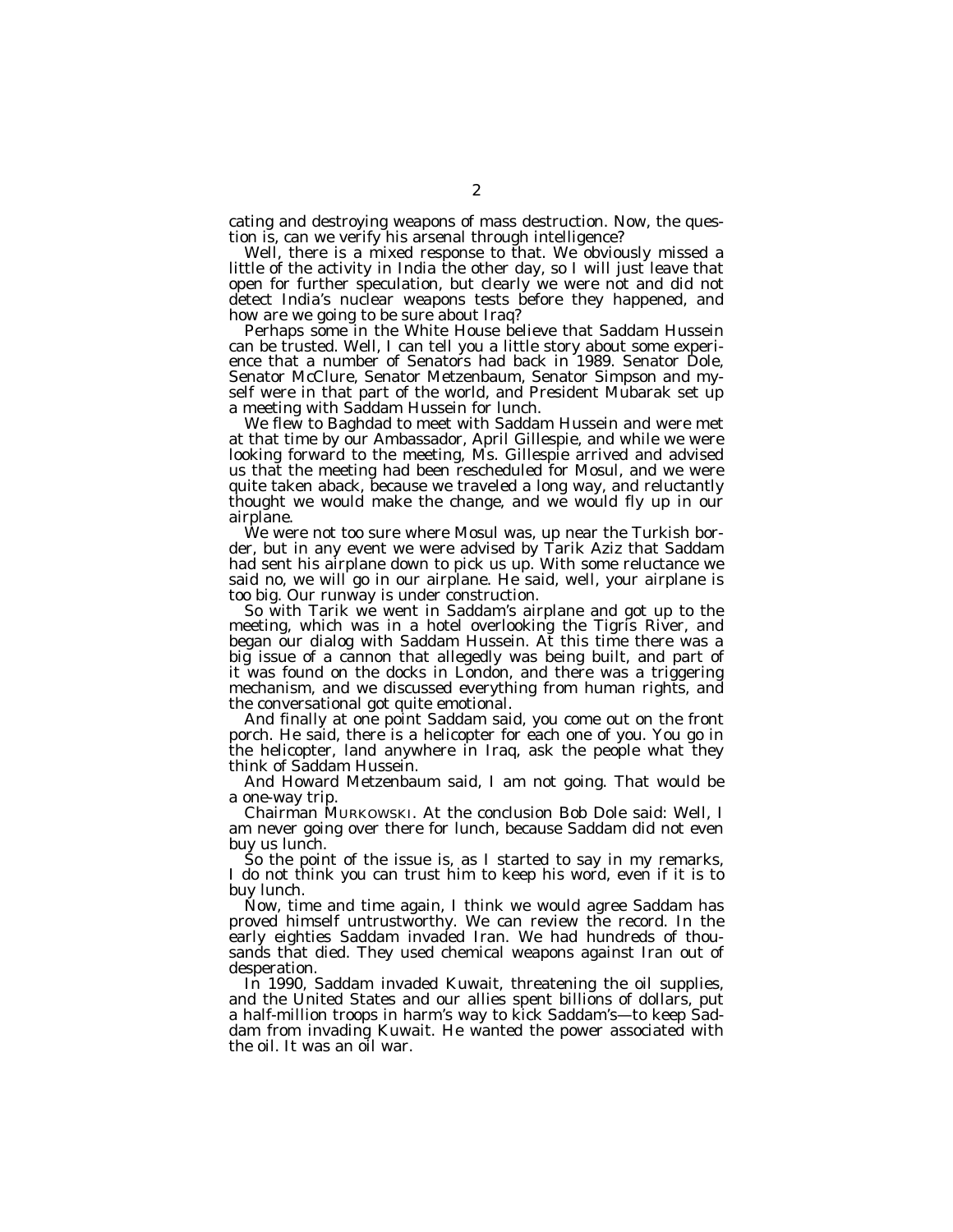Since 1994 Saddam has illegally smuggled oil. Last year, earning Iraq nearly \$1⁄2 billion. You can be sure that Saddam is not spending this money to keep Iraq's children from starving.

I have got a list here of the oil production out of Iraq from 1973 through 1998, and his production was roughly 2 to 2.7 million during that period of 1973 to 1990, and after the war, dropped off to 300,000 barrels, 400,000, 500,000, six, and then in 1997, the sanctions with the United Nations, we picked it up to 1.2 million, and now in February the estimate is 1.7 million.

That is rather revealing, because this is more than double the amount previously authorized. It is \$1 billion for 90 days and \$4 billion a year, \$10.5 billion on oil priced at \$15 a barrel. That is 1.9 million barrels that the U.N. has authorized him to be able to basically market. That is more than his production capability currently at 1.7.

So as we look at what I think is happening, and the purpose of this hearing is to address how that oil is being funneled into the markets of the world, and how much of it is outside the sanctions and is being pocketed under illegal oil sales to other countries, and the realization that the United Arab Emirates hit a peak in January this year of about 70,000 barrels a day, and a lot of this goes into the pocket of one Saddam Hussein.

And then in April, Iran allowed Iraq to export more gas, oil, and exports to the UAE. Press reports put Iraq's exports to Jordan at 100,000 barrels a day. Total Iraq illegal oil sales amounted to 450 million last year.

The bottom line is that we have a situation where Saddam is illegally smuggling oil as a consequence of the administration's support, I think inappropriately, of the U.N. resolution increasing the authorization, and you can be sure that Saddam is not spending all his money to keep Iraq's children from starving.

I think the Republican Guard, the military machines, the funding for his weapons of mass destruction are what this committee is going to address today, so I think it is fair to say that as we reflect on our action, the public should be indignant relative to what is being allowed here.

Iraq can now sell more oil than it sold before the Gulf War. Iraq is authorized to sell more oil than it can actually produce.

In summary, the United Nations, with the backing of the current administration, has undermined sanctions, removing the incentive for Iraq to comply with arms inspections. I think this makes no sense. Oil sanctions are now basically a toothless tiger.

So as a consequence of that, I, as others, do not want to see our sons and daughters engaged in another Gulf War because Saddam is stockpiling weapons to attack his neighbors and continue his efforts to control as much oil as he can from the Mideast that we are so dependent on.

Remember one thing. We are now about 53-percent dependent on imported oil. In 1973, when we had the Arab oil embargo, we were 37-percent dependent, so our national energy security is at risk. Senator Brownback.

Senator BROWNBACK. Thank you very much, Mr. Chairman, and I certainly want to associate myself with that statement. It was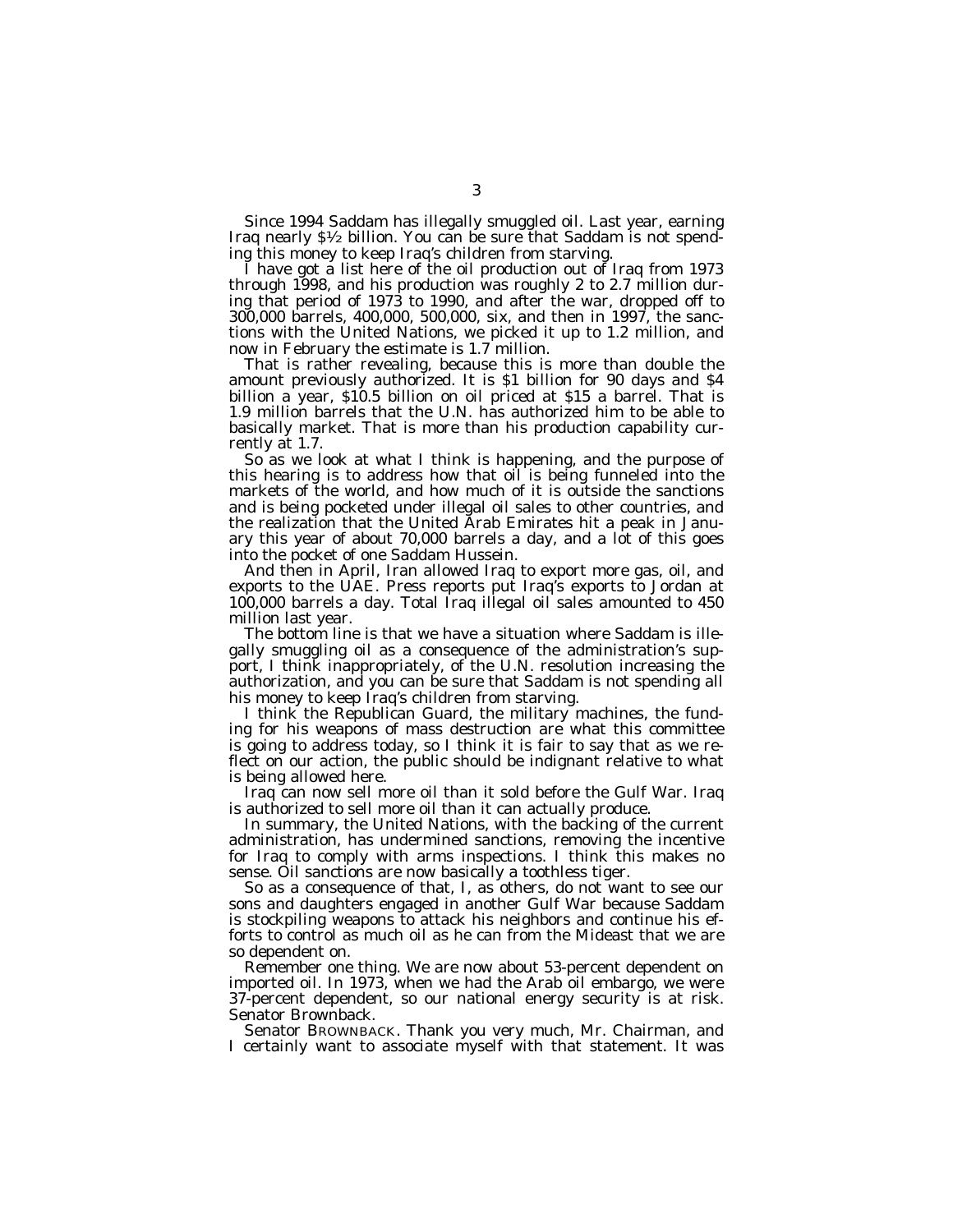very well put, about Saddam Hussein's ability to produce, and where he is marketing it.

I welcome the Under Secretary here today on behalf of Chairman Helms. I have got a statement to put in the record on behalf of Chairman Helms of the Foreign Relations Committee that I will submit for the record.

I will just note that a number of us in the Senate, Secretary Pickering, are very worried that we are going down a course now that does not remove the problem from Iraq, and the problem is Saddam Hussein, and as long as he remains in power we are going to be confronting him and his regime, and whether it is chemical weapons or biological weapons or conventional weapons, we will be confronting him.

And now it appears we are on a course to even finance and allow the financing of Saddam Hussein in the region, and that is deeply concerning to a number of us from various aspects, when he is the problem, and now he is going to have more money in his pocket, and that is the sort of thing that I want to probe with you here.

And you are going to I think continue to hear a lot of comments from the chairman of this committee, from myself, you are going to continue to hear it from Majority Leader Lott, as long as our strategy seems to allow Saddam Hussein not only to stay in power but to grow in strength and grow in financing, and I would like to submit this statement into the record, and I look forward, Mr. Pickering, to your statement and a frank dialog back and forth of where the administration truly wants to take the U.S. strategy toward Iraq.

Is it just, Saddam is going to be there and we are going to gradually loosen the hold on him, or are we going to put in place a strategy long-term for the removal of Saddam Hussein, and that is the better strategy that I think we have to go at.

Thank you, Mr. Chairman.

[The prepared statement of Senator Helms follows:]

#### PREPARED STATEMENT OF CHAIRMAN JESSE HELMS

Mr. Undersecretary, we welcome you to this Foreign Relations Committee hearing, and appreciate your joining us.

Recent events have distracted all of us from our responsibility to assess the situation in Iraq. However, I suspect Saddam Hussein will somehow catapult himself back into the center of world attention very soon. He has good reason to do so: Each time he defies the United States and the United Nations, he is rewarded by the U.N. with lighter and lighter sanctions.

Mr. Secretary, I understand the problems you are having with the Russians, the Chinese, and especially with the French. But I also understand that, if the Administration does not stop seeking consensus at any cost, there eventually will come the time when we will have whittled the Iraq sanctions down to the point where they are meaningless. Indeed, we may already be there.

The latest oil for food deal with Iraq is a case in point. Consider how the Iraq sanctions have been watered down since the end of the Gulf War: We have gone from the all out prohibition on oil sales in 1991, to permitting Iraq to sell two billion dollars worth of oil every six months in 1996 (for the purchase of food). Now, we will permit Iraq—get this—to sell \$5 billion worth of oil every six months. What for? Supposedly to repair infrastructure, build hospitals and clinics, repair water sanitation, rehabilitate the agriculture sector, import oil equipment, agricultural equipment and spend \$92 million on ''education'', whatever all that means.

Mr. Pickering, what incentive does Saddam Hussein now have, under this grand plan, to cooperate with the U.N. inspectors? Every time Saddam defies the UN, we punish him by letting him sell more oil. Iraq was exporting barely \$10 billion worth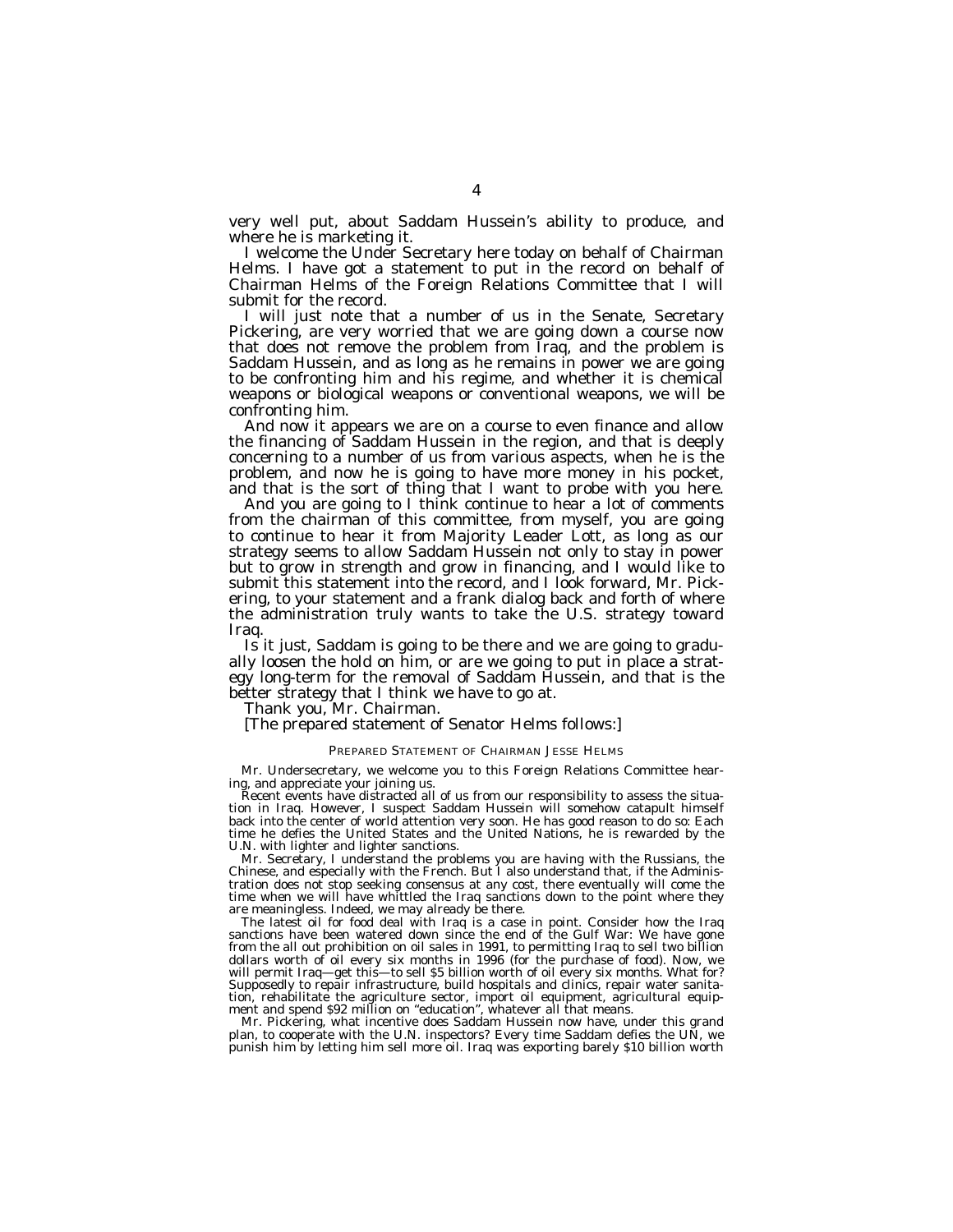of oil a year prior to the invasion of Kuwait. Another few years of defiance, and he'll be back to his pre-Gulf War levels.

Now, if you are going to reiterate that the difference is that Iraq cannot decide how to spend the money: With all due respect, sir, I don't buy it.

First—at the recommendation of the U.N. Secretary General—Iraq will now be permitted to completely bypass the sanctions committee in the importation of oil equipment. I look forward to hearing what our second panel, which includes a former weapons inspector, thinks about that.

Second, inasmuch as the United Nations has taken responsibility for all the basic needs of the Iraqi people, Saddam Hussein has been completely relieved of any responsibility on his part to provide for his people. Thanks to the ever growing generosity of the UN, Saddam can now spend all available funds in the Iraqi treasury on the purchase of illicit goods for himself and his cronies.

Consider: Since the end of the Gulf War, Saddam has contributed NOT ONE CENT of Iraqi government funds to any food project, any medicine project, any humanitarian project of any kind for his people. NOT ONE CENT. At the same time, he has been earning upwards of \$400 million a year—\$400 million a year—from illegal oil sales.

The charts around the room that illustrate the problem. Iraq is sneaking its oil out through Iranian territorial waters with the full complicity of the Iranian government. The oil is then being sold through the Persian Gulf via the United Arab Emirates (incidentally, a close Gulf ally of the United States). And over land, Iraq is also selling oil through Turkey. There, the volume is so high that trucks are sometimes backed up for miles along the border.

My question is what has happened to that oil money? Where is it going? Where has it been going for years on end? And why has obtaining this information and stopping this smuggling not been a number one priority for the United States and the United Nations?

What, in fact, has the United States or the United Nations done about illegal oil sales? Nothing, barring some feverish hand-wringing. Indeed, some have suggested, incredibly, that by allowing Iraq to sell all its oil legally, through the United Nations, we'll be absolutely sure to remove any possibility of Saddam's profiting from illegal oil smuggling. By logical extension, perhaps we ought to sell Iraq missiles too, that way we will be sure Saddam isn't looking for them on the black market. In fact, while we're at it, why bother with the sanctions on Iraq at all?

Sad to say, it looks to me like these sanctions are a pretty good deal for Saddam Hussein. The UN feeds his people, while he gets to pocket his reduced (but still substantial) illicit oil profits. And, every time he defies the UN weapons inspectors, we let him sell more oil. With all due respect, sir, I have my doubts that this grand strategy is going to bring Saddam to his knees begging for mercy in either of our lifetimes

Mr. Pickering, I believe you see my point. The problem is straightforward: Beyond these ever-dwindling sanctions, the Clinton Administration has no Iraq policy.

The United Nations and the United States have allowed Saddam Hussein to get away with murder. He has defied weapons inspectors; he has starved his people to benefit his cronies in the regime; he has invaded Northern Iraq and executed opponents. And we are doing nothing.

Here is the bottom line: Sanctions are an important part of our nation's foreign policy arsenal. But sanctions are a means, not an end. Our ends in Iraq should be to oust Saddam Hussein from power. If that is not our aim, I, for one, would like to know why.

Chairman MURKOWSKI. Thank you very much, Senator Brownback.

In other order of attendance, Senator Campbell, Senator Burns, Senator Hagel, Senator Johnson, and Senator Robb.

Senator CAMPBELL. Mr. Chairman, I will not belabor it, because I think you said what is on the minds of a lot of us, like you and my colleagues I have been concerned about this.

I guess we are really pretty naive as a country to think that we are going to allow him to increase his production to almost a level that he had before in the export and sale of oil, the level he had almost before the gulf conflict, and he is going to put that in children's programs, and seniors? Anybody who believes that is flat dumb or naive, there is no question about it.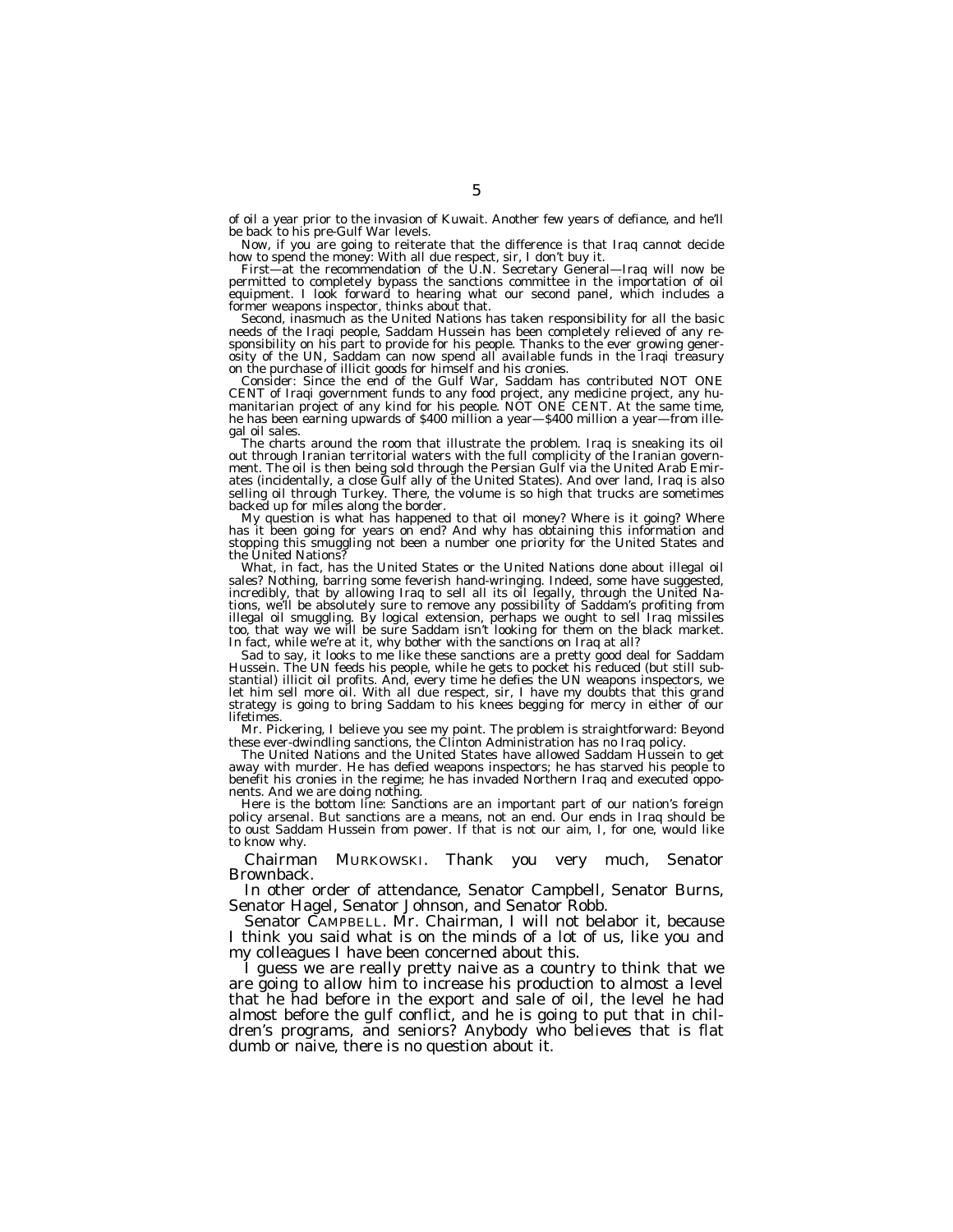And it also really bothers me, that agreement that Secretary-General Annan made, as I understand it, puts a politically appointed group as the overseers of the UNSCOM inspectors, and I know when Madeleine Albright testified here we asked her specifically about that, and she said, well, they will not have any veto authority.

But that is not what Saddam Hussein has said publicly. He believes they do have veto authority, and I think we made some bad international policy decisions that are going to come back to haunt us in a few years, and I am interested certainly in hearing your witnesses, but one thing for sure, we have certainly raised his stature in the Middle East and diminished ours in this whole sordid affair.

So I am looking forward to the hearing. Thank you for calling it, Mr. Chairman.

Chairman MURKOWSKI. Thank you very much. Senator Burns.

Senator BURNS. Thank you very much, Mr. Chairman. I want to broaden this discussion a little bit this morning, and I want to broaden it even to the point where we talk about sanctions.

Sanctions with any country—and yes, there are a lot of them, we just returned from the Middle East 2 or 3 weeks ago and we talked to our troops down there, and we also were in Bosnia for 4 days, and the only reason I went on the trip, I thought it would be a fancy trip because the chairman of the Appropriations Committee was going to go, and they travel in style. However, 18 hours in a C–141 dispelled that idea.

I want to broaden this a little bit, and I am also going to be a little bit parochial, Mr. Pickering, because we have a crisis on the Northern Great Plains of the United States of America. We have a problem that when we make our foreign policy and we do certain things, because of certain actions it causes a lot of distress to us locally.

I think the Senator from South Dakota is here, probably knowing what I am going to allude to, and that is, whenever we put sanctions in place there is usually retaliations, and even though, ever since the grain embargo of the seventies, you cannot stop us from exporting agricultural products, the countries retaliate in that area.

We are looking at a drought. We are looking at the worst wheat prices that we have looked at in a long time, and there are many factors to that that are uncontrollable even by us, and that is the total financial collapse of the Pacific Rim, where the vast majority of our exported products go.

Those exports have gone to nil. Last fall, we had two railroads that merged, and they tried to do business down on the Gulf of Mexico, and that was a snafu, and a lot of our producers did not get to ship in a timely manner to take advantage of the market.

Here are some facts I want you to think about whenever we talk about sanctions, and I am going to refer to an article that was in Farm Journal in March. Wheat imports by Cuba, Iran, Iraq, Libya, and North Korea, all of which are off-limits to U.S. products, have doubled since 1995, and account for over 10 million tons, or 11 percent of the world trade, and we are not allowed that market.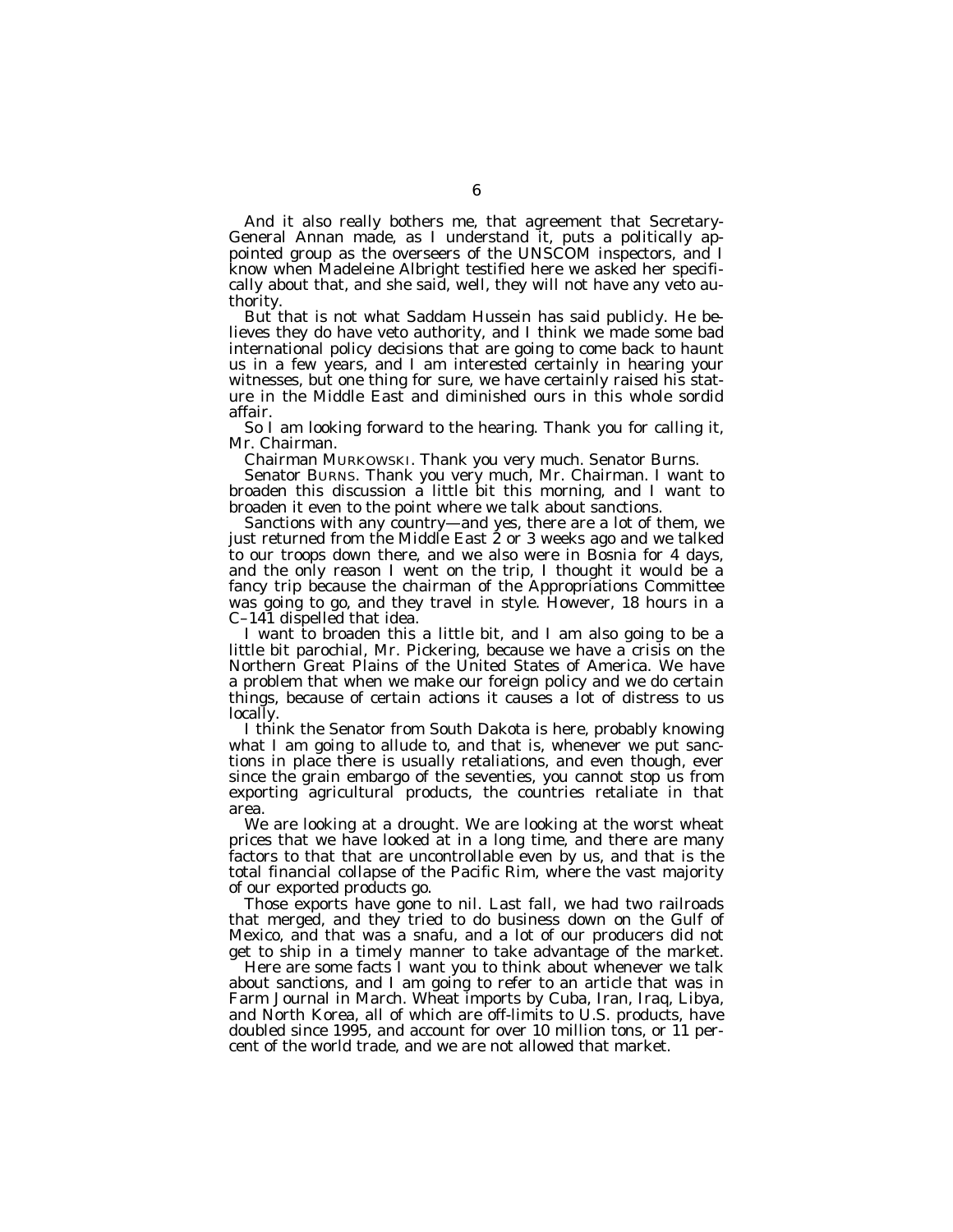Now, I say that in the context of sanctions do not work. In fact, on our list, Mr. Pickering, on our list there are some 75 countries that represent 52 percent of the world's population that we are not allowed to ship to. Other countries are shipping there. They ship their product at a premium because of the psychology in the market. Then we have to compete on the rest of the world market at the lower end of the market.

We wanted to use some export enhancement programs, some export credits, and we finally got EEP on chickens.

Chairman MURKOWSKI. Chickens?

Senator BURNS. Chickens.

Chairman MURKOWSKI. That is what I thought you said.

Senator BURNS. We do not raise a lot of chickens in Montana or South Dakota.

Chairman MURKOWSKI. We do not raise them in Alaska, either. Senator BURNS. Well, there is a reason for that.

I want to broaden this just to say this morning that I think we are going to see legislation that we will hope will deal with this, because we have a crisis.

I am losing people, and yet the truck loads of wheat keep pouring across the border from Canada, and we cannot even get a hearing on some fairness or balance in this particular situation.

I do not think Saddam Hussein has any sanctions on him. I think he is doing exactly what he wants to do, and yet he will retaliate on our agricultural products. He will absolutely, this man, starve his own people to serve his own purpose, and I do not know, the carrot has not worked very good. Maybe the stick will.

But I just want to make you aware of those figures, of what sanctions do, and we should look at them very carefully, because I will tell you, we have a segment of our economy that is responsible for 24 percent of the GDP in this country in trouble, and if you think this economy is going to go on forever, with that big an industry that has that much impact on our economy, is going to stay forever, I would advise that you consider otherwise.

I am very, very upset this morning about this situation, and I would like some time to get a hearing, and this is my only opportunity that I have. This is the only shot I get, is when we have joint hearings.

But I am very concerned about the oil embargo. I said on the Energy Committee, along with the chairman, I am very concerned about energy security, and yet we will allow different groups to bar us in Montana from going on public lands and developing an energy supply that we have so much of. It is unbelievable. But we cannot touch it because we make policy by a feel-good methodology.

Thank you very much, Mr. Chairman.

Chairman MURKOWSKI. Thank you very much, Senator Burns. You have obviously got your message across.

Senator BURNS. Well, we do not know yet.

Chairman MURKOWSKI. Well, I certainly heard it. Senator Hagel. Senator HAGEL. Mr. Chairman, thank you. I, like my colleagues,

am grateful for an opportunity for the hearing. I wanted to advise my friend and colleague from Montana that we do raise some chickens in Nebraska.

Senator BURNS. You do not feed them to those football players.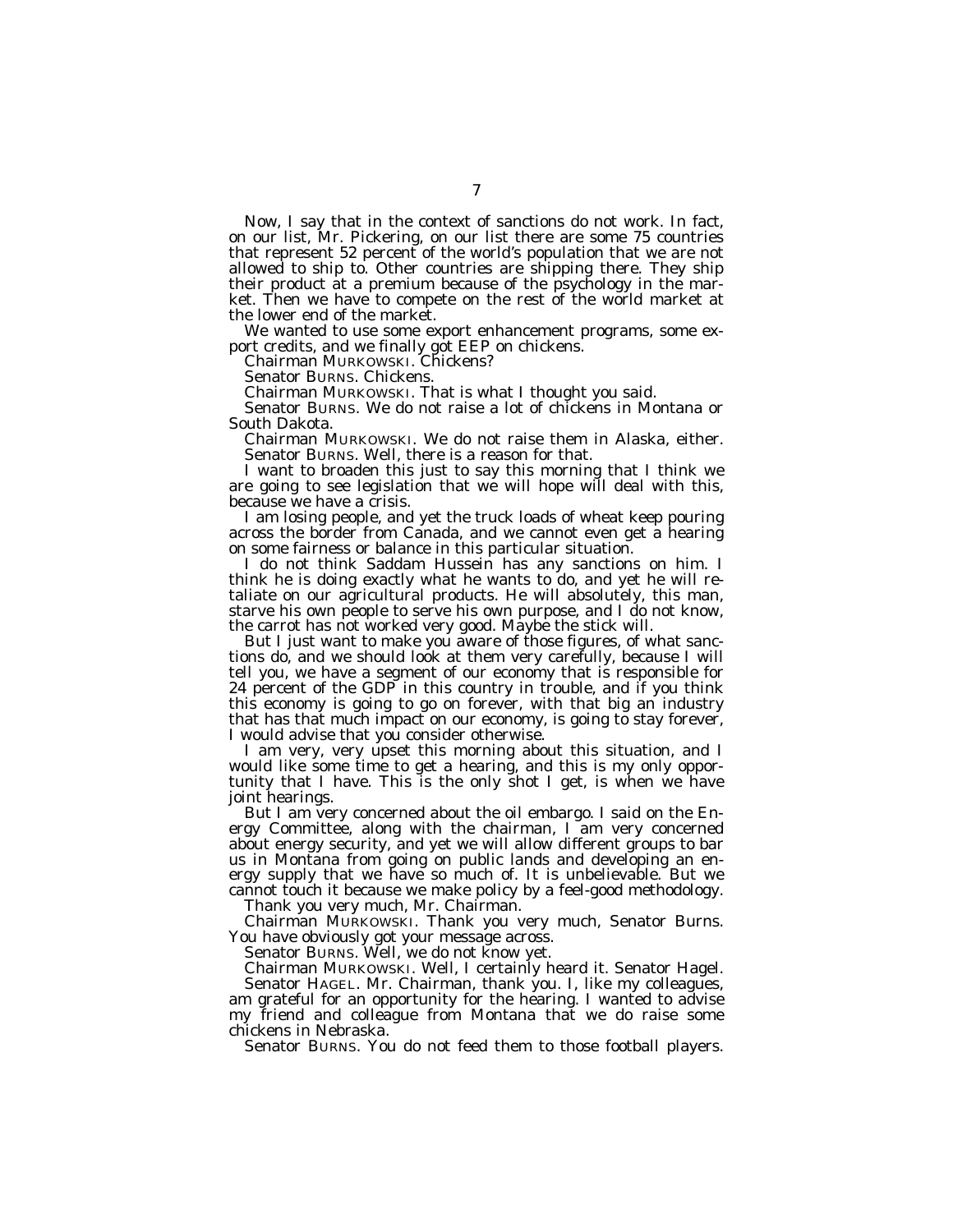Senator HAGEL. That is where the beef goes.

But it is important, I think, as Senator Burns has framed somewhat, that we look at whatever policy we have in Iraq and for Iraq, and I think that is much of the core issue this morning, not just the sanctions collapsing, are they effective, what are they doing, but I think we all realize that enforcing sanctions is not foreign policy. It is a tool of policy, and I suspect we sometimes get confused about that, and believe complying with or enforcing sanctions in fact is a policy.

Senator Burns makes some good points that need to be threaded throughout, I believe, this morning's hearing and what we hear from Secretary Pickering, because most of us understand that the world is connected.

And when we start throwing sanctions on nations, and I think the latest numbers, we have now 37 nations where we have essentially arbitrary sanctions placed on those countries, and what impact that has on our economy is not only important for our foreign policy, as Secretary Pickering knows as well as anybody, which we have had a chance to visit about, but also the future of our relationships and our allies and where we go in the world.

And it does come back to one thing. What is our policy? What is our role in the world? What should our role in the world be? And sanctions are very much connected to that.

So, Secretary Pickering, it is nice to have you up here this morning, and thank you, Mr. Chairman.

Chairman MURKOWSKI. Thank you, Senator Hagel. Senator Johnson.

Senator JOHNSON. Thank you, Mr. Chairman. I will be very brief. I appreciate your holding this hearing and having the opportunity to work with our colleagues on the Foreign Relations Committee and I would agree with my colleague from Montana that the grain embargoes of the past, whether Nixon, Ford, Carter, or whomever, have not necessarily worked to the benefit of our Nation's best interests.

On the other hand, I think we understand that the tools available to us are limited and imperfect. If it were such a simple matter to rid ourselves of Saddam Hussein, that would have been done long ago during the Bush administration. The options are limited.

I am interested in learning a bit more about the oil-for-food strategy. It is ongoing now. This is unprecedented. To my knowledge we have never before had an international effort to take over control and regulation of a nation's own resources to see to it that they are used for specific purposes, the effort is an imperfect one, and I think we have to be concerned about the scope of the illegal oil sales that do continue to go on, and I would be interested in Mr. Pickering and the rest of the panel's discussion of how this fits into that context.

So I am looking forward to the testimony, and I will submit a statement for the record.

Chairman MURKOWSKI. Senator Robb. It is good to see you this morning.

Senator ROBB. Thank you, Mr. Chairman. I am delighted to be here.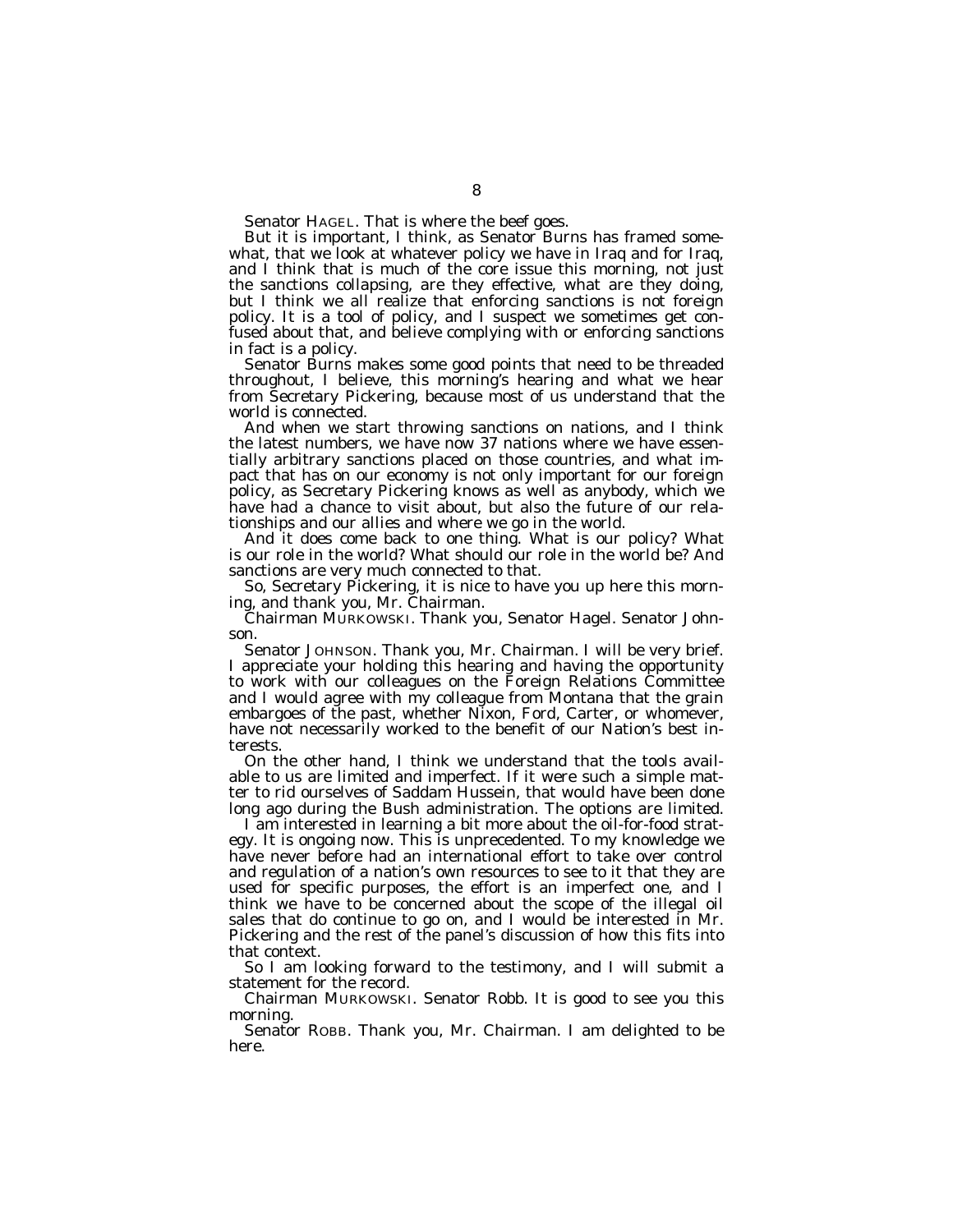I am sure Secretary Pickering is shocked to learn that Saddam Hussein is not popular with either of the committees that are holding the joint meeting, and that there are frustrations with the sanctions, that a silver bullet in terms of resolving that problem would be most welcome, and that there are perhaps even divergent and occasional parochial views on both committees.

Shocked though you may be, many of us are very pleased that you are here. Your update on this situation is timely, and I look forward to hearing from you.

Thank you, Mr. Chairman.

Chairman MURKOWSKI. Thank you very much, Senator Robb.

Let me introduce the Hon. Thomas R. Pickering, Under Secretary of State for Political Affairs, and we do very much appreciate your presence, and look forward to the administration's position on the questions that have been raised here and the statements by the various Senators. Please proceed.

### **STATEMENT OF HON. THOMAS R. PICKERING, UNDER SECRETARY OF STATE FOR POLITICAL AFFAIRS**

Mr. PICKERING. Mr. Chairman, Senators, thank you very much. Good morning. I will, in my prepared statement, attempt to address a number of the questions you have raised, and hope that we have an opportunity, in the questioning to follow, to follow up on them individually.

Needless to say, I am pleased to have this opportunity to discuss with you today both our policy toward Iraq and more specifically the role played in it in the oil-for-food program.

I want to be very clear at the outset that our fundamental goal is to counter the threat that the Iraq regime poses to our national interest and to the peace and security of the Gulf. This goal remains unchanged from the time of Desert Storm. Its importance was manifest in the diplomatic and military resources that we brought to bear as recently as last winter, when Iraq once again tried to evade its obligations under the Security Council resolutions that ended the Gulf War.

Those resolutions mandate that Iraq is to be disarmed of its weapons of mass destruction capabilities and of its missile systems with a range of more than 150 kilometers. They also mandate the maintenance of sanctions on Iraq until it has complied with all of its obligations under a range of Security Council resolutions that are relevant to Iraq in every particular.

I will be very frank. Based on Saddam's record, we have no reason to think he will comply with the obligations the Security Council has levied on Iraq. That means, then, as far as the United States is concerned, that sanctions will be a fact of life for the foreseeable future, but since our quarrel is with Saddam and not with the people of Iraq, we have never sought to impose unnecessary hardship on innocent Iraqi civilians who have no voice, self-evidently, in the decisions which Saddam and the regime make.

The sanctions never barred the shipment of humanitarian goods, principally food and medicine, to Iraq. Since 1991, we have worked hard to come up with mechanisms to ensure that the humanitarian needs of Iraqi civilians can be met within the framework of the sanctions regime.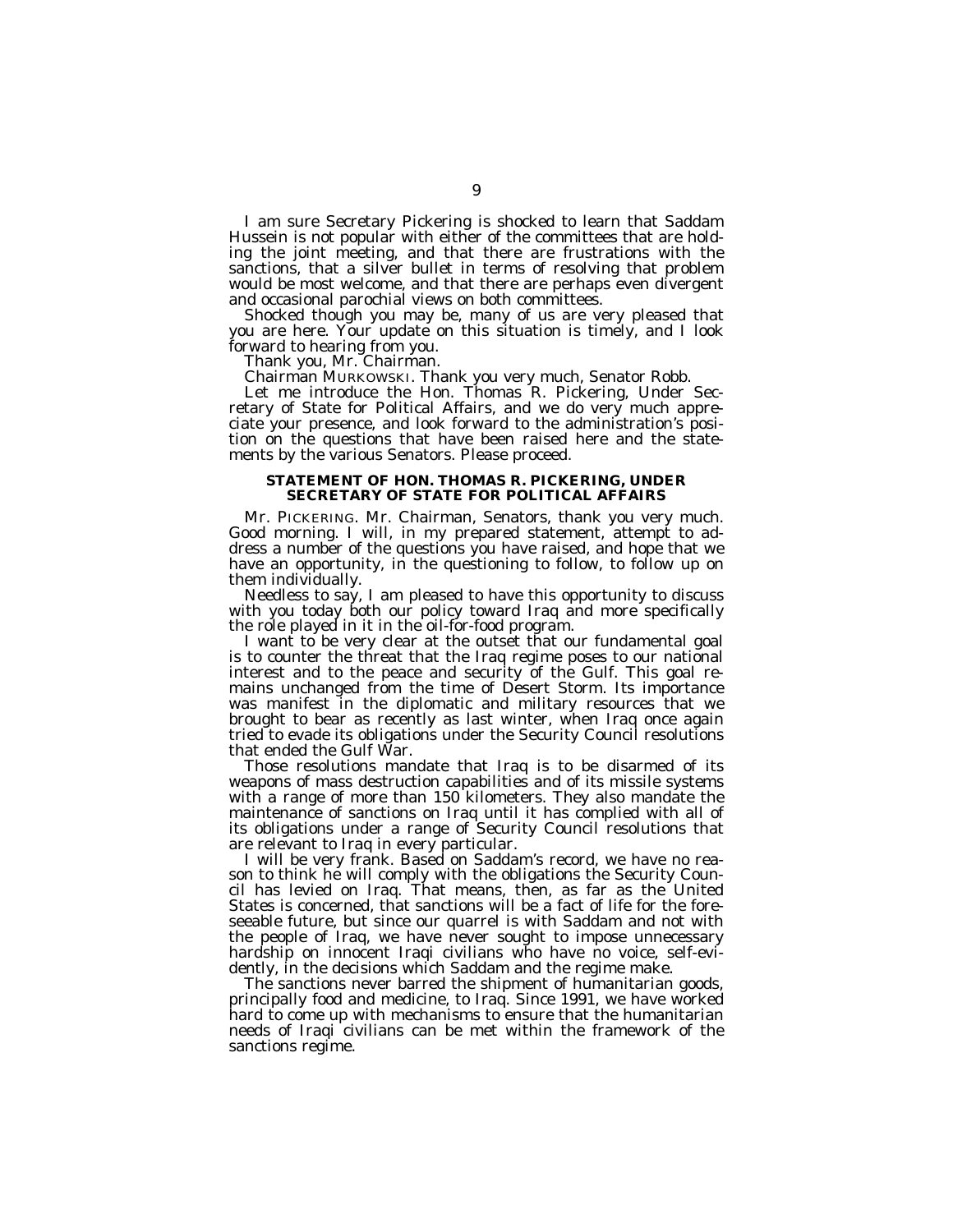There is just one illustration to start this discussion in detail. The implication that sanctions somehow have been removed, or that we are moving in the direction which Saddam desires, is totally antithetical to the clear fact at every turn that Saddam hates this program and has done everything he can to stymie, block, and defeat it.

However, to that end, and to deal with the humanitarian problems of Iraq without in any way allowing any of the money to come into the hands of Saddam, there have been proposed several oil-forfood programs within the United Nations by the Security Council with varying degrees of success.

The U.S. first proposed oil for food in 1991 in Security Council Resolution 706 and 712. Iraq flatly, completely, and continually rejected this program.

In 1995, the Security Council, with our leadership, drafted Resolution 986, which provided a slightly revised oil-for-food program. As I noted, Iraq had resisted implementing this program and continued to resist implementing this program for more than a year. Then it dragged out negotiations with the Secretary-General for continuing months, and it finally went into effect in December 1996.

Most recently, we supported the expansion of the oil-for-food program under a new resolution, 1153, based on recommendations from the U.N. Secretary-General that an expanded program was needed to meet the legitimate humanitarian concerns of the people of Iraq.

The so-called oil-for-food framework is a unique and interesting effort, as Senator Johnson has pointed out. For the first time, the international community is using the money, the revenues of a State which is subject to strict sanctions, to meet the humanitarian needs of that State's citizens.

Let me be perfectly clear in this. This is not a humanitarian assistance program that comes out of the pockets of taxpayers in this country or somewhere else, but it is the controlled and monitored utilization of Iraq's own resources, Saddam's resources, to provide for the humanitarian needs of his own people, something that he has continued to refuse to do out of resources that were in fact in his hands at the end of the Gulf War.

Since 1990, Iraq has been subject to the toughest and most comprehensive international sanctions regime in world history. It still is, I want to assure you of that.

The oil-for-food program keeps these sanctions in place, rather than taking them off, but it makes it endurable for the average Iraqi, and acceptable, as a result, to the larger international community, which, unlike Saddam, is concerned about the suffering of his own people.

The Iraqi Government has no control over any of the revenue generated by United Nations monitored oil sales. All revenue goes directly into a United Nations-controlled escrow account. The Iraqi Government may not legally purchase anything, other than humanitarian items it was always permitted to buy under the existing sanctions regime, with its own money, but chose not to buy, and the U.N. Sanctions Committee must approve all of those purchases.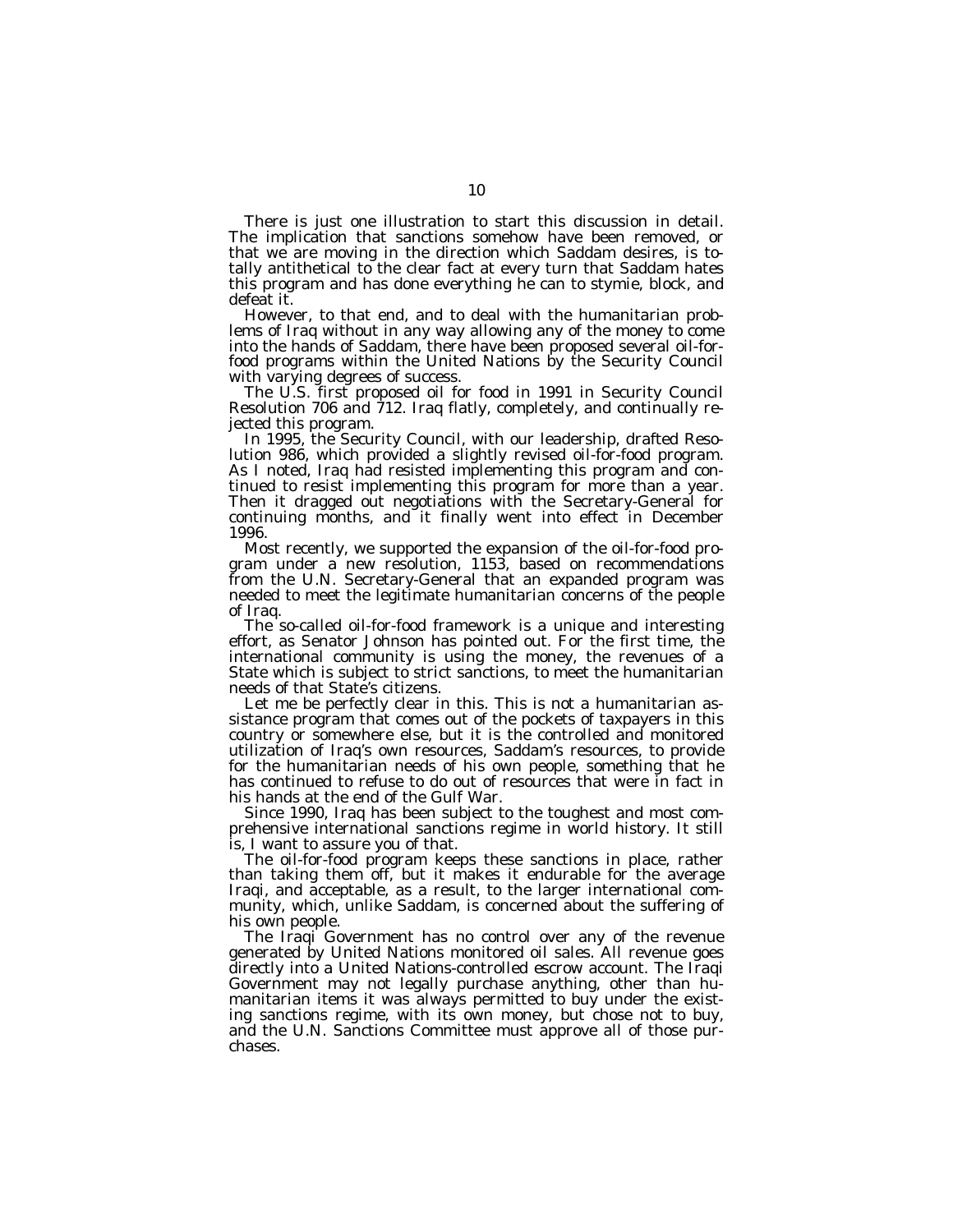We sit on that committee, and the committee acts by consensus, so we have an absolute veto over the purchases. Once in the parts of Iraq controlled by the Iraqi Government, the distribution of these humanitarian purchases is observed by the United Nations. In the northern areas of Iraq, the so-called Kurdish areas, the distribution is undertaken by the United Nations directly.

Without an oil-for-food program in place, our options would be very stark, and let me be perfectly clear to you about what they would be. We would be watching the Iraqi people starve to death. Indeed, with no food, many of them would have been long gone by now, while Saddam deliberately refuses to spend Iraq's resources on his own people's welfare.

Or, alternatively, we would be then forced into lifting sanctions prematurely, and without any justification at all on the weapons of mass destruction side, thereby permitting Saddam to enjoy the benefits of his oil revenues and to use that money to rebuild his weapons of mass destruction, his conventional armaments, or whatever else he chose to do.

There is no doubt in my mind certainly that without an oil-forfood program in place the Iraqi Government would continue to exploit the suffering of his own people to bring great pressure, indeed to force the international community, as much as he can, to lift sanctions. This has been Iraq's policy for years. It is crass and cynical.

Frankly, after 8 years of sanctions most States in the world either do not understand or do not care that the Iraqi Government is fully and completely responsible for the suffering of the people of Iraq. They just want to try to find a way to end the reports at least, or the suffering itself.

The oil-for-food program allows us to meet the humanitarian needs of the people of Iraq without compromising our firm stand on sanctions. In a very real sense, the oil-for-food program is a key to sustaining the sanctions regime until Iraq complies with all of its obligations under United Nations Security Council resolutions.

The Iraqi Government clearly understands this basic dynamic. That is why they hate it. That is why they rejected earlier efforts to implement an oil-for-food program, and why they have gone to such lengths to obstruct the current program and to oppose it both quietly and deliberately and openly.

We now are working with the United Nations Secretariat and with other members of the Security Council to ensure the effective implementation of a new expanded oil-for-food program, one which the Security Council approved last February in Resolution 1153.

Predictably, Iraq has been dragging its heels, first in producing a distribution plan that would allow 1153 and the program approved by it to go into effect.

Even more disturbing, Iraq publicly rejected some of the Secretary-General's key recommendations which formed the basis for and which are essential to implementing Resolution 1153 as was intended.

Given the importance of the oil-for-food program in humanitarian terms and the sustainability of the sanctions regime, to which we attach highest importance, we will persist in our efforts, nevertheless, to get this program in place and get it right.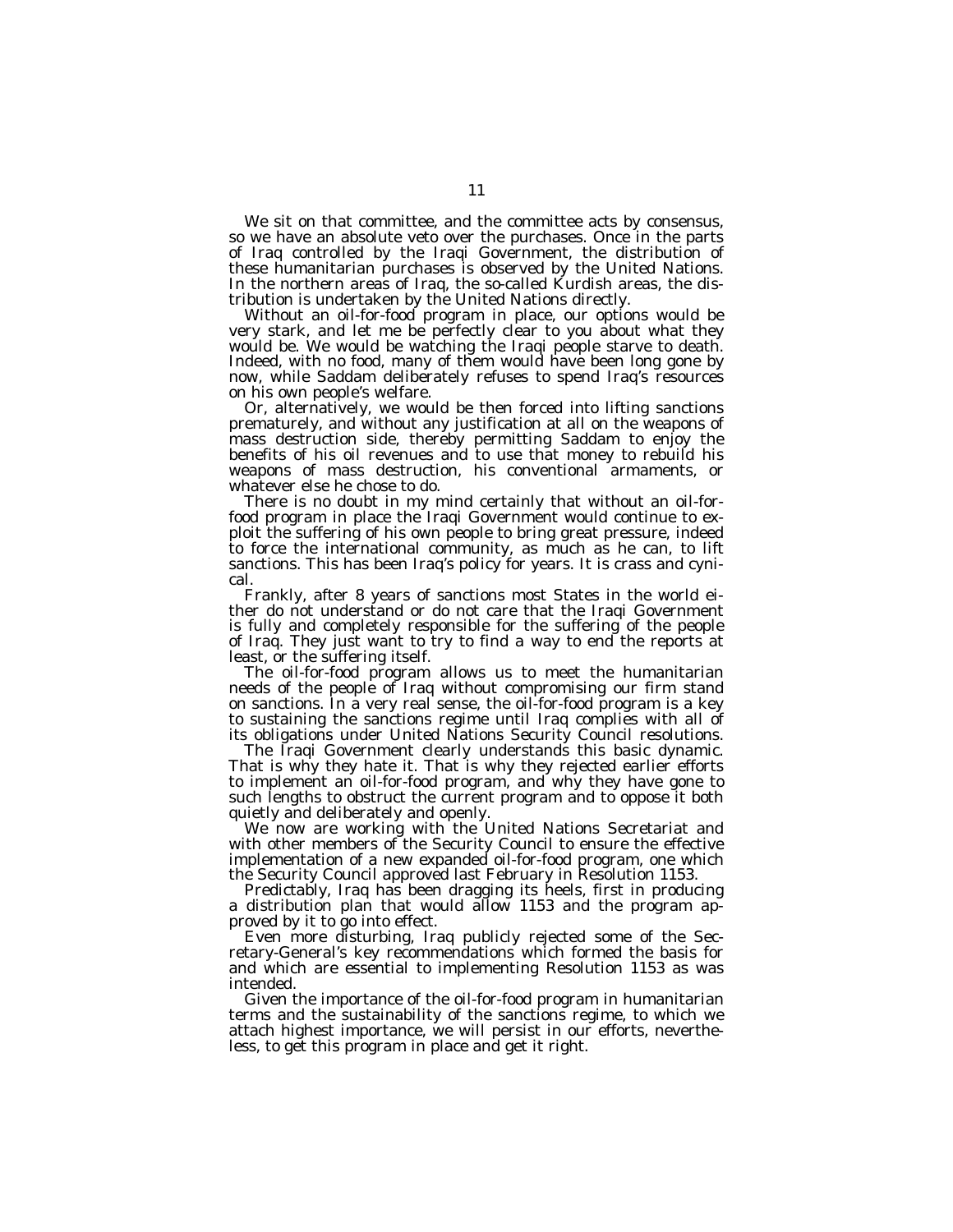I should also mention our continuing concern at the illegal traffic in oil and petroleum products which continues to be conducted by Iraq. The \$5.2 billion ceiling under Resolution 1153 was specifically intended to allow Iraq to sell legally as much oil as is needed to meet the humanitarian needs of the people of Iraq after careful study and recommendation by the Secretary-General.

The fact that Iraq continues to export petroleum products illegally, and a number of you Senators have mentioned that point, and that the Iraqi Government refuses to permit the United Nations to oversee and monitor these sales, strongly suggests that the proceeds from these sales are intended very clearly for nonhumanitarian purposes.

We are currently seeking ways to make the Iraqi Government accountable for this illegal traffic, or to end it through tougher enforcement mechanisms, and I will be glad to go into this in some detail in response to your questions.

Obviously, this program is not perfect. We recognize that there have been and that there will continue to be problems in the implementation of an effort on such a large scale, especially given the attitude of Saddam Hussein toward this program.

We also must face the fact that some members of the Security Council are unfortunately, in my view, more interested in hastening the end of the sanctions than we are, and therefore are not very concerned that the oil-for-food program be implemented as intended and, indeed, use the absence of these kinds of programs to justify sanctions removal, a real perversion of the whole effort of the Security Council.

But these are realities that we have to take into account as we move forward with the program, and the program itself is one of the key answers to the fictions about the question of the United Nations and the United States blocking humanitarian aid to the people of Iraq.

I have outlined for you very briefly our approach to the oil-forfood program. I hope that some of these facts will help to begin to answer the questions that you have quite carefully posed in your statements.

We have tried, of course, to explain to you some of the reasons behind this program and its importance in our common objective of keeping the sanctions regime in place until there is full compliance. I hope now that we can have a frank and productive exchange of views on these issues.

Thank you very much, Mr. Chairman.

[The prepared statement of Mr. Pickering follows:]

#### PREPARED STATEMENT OF THOMAS R. PICKERING

Mr. Chairman:

I am pleased to have this opportunity to discuss with you today US policy towards Iraq and, more specifically, the role the ''oil for food'' program plays within it.

Let me be very clear at the outset that our fundamental goal is to counter the threat the Iraqi regime poses to US national interests and to the peace and security of the Gulf. This goal remains unchanged from the time of Desert Storm. Its importance was manifest in the diplomatic and military resources the US brought to bear last winter, when Iraq once again tried to evade its obligations under the Security Council resolutions that ended the Gulf War.

Those resolutions mandate that Iraq is to be disarmed of its weapons of mass de-struction capabilities and of missile systems with a range of more than 150 kilo-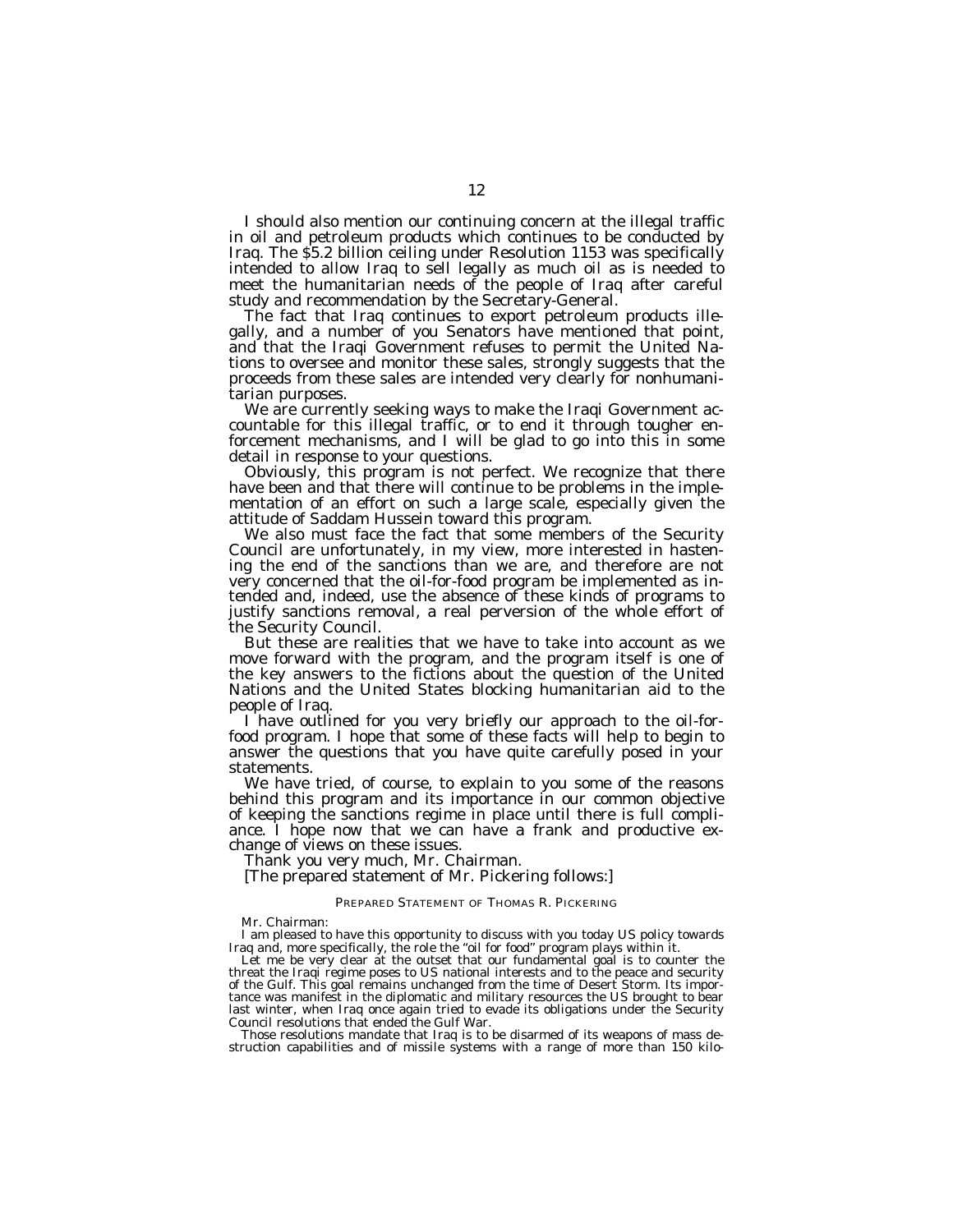meters. They also mandate the maintenance of sanctions on Iraq until it has complied with its obligations under the range of Security Council resolutions.

I will be very frank. Based on Saddam's record, we have no reason to think he will comply with the obligations the Security Council has levied on Iraq. That means, as far as the US is concerned, that sanctions will be a fact of life for the foreseeable future. But since our quarrel is with Saddam, not with the Iraqi people, we have never sought to impose unnecessary hardship on innocent Iraqi civilians who have no voice in the decisions the regime makes. The sanctions themselves never barred the shipment of humanitarian goods to Iraq.

Since 1991, we have worked hard to come up with mechanisms to ensure that the humanitarian needs of Iraqi civilians can be met within the framework of the sanctions regime.

To that end, we have proposed several ''oil-for-food'' programs, with various degrees of success:

The US proposed the first ''oil-for-food'' program in 1991 with UNSCR 706/712. Iraq rejected this program.

In 1995, we drafted UNSCR 986, which provided a slightly revised ''oil-for-food'' program. Iraq resisted implementing this program for more than a year, then dragged out negotiations with the SYG for months. It finally went into effect in December, 1996.

Most recently, we supported the expansion of the ''oil-for-food'' program under UNSCR 1153, based on the SYG's recommendations that the expanded program was needed to meet the legitimate humanitarian concerns of the Iraqi people.

The so-called ''oil-for-food'' framework is a unique effort. For the first time, the international community is using the revenues of a state subject to strict sanctions to meet the humanitarian needs of that state's citizens. Let me be perfectly clear this is not a ''humanitarian assistance'' program, but the controlled and monitored utilization of Iraq's own resources to provide for the humanitarian needs of its people.

Since 1990, Iraq has been subject to the toughest and most comprehensive international sanctions regime in history. It still is.

The ''oil-for-food'' program keeps these sanctions in place, but makes them endurable for the average Iraqi and acceptable to the larger international community which, unlike Saddam, is concerned about the suffering of his people. The Iraqi government has no control over any of the revenue generated by UN monitored oilsales; all revenue goes directly into a UN-controlled escrow account. The Iraqi government may not legally purchase anything other than the humanitarian items it was always permitted to buy under the existing sanctions regime—but chose not to—and the UN Sanctions Committee must approve all such purchases. Once in the parts of Iraq controlled by the Iraqi government, distribution of these humanitarian purchases is observed by the UN; in the northern areas of Iraq, the distribution is undertaken by the UN directly.

Without an ''oil-for-food'' program in place, our options are stark. Let me be perfectly clear what those options are:

—Watching the Iraqi people starve, while Saddam Hussein deliberately refuses to spend Iraq's resources on their welfare; or

—Lifting sanctions prematurely.

There is no doubt that, without an ''oil-for-food'' program in place, the Iraqi government would continue to exploit the suffering of its people to force the international community to lift sanctions. This has been Iraq's policy for years. Frankly, after eight years of sanctions, most states in the world either do not understand or do not care that the Iraqi government is fully responsible for the Iraqi people's suffering—they just want that suffering

The ''oil-for-food'' program allows us to meet the humanitarian needs of the Iraqi people without compromising our firm stand on sanctions. In a very real sense, the ''oil-for-food'' program is the key to sustaining the sanctions regime until Iraq complies with its obligations. The Iraqi government clearly understands this basic dynamic. That is why it rejected earlier efforts to implement an ''oil-for-food'' program, and why it has gone to such lengths to obstruct the current program.

We are now working with the Secretariat and other members of the Security Council to ensure the effective implementation of the expanded "oil for food" program the Council approved last February. Predictably, Iraq has been dragging its heels in producing a distribution plan that would allow UNSCR 1153 to go into effect. Even more disturbing, Iraq explicitly rejected some of the SYG's key recommendations which are essential for implementing UNSCR 1153 as intended. Given the importance of the "oil for food" program in humanitarian terms—and to<br>the sustainability of the sanctions regime—we will persist in our efforts nonetheless.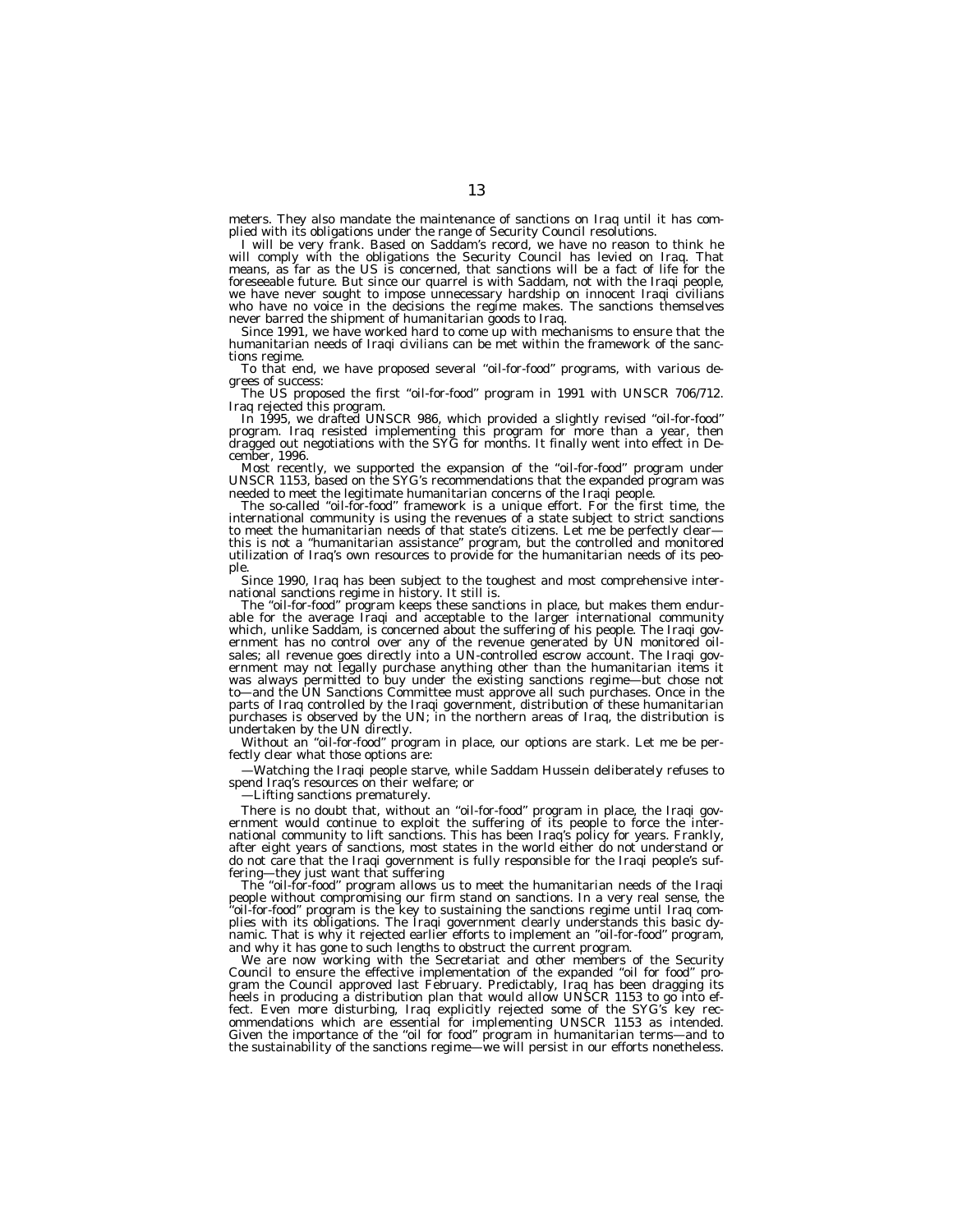I should also mention our continuing concern at the illegal traffic in oil and petro-<br>leum products conducted by Iraq. The \$5.2 billion ceiling under UNSCR 1153 was<br>specifically intended to allow Iraq to sell legally as mu the humanitarian needs of the Iraqi people. The fact that Iraq continues to export sizable amounts of petroleum products illegally—and that the Iraqi government refuses to permit the UN to oversee or monitor these sales—strongly suggests that the proceeds from these sales are intended for non-humanitarian purposes. We are currently seeking ways to make the Iraqi government accountable for this illegal

traffic—or to end it through tougher enforcement measures. Obviously, the program is not perfect. We recognize that there have been—and will continue to be—glitches in the implementation of an effort of this scale, especially given Iraq's attitude toward it. We also must face the fact that some members of the Security Council are far more interested in hastening the end of sanctions than we are, and therefore are less concerned that the ''oil-for-food'' be implemented as intended. These are realities we must take into account as we move forward with

the program. I have outlined for you our approach to the ''oil-for-food'' program, and have tried to explain some of the reasoning behind it. I hope we can now have a frank and productive exchange of views.

Chairman MURKOWSKI. Thank you very much, Tom Pickering.

We appreciate your statement. We have been joined by Senator Thomas.

Senator THOMAS. I have no statement, sir.<br>Chairman MURKOWSKI. Thank you very much.

Let me just advise Members I am going to limit us to roughly 5 or 6 minutes, and we will have a second round if necessary, but thanks very much for your statement.

I am concerned—the oil-for-food is certainly a meritorious and humanitarian commitment by the administration which we all share, but the concerns are directly related to the illegal sales, and whether this action, which is less than a full enforcement of sanctions, is allowing Saddam Hussein under the circumstances to have the best of both worlds. He is able to rebuild his oil refining capacity and production capacity back to where it was prior to the Persian Gulf conflict.

Make no mistake about it, oil is what fuels the economy of Iraq, and as a consequence the economy and the ability of the illegal oil sales is what fuels Saddam's war machine and the capabilities of whatever ultimately he has in mind.

Now, you acknowledged, Mr. Pickering, that sizable amounts of petroleum products are illegally being sold. I am going to request with Senator Helms that these two committees, the Energy Committee and the Foreign Relations Committee, have a briefing with our intelligence community on much of this information, which is classified, and I respect and honor that, and with the approval of the chairman that would be something that I would hope we could proceed with after our recess.

So putting that aside, the realization that roughly \$450 million of illegal sales of oil was funneled into Saddam's pocket, so to speak, to determine as he saw fit what to do with, I think this arrangement continues to support a regime that ultimately would collapse.

We saw what happened in Indonesia, where the people finally rose up to the point that Suharto stepped down. Now, that situation is not going to happen in Iraq. Saddam is going to continue as long as he has a substantial control on a cash-flow that keeps his Republican Guard and the security that they provide Saddam Hussein, which is certainly dictatorial, so I think the administra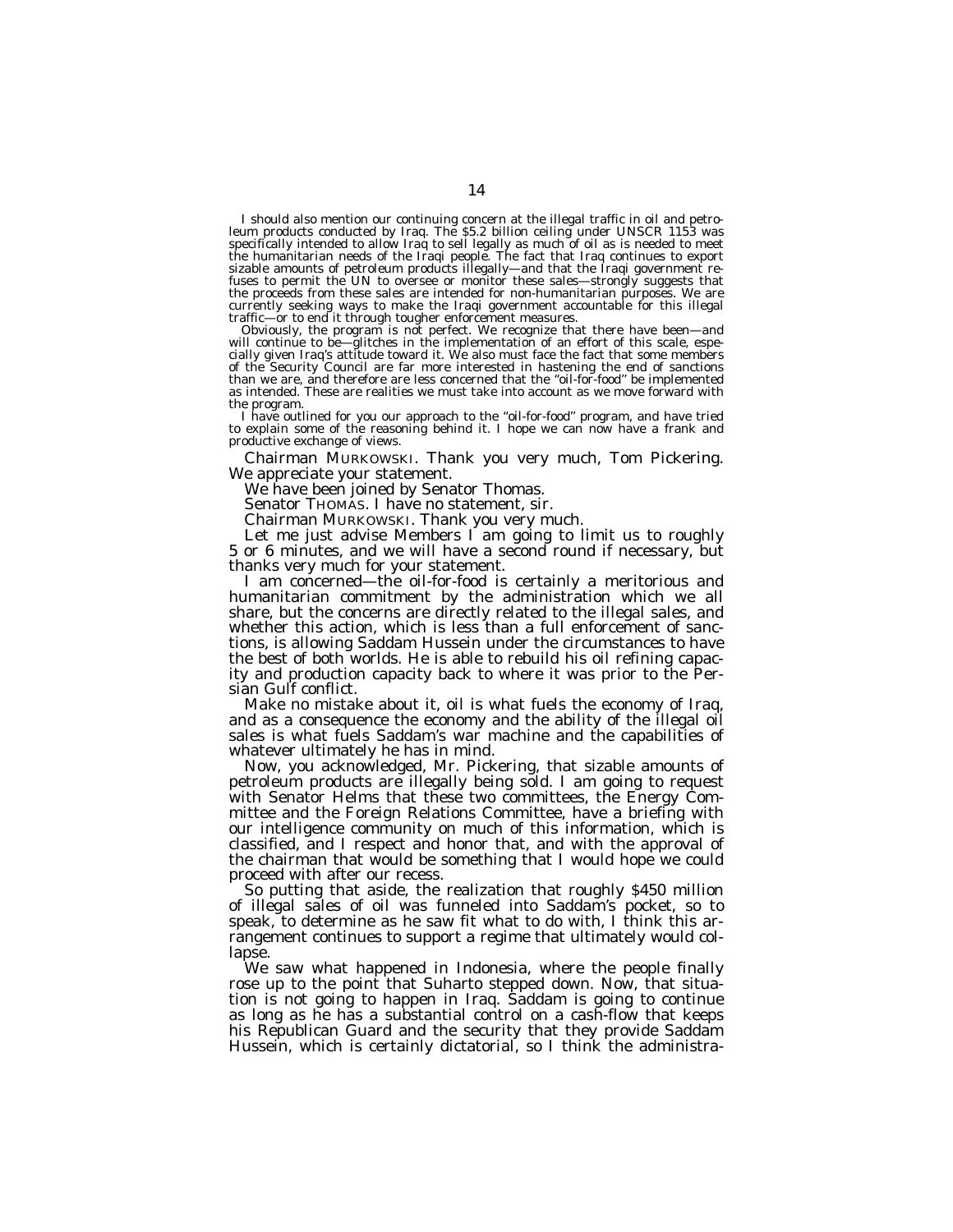tion should reflect on the alternatives associated with trying to curb the illegal sales effectively.

Now, some of these, of course, are moving by sea, and you know, the merits of a blockade perhaps are antiquated, but what in the world is the difference between a no-fly zone that we enforce today in Iraq in specific areas, and a prohibition of allowing this illegal oil to move out?

We know where it is going. We have a fleet over there that could effectively stop this, or at least make an effort to stop it, or cajole our allies to stop buying it, because as long as he has that cashflow, why, obviously he is going to continue to do whatever his objective is.

So I find your statement, while somewhat reassuring, inconsistent in specifically how this administration is going to curb these illegal sales, which incidentally are not new. They have been going on for a long time. They have been increasing. The Iraqis are obviously motivated, as they get back into production.

We have had some cooperation with Iran, and then the illegal supplies dropped, and now the Iranians have obviously gone back and are no longer playing a role in trying to curb some of this illegal oil, so they are back in business.

What I find inconsistent is, Resolution 687 initially required that the sanctions, including the embargo on oil sales, remain in place, and I emphasize in place, until Iraq discloses and destroys its weapons of mass destruction and undertakes unconditionally never to resume such activities. That was a condition. We came aboard, the U.N. came aboard.

Despite his terrible record on compliance, stonewalling the U.N. inspectors in February, the U.N. Security Council, with full support of this administration, massively expanded the oil-for-food program, so Iraq can now sell more oil than it sold before the Gulf War, and it is going to sell more illegal oil, and we both know it.

And why the U.N. with the full backing of the administration has really undermined the sanctions, removing the incentive for Iraq to comply with arms inspection, is beyond me, and I think that is the point of this hearing. The expanded oil sales, along with Iraq's illegal oil sales, is the lifeline that keeps Saddam in power, his Republican Guards well-fed, and whatever, his program for chemical and biological nuclear weapons, on track.

I ask you specifically, what are you prepared to do to stop it, and why have you not done it?

Mr. PICKERING. Thank you very much, Mr. Chairman. First, there are a number of points that you have raised that I would like to try to address, and I will, if I may, take some time to do so, because they are important and significant questions.

To begin with, the oil-for-food program is not a derogation from the sanctions regime. The commodities it supplied were never sanctions. The original sanctions that were put on never touched food and medicine. It was never intended to touch food and medicine. The oil-for-food regime was put in place when it was clear that other things that were touched, including export of oil, would not permit Iraq to feed its people, but this was put on in a way that kept it entirely under U.N. control.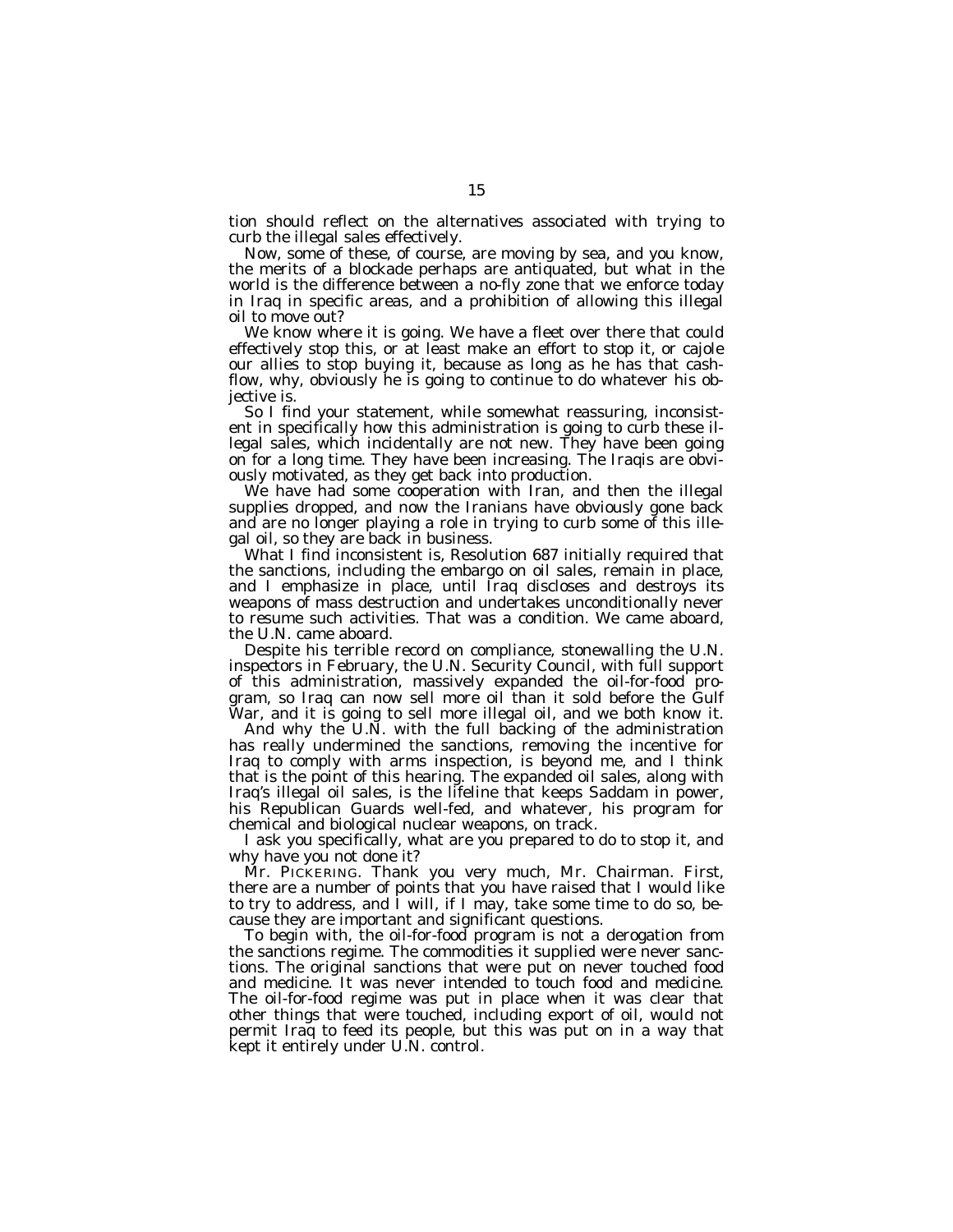In effect, the proposals made by the United Nations took the oil export industry of Iraq and put it under the control of the United Nations solely for the purpose of feeding the people of Iraq, solely, obviously, to deal with an issue which was never covered by sanctions, and so the conclusion that the sanctions regime has changed or been eroded is not in accordance with either the resolutions or the facts in this situation.

Second, you have touched on the question of smuggling, and so did I, and it is an important issue, and we really ought to talk about it because it is of concern to us. We need, of course, to put it in perspective. We need to put it in perspective in monetary terms, where it represents perhaps about 10 percent of the oil which Iraq can now produce, although the monetary resources that Iraq derives from this smuggling is somewhat less than 10 percent, and I want to explain why.

There are three areas in which Iraq sells oil not through the U.N. system. One of those is to Turkey. There is cross-border truck trade between Iraq and Turkey through the common border area still under the control of Iraq. This amounts to about 50,000 barrels a day.

Second, there is truck trade between Iraq and Jordan. The Jordan amount amounts close to 100,000 barrels a day.

Through the Turkey trade, Iraq derives cash, because the transaction is a money-for-oil transaction.

The Jordan trade is quite different. Jordan has, for many, many years, been solely dependent upon Iraq for its petroleum resources. It has no other resource.

Second, the way in which the Jordan trade is organized is barter. Jordan is allowed to ship food and other produced consumer goods from Jordan to Iraq, and that offsets the oil that is provided to Jordan, so it is not a cash transaction, and so roughly about half——

Chairman MURKOWSKI. The Iraqis are growing enough food to export it to Jordan for oil?

Mr. PICKERING. Please repeat your question again. I was talking and I missed it.

Chairman MURKOWSKI. Well, you made a point here, and I hated to interrupt you, but I could not pass up the opportunity. You are saying the oil is coming out of Iraq and the Iraqis are getting food for it from Jordan?

Mr. PICKERING. That is right.

Chairman MURKOWSKI. And the Saudis are not interested in selling oil into Jordan?

Mr. PICKERING. The Saudis are interested in selling oil into Jordan at world prices. For many, many years Jordan has received oil from Iraq at concessional prices, but paid for in barter, so there is no cash accruing in the Jordanian transaction.

The third area, and it is one we need to focus on—we have been in touch with the Turks, obviously, to see what we can do to get that trade shut down, because that does result in cash transactions accruing to Saddam's credit.

The third area is one that we are all concerned about, and that is in the Persian Gulf. That amounts to another 50 to 60,000 barrels per day of transportation, and I see you have been good enough to put up the charts.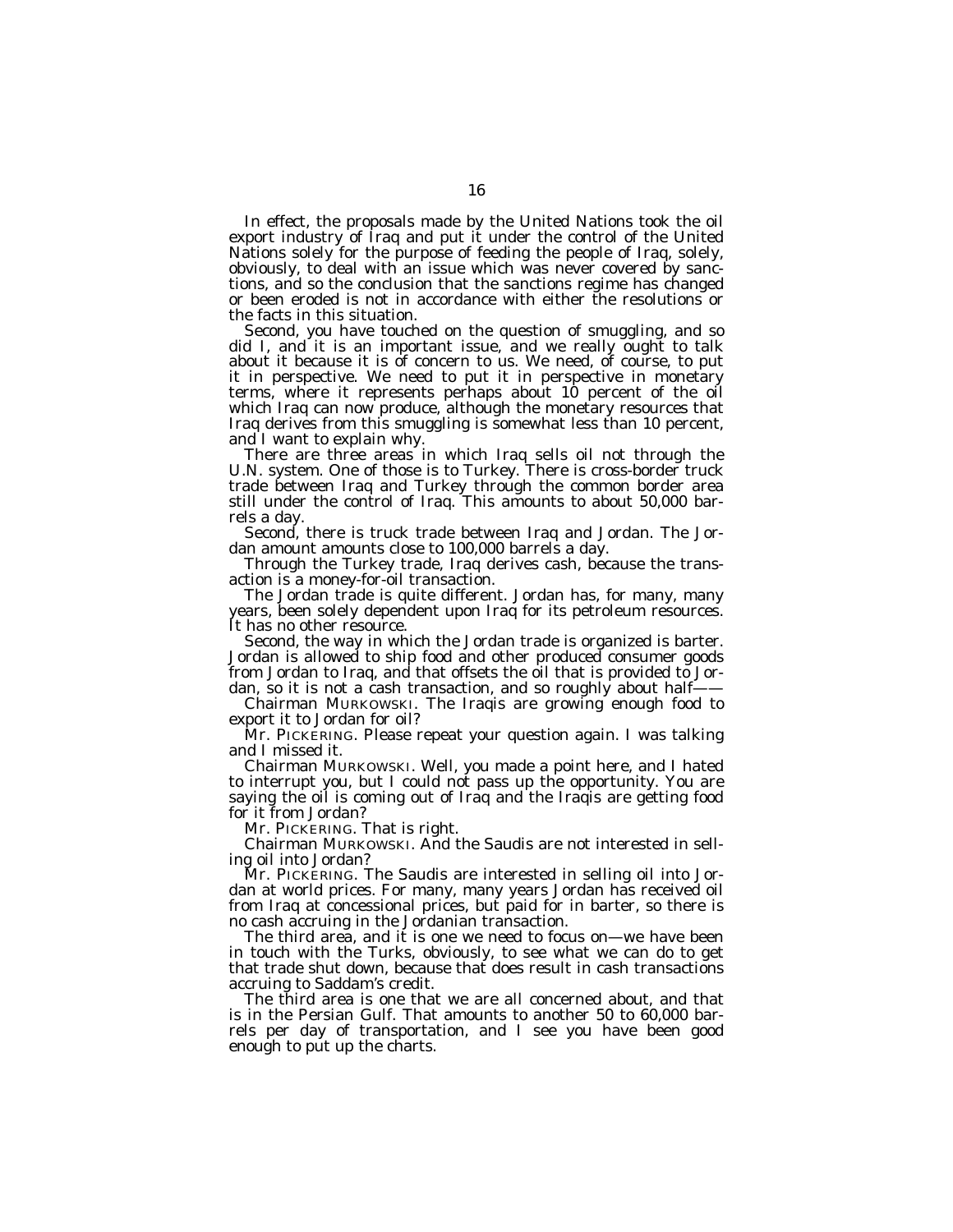This is an example of a small tanker used to move that trade and, if I could turn your attention to the maps, you will see that there are two sources of Iraqi gas-oil, essentially diesel-refined product, that move in this smuggled trade. One is in the Iraqi-controlled ports just north of Kuwait, and the other is in the Iraqi-controlled ports in the shared estuary of the Shatt Al Arab, shared territorially with Iran.

Both of those smuggling routes take the vessels inside territorial waters along the coast of Iran, and at various points, depending upon the situation, the smuggled ships either make a break for the United Arab Emirates or other ports, or try to move further along the coast to escape detection.

The naval interdiction force which we have placed in the Gulf is permitted only to operate in international waters. They have, however, increased their efforts, Mr. Chairman, against the movement of oil smugglers along the Iraqi coast before they get to Iranian waters, and for a period of time, several months at the beginning of this year, we saw that Iran was stopping this smuggling.

Now it appears to have returned, and we understand and would not be surprised, in fact, if the smugglers pay a consideration to the Iranian Revolutionary Guard naval forces which are otherwise supposed to keep that smuggling from happening, in light of Iran's international obligations under the U.N. resolutions. We are going to try to continue to keep that process going.

In addition to that, we have worked very hard to try to catch these vessels, although it is a long and difficult coastline, moving away from the Iranian shore in the direction of ports where they can unload their cargoes.

United Arab Emirates has been a principal destination, and we have worked very closely with them to shut down this traffic, and they have shut down traffic that involves their own flag vessels and others over which they have authority.

They have, by the imposition of stricter regulations in their ports against the transshipment of volatile gas-oil into barges and trucks, also shut down some of this, and the Crown Prince, when he was recently here, I had an opportunity to talk to further about this, and he promised further coordination and efforts on his side from the United Arab Emirates to shut down that part of the traffic.

But this gives you at least an illustration of some of the difficulties that our cooperating naval forces face in trying to shut down this traffic.

We will continue, at all of these points along the coast of Iraq, to continue to keep all of the pressure we can on the Iranians to avoid being complicit in the breaking of sanctions, working with the United Arab Emirates and others, and with our own naval forces, to continue to try to find ways to reduce this smuggling traffic because, as you made clear, any dollar that goes freely into Saddam's hands can be a dollar used to defeat, obviously, the whole sanctions regime, and it is something we do not want, and which we are clearly against.

Chairman MURKOWSKI. Thank you very much. I am going to call on my colleagues. Let me just comment, clearly Saddam has not seen fit to comply with the sanctions. Why the U.N. does not come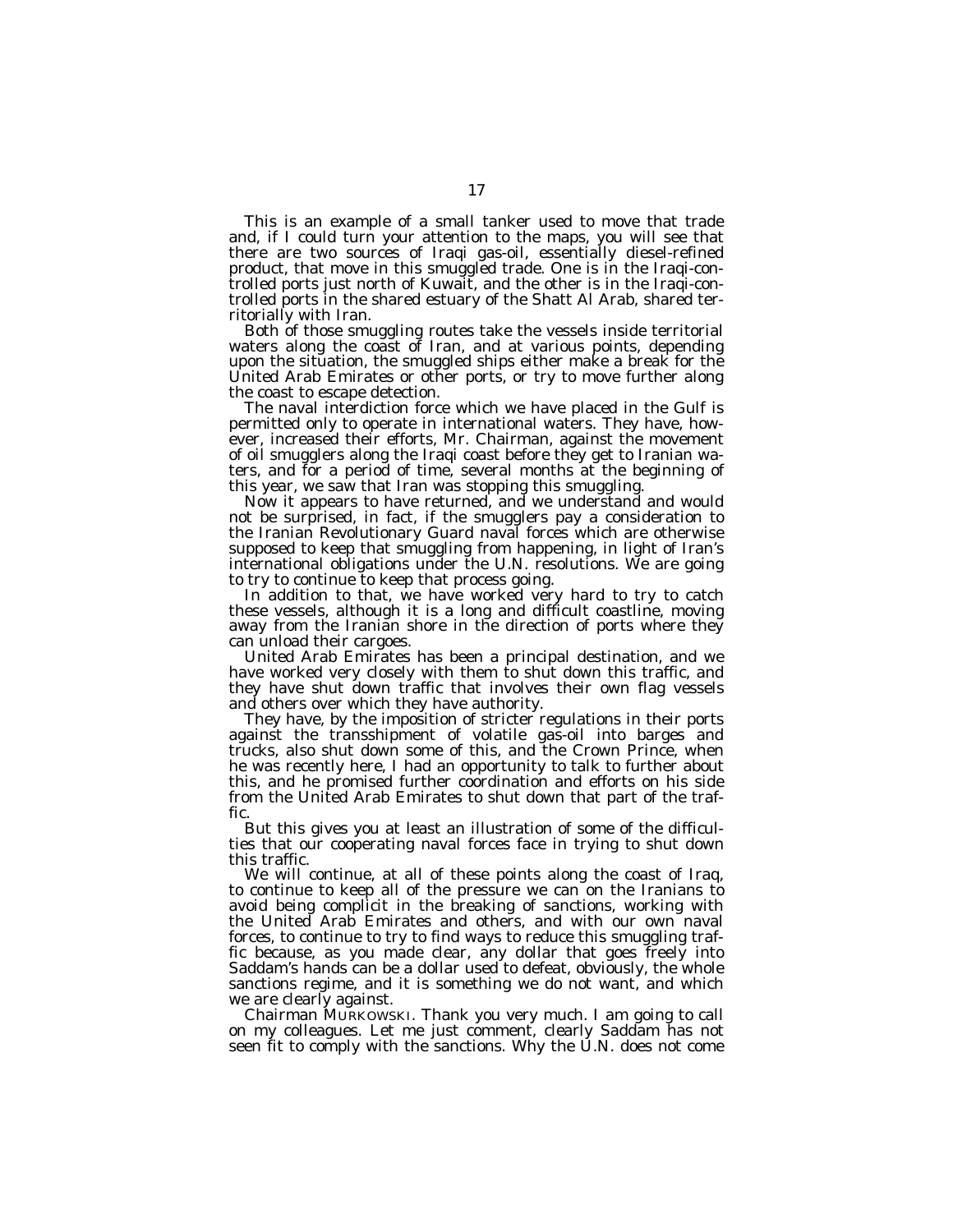together and agree, since they have allowed him to increase his production for food and humanitarian purposes, that they should enforce collectively the illegal movement within the area of coastal authority is beyond me.

And I would think that the administration could make that demand forcefully in the U.N. so that these illegal vessels and this illegal traffic could be intercepted by either the coastal fleets of the countries associated with it, and that is where I would start.

Senator Brownback.

Mr. PICKERING. Can I just make a comment on that, Senator?

First, about six of our allies are cooperating with us in the naval interdiction force.

Second, just to give you a sense of it, 20 of these smuggling vessels have already been intercepted in recent months, and if we can put one out of action, obviously, it keeps them from making return trips.

I wish I could tell you that we had the kind of influence over Iran that would make it possible for us to assure that their routing of these vessels, which is a primary escape route, as you can see from the map, could be shut down. We will continue to do all that we can through people who are close to Iran to do what can happen in that area, but that is the primary loophole that I see now.

Senator BROWNBACK. Secretary Pickering, thanks for joining us today. I have a great deal of respect for your abilities and your background and your knowledge, so I know you come prepared, both background and today.

I want to direct your attention, if I could, to some of these charts up here that we put forward that come from State Department-U.N. Figures, or combined figures. You can see the typical smuggling ship, as you know, is not a big oil tanker. Sometimes the oil, the diesel fuel, as you call it, is just slopping over the sides as they are sneaking it out.

The second chart—and if we could have somebody over there to maybe bring it up for Secretary Picking to see the numbers on that better, would that be possible for one of you? Thank you very much—just to bring that up so you can look at those numbers, because they were very discouraged about the numbers from what they were in January of this year, some 270,000 metric tons per month being smuggled out, then it fell off precipitously, so we were encouraged about that, but now it is moving back up, which draws a bit of concern.

I mean, it looked like something was going right there for a while, and now it is opening back up.

And as you note, the route on that third chart, if I could focus you on it, has to come out through Iraqi waters or agreed-upon places, as you noted, and it seems like that is a natural bottleneck for us to really focus on.

And I gather in your comment you were saying you have focused in that area, but I wonder, have you let up, as to why we are seeing this increase, or can we tighten that bottleneck back down with them, because it looks to me as if that is the point that we can grab it around the throat.

I have got another question I would like to make, but could you briefly respond to that?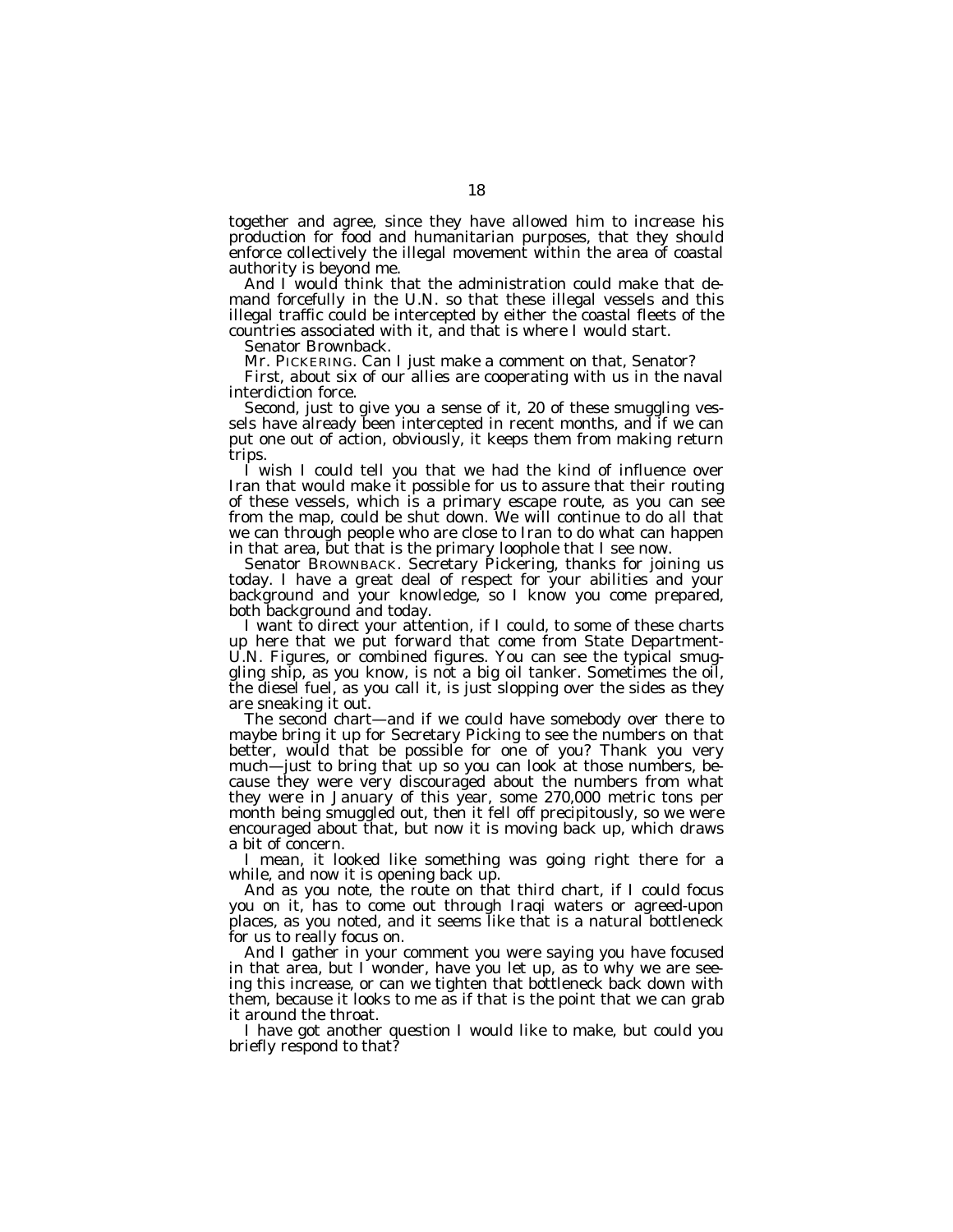Mr. PICKERING. Senator Brownback, I think there are two questions. Question number one is why has the chart gone down and then started to go up again, and I think that is directly related to Iran. In those months beginning in January, certainly in February, we believe the Iranians made a major effort to stop this traffic. They have since relented on that.

I do not know that I can tell you how to read the Iranians on this. We need to get them, obviously, back in the earlier posture, because it made a real impact.

The second point is that

Senator BROWNBACK. The administration has been very kind to them lately, much to my dismay. I would hope they would work with you on your ILSA waivers, which I do not agree with, although the administration takes another view. Hopefully you have got them to where they will work with you very closely.

Mr. PICKERING. I would hope so, but I cannot tell you that I have high confidence in our capacity to influence Iran, otherwise I think we could get rid of the weapons of mass destruction and terrorism problem which still hangs around, and I think which you and I both share a great concern about.

Senator BROWNBACK. We do, but several of us have different ways of dealing with the Iranians. I think you are going to find my route over the long run is going to be the right route.

Mr. PICKERING. I hope I can persuade you I am right, and the fact that they did move on this particular thing could be translated into more action. We will have to wait and see, but we are both agreed on at least where that part of the problem is.

The second part of the problem is that moving along the Iraqi coast in a very short area, that is, some of these vessels can move directly from Iraqi territorial waters to Iranian territorial waters and, as a result, it makes it very hard, obviously, for interdiction, and that is in the area of the Shatt Al Arab.

Senator BROWNBACK. Right, but that is the bottleneck right there.

Mr. PICKERING. Others, however, move from ports further west than that, further west, and the Iran-Iraq border, from ports such as El Fal and Umm Qasr in Iraq, and they come down into Iraqi territorial waters and move along their areas, where we are going to make a major effort to try to get them.

The naval force obviously has to operate—a former naval officer of 30 years' antiquity should not be commenting on this. We might want to talk to one of our naval people, but it requires shallow draft vessels and obviously a different posture than we have been able to have with our larger vessels to interrupt that, but we are clearly going to try that.

Senator BROWNBACK. If you could, and I guess my time is very short, it seems like to me that because these are illegal shipments, and clearly illegal shipments, and the world knows they are going on, that we ought to be able to put pressure to be able to get into Iraqi territorial waters to be able to stop these from taking place, and I am not as knowledgeable, obviously, as you are on our ability to be able to do that, but I would ask, and push that.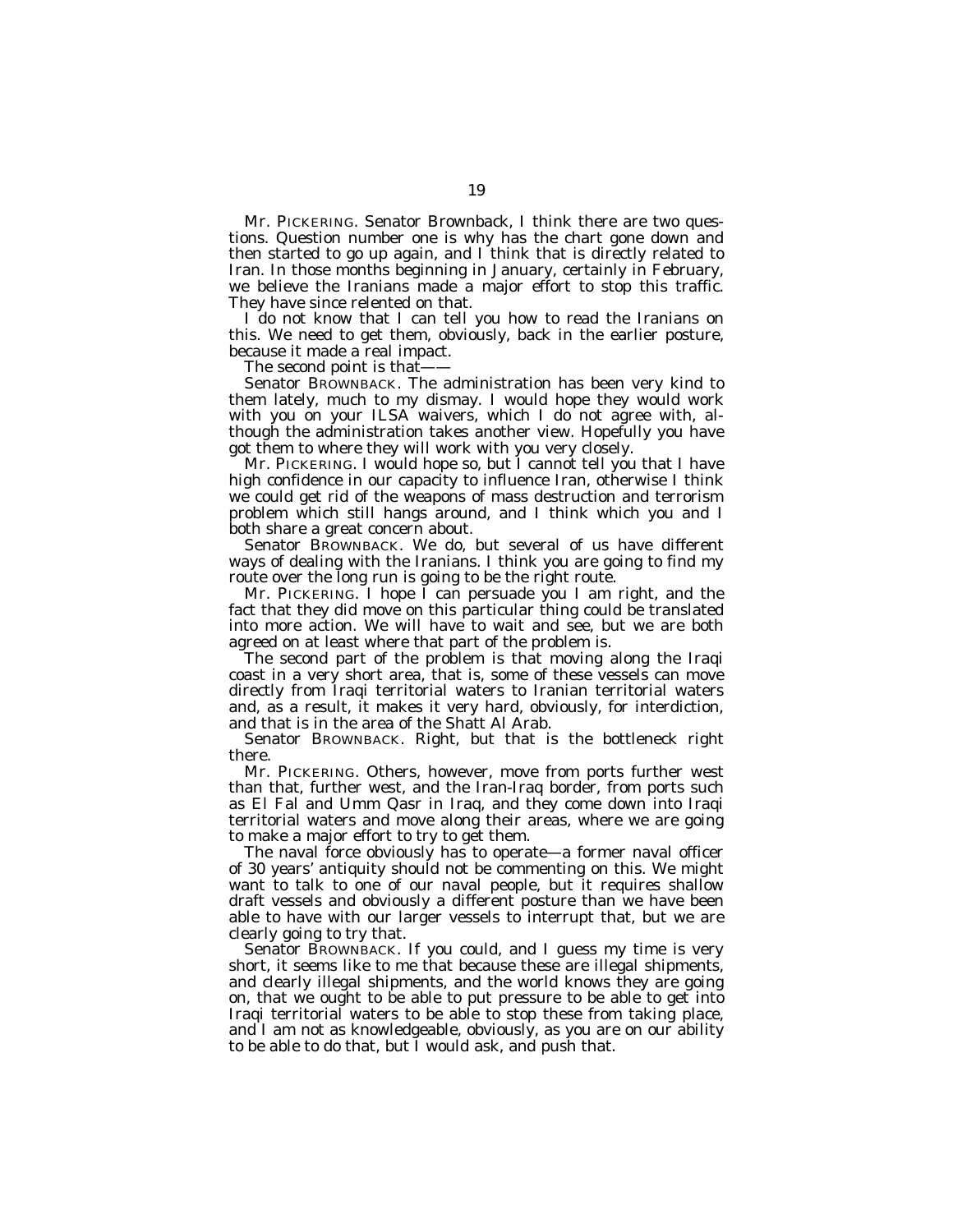Mr. PICKERING. We agree on that, and we have been talking to our Navy and others about doing that, and I believe that that is moving in that direction.

Senator BROWNBACK. The second point I would like to make to you, and it is one that more troubles me than all of this, is, it seems as if the administration has determined to take on a strategy assuming the continuation in power of Saddam Hussein, and just saying that this is the way it is going to be, so we are looking out over a period of time how this loosens up to where the sanctions are not in place.

Is that indeed the case?

Mr. PICKERING. No, it is not, and our statements, particularly referring back to Secretary Albright's statements in March of last year, where she made it very clear, crystal clear that our anticipation, our heart's desire, if I could phrase it that way, is to be dealing with a successor to Saddam.

We all know, obviously, the difficulties of making that happen, and that is a different problem, but our policy has not changed in that regard.

Senator BROWNBACK. Well, if I could, it seems as if the facts go contrary to those statements, with the amount of oil and gas that went down, back up, with the amount that legally is being allowed to flow, with the push of removal of sanctions from a number of countries, with our lack of desire or willingness to engage a longterm strategy for his removal, it is almost as if we are engaged in wishful thinking on the administration's part but wishful actions go the other way.

You have strong support in the Congress to put in place and implement a strategy that would continue to really try to hold down Saddam Hussein and continue in place the push and the power to get him out of office over a long-term strategy, and I would just suggest to you, looking at the administration's policy from the outside, that the words and the actions do not seem to match on this.

Mr. PICKERING. With respect, Senator, we have never felt any lack of support from either the House or the Senate on all of these objectives.

A second point is that we totally agree on the smuggled oil. We have no difference on that, and we are doing all we can to get at it, and I have explained I think in some detail.

The third point, quite frankly, your interpretation of the oil-forfood program does not accord with our understanding of the facts, if I could be very direct on that.

This is a program that takes Saddam's revenue away from him. It puts it in the hands of the United Nations, and it allows the United Nations to use this only for stated purposes, to feed his own people.

It is a program which separates him from his revenue and his oil, and which separates, in fact, his people from him if they begin to know and understand that he is not providing the food but the international community is.

It is a program, because of what we are doing, keeps the international consensus on and helps us to avoid people, in our view wrongly minded, who want to take the sanctions off, and so in effect I think we are accomplishing precisely the objectives we agree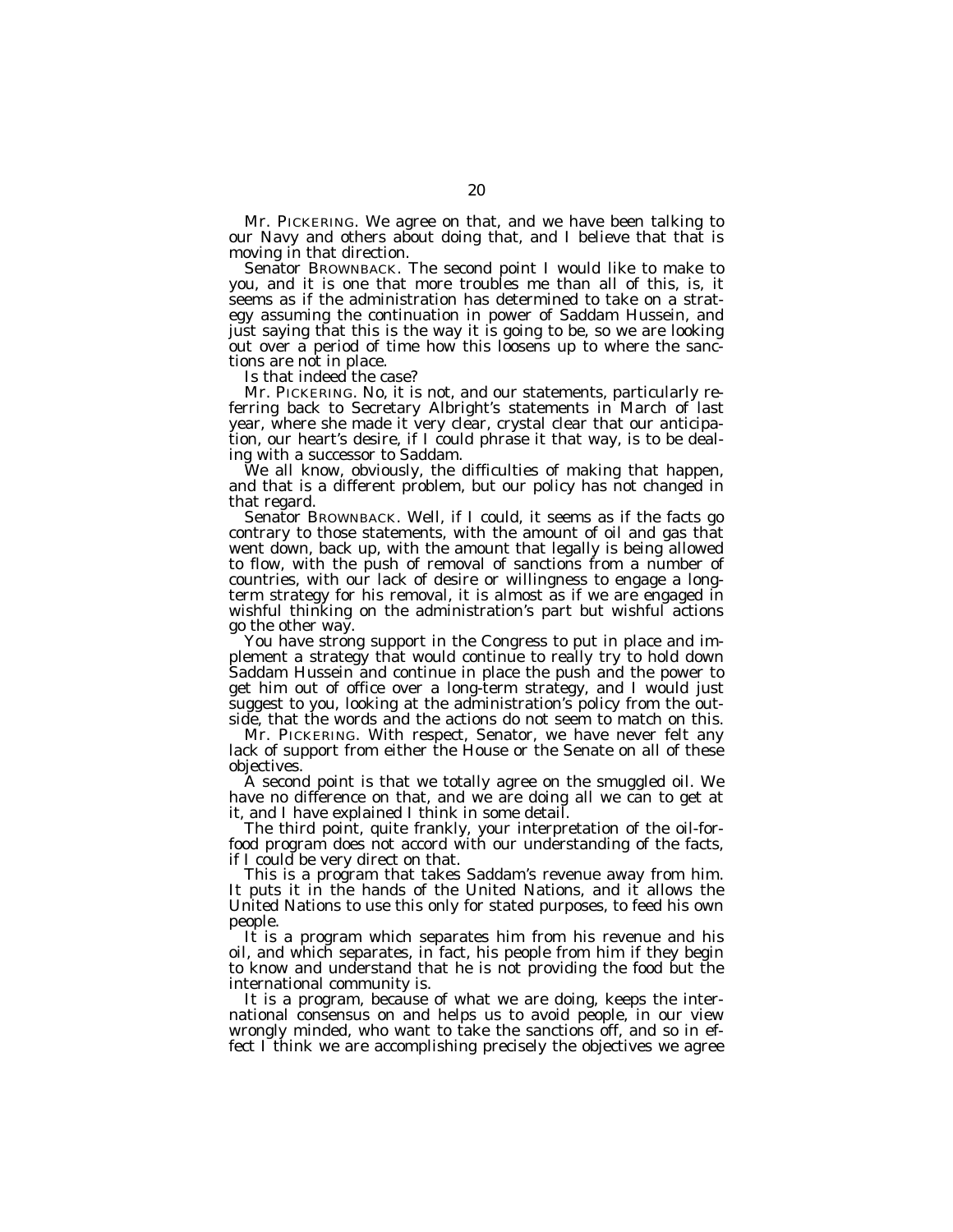on, and we are doing it in a way that makes a great deal of sense, and we are doing it in a way that obviously takes into account the fact that we do not have to starve 19 million people to do it.

Senator BROWNBACK. If I were an Iraqi citizen, and the situation was getting better, and Saddam Hussein was still in power, I do not think I am going to give that credit to the United Nations. I think I am going to give that credit to Saddam Hussein.

And I would direct your attention just to yesterday, a Reuter's report that was out yesterday that said that Iraq is now requesting funds in the oil-for-food program to improve their mobile telephone network, and the response was from the officials of the United Nations, they are saying, well, they cannot show a clear link between that and the oil and food needs, and so the U.N. then asked, in return said, ask Iraq to restate its request for phone equipment making it clear it would lead to better warehouse management and other improvements in food distribution.

Well, that sure seems a long ways from food, and it appears as if we have opened this completely wide open.

Mr. PICKERING. It does to us. We have made it very clear we will not support that particular effort.

Senator BROWNBACK. Well, good, and I hope you will keep the strategy of removing him from power.

Thank you, Mr. Chairman.

Chairman MURKOWSKI. We have been joined by Senator Wellstone, and also Senator Domenici was here and is coming back. In the order of attendance it would be Senator Hagel next.

Senator HAGEL. Mr. Chairman, thank you. Secretary Pickering, thank you.

This is obviously a difficult situation, no easy answers, but I want to focus a little bit on a couple of comments you made in picking up a little bit where Senator Brownback was going. You referenced our U.N. Security Council partners being a little less than enthusiastic about continuation of these sanctions.

Realistically, you have asked yourselves, I suspect, and we must all ask ourselves, what is the viability—the real question here is, how long can we sustain these sanctions, and if we stay with the core issue here of the hearing, are these sanctions collapsing in Iraq with an erosion of U.N. Security Council support, with an erosion of some allies' support, and other complications that you have enunciated clearly, and with other Senators here talking about some of the specifics.

Could you give me some comment, analysis of where you think all this is going, and that then leads into the next part of this, Mr. Secretary. We know short-term solutions can work for a while, and sanctions are short-term solutions. What is our long-term solution? What is our policy toward Iraq beyond enforcing the implementation of sanctions?

Mr. PICKERING. Senator, I think there are two quite simple answers to both parts of that question. Answer number one, it is the U.S. policy that he has to comply with all of the resolutions before—I was going to say all the revolutions, but all the resolutions before the sanctions can come off.

Second, having had the pleasure of participating in writing these sanctions, it was very clear that when we wrote the original sanc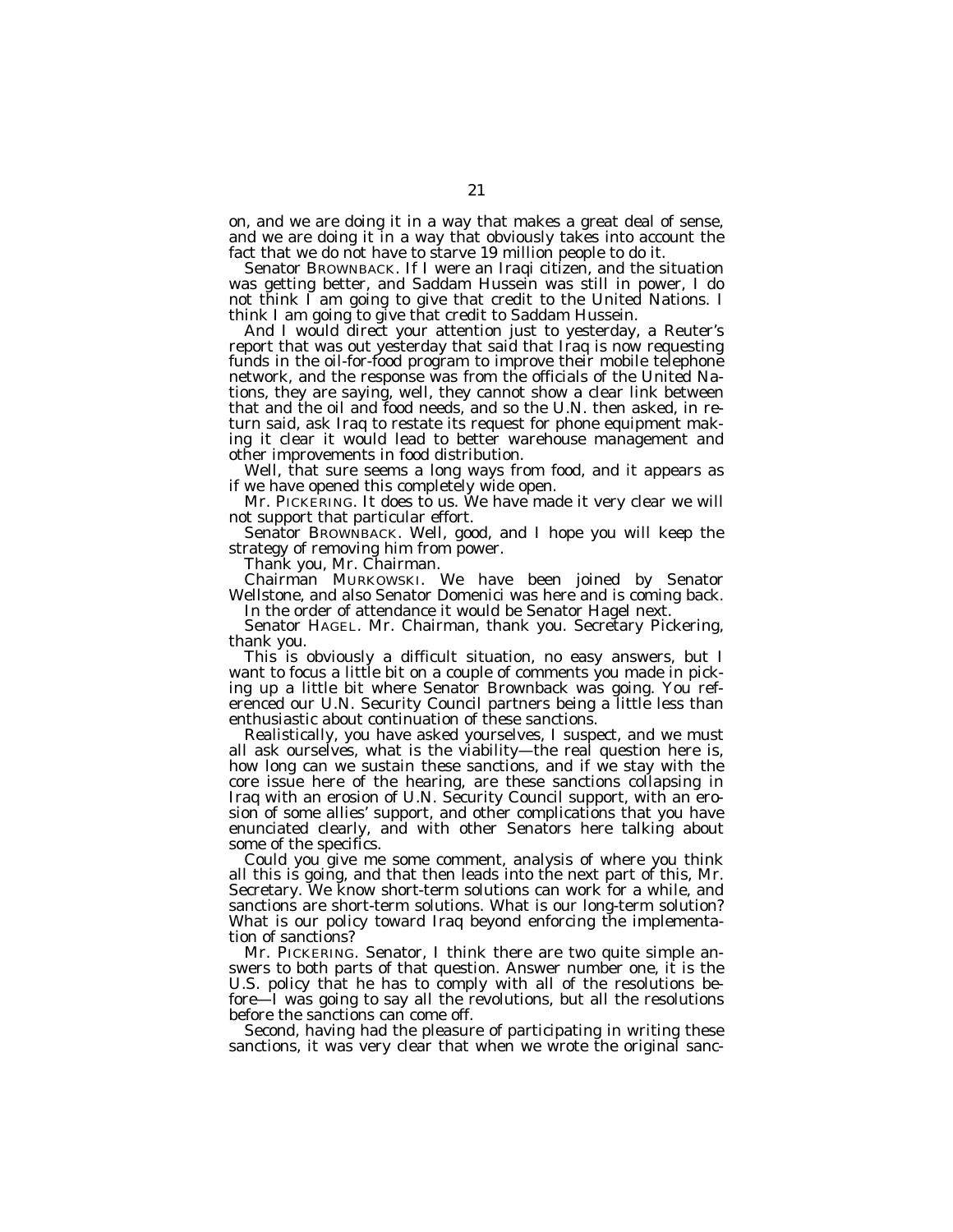tions we made it possible for any single permanent member, including the United States, to oppose the removal of sanctions using the veto that we have, so that they would not come off if we were not fully satisfied that all the resolutions had been met, and so we have in that sense a unique and dispositive role in the removal of sanctions, and I see no interest on the part of the United States in changing its policy in this regard.

The second question is, where do we want Iraq to go? I think quite obviously we would like to see a successor regime to Iraq that would represent the interests of all the Iraqi people, the three major ethnic and religious groups, that would move the country in the direction we would like to see all countries move, one that observes human rights, one that has democracy. This would be a real revolution, to go back to my former Freudian slip, and take the question that far forward.

Nevertheless, I think it is in our interests to continue to promote that direction for Iraq, however difficult it may seem now to see the disappearance of Saddam Hussein right around the corner.

It is certainly what we would like to see, but it is not an issue, and it has been debated in these halls and in my halls and in the press, that we have, to borrow Senator Robb's phrase, a silver bullet magic early tomorrow solution to.

We must be patient. We must be persistent. We must use the very effective sanctions regime that has been put in place to continue to keep all possible pressure on this and, at the same time, because we have not discussed this in detail, we must continue fully to support UNSCOM in the remarkable work that they have done, but which is still not complete, in getting at the weapons of mass destruction.

We believe that there are real possibilities he still has serious weapons, particularly in the chemical and biological area, and we are deeply concerned that there have not been answers to all the questions on nuclear and certainly on missiles.

Senator HAGEL. Well, I want to go back to another part of the question, because it is not your fault that we found ourselves a few months ago with one ally who was willing to step forward with the United States and say, yes, we will be with you, Great Britain said, but we are the only one who will be with you to enforce the sanctions, and I think we are kidding ourselves a little bit, Mr. Secretary, if we congratulate ourselves on sanctions when in fact there is no only an erosion, but there may be a rather significant gap here in what is happening for the future.

And I do not know what the answer is. It is difficult. It is complicated. It is connected to Iran and all the pieces that you know so well, better than probably any of us, but what I would like to hear more is about what we are doing to deal with that for the long term, because it is pretty clear to me that this is a slow death kind of thing.

We are eroding and eroding, and everybody is backing off from the latest position that the administration is taking that Senator Brownback mentioned on the ILSA sanctions, and I think, by the way, there is some thoughtful pieces to that, and I think it is defensible in some areas, but we do not want to keep going through this and have to put you in a position, nor do you want to be in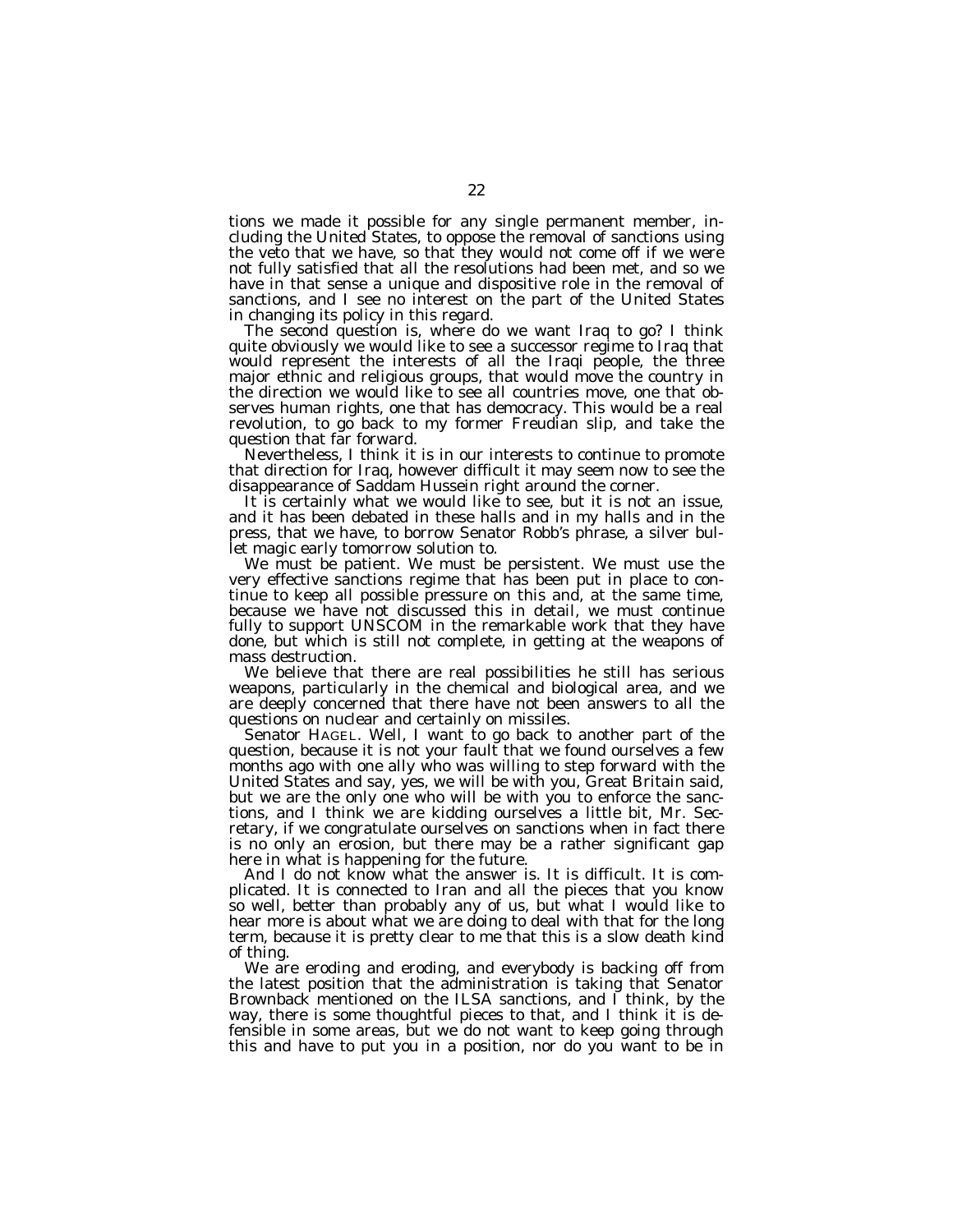that position, to have to defend every 30 days more of an erosion here, so if you could give me a little more than what you have here, what we are doing about that, because that is obvious.

Mr. PICKERING. Sure. Let me just say, in February, when it looked very much like we would need to use military force, more than 20 or 25 States—and we will get you the list—made actual contributions, some in aircraft and in men, some in basing, some in other support, and beyond that an additional number, up to 40 or 45, made very strong statements in the public realm in their own countries in support of us should we have to use force to deal with a problem with UNSCOM, or whatever it might be, and so I do not think the international community is eroding.

What I do think is that Saddam has managed to convey the idea that it is the international community that is responsible for the plight of his people rather than he himself, who in fact failed to use this particular U.N. mechanism for 5 years or 6 years to feed his own people.

And why did he do it? He did it precisely because he saw it as taking away his own control, as sequestering his revenue, if I could use it that way, and using it for purposes than he would otherwise want to use it, and so he was in the position of favoring oil in the ground rather than oil coming out to feed his own people.

Now, I believe that is extremely important. I do not think anybody who lives under the tyrannical regime of Saddam is quite frankly happy whether they are fed better or not fed better, and I think that that is self-evident and apparent for lots of people who come out, including members of his own family.

Finally, I am concerned that the United Nations members of the Security Council have swallowed Saddam's line maybe hook, line, and sinker, and as a result we are moving a program finally which I believe is the right sort of program to deal with the humanitarian problem and getting those people back on the right side of the fence with respect to sanctions by doing this particular approach, and so I think the oil-for-food program is bad for Saddam and good for the Iraqi people and good for us in our effort to maintain the sanctions regime.

Senator HAGEL. Mr. Secretary, thank you.

Chairman MURKOWSKI. Thank you very much.

Senator Robb.

Senator ROBB. Thank you, Mr. Chairman.

Secretary Pickering, the last thing I want to do is be perceived as in any way, shape, or form supporting Saddam Hussein or any of the actions he has taken or, indeed, of not being sufficiently encouraging to the administration to keep the pressure on in every way possible.

But a question does come to mind when you focus on the amount of effort that Saddam Hussein is placing on getting rid of these sanctions that are no longer working and eroding, and I do not take issue with the fact that sanctions are eroding, and they always do over time, and they are very difficult.

Let me ask you a question about sanctions generally. Are you aware of other places in the world where critical U.S. interests are involved where sanctions are working especially well and effec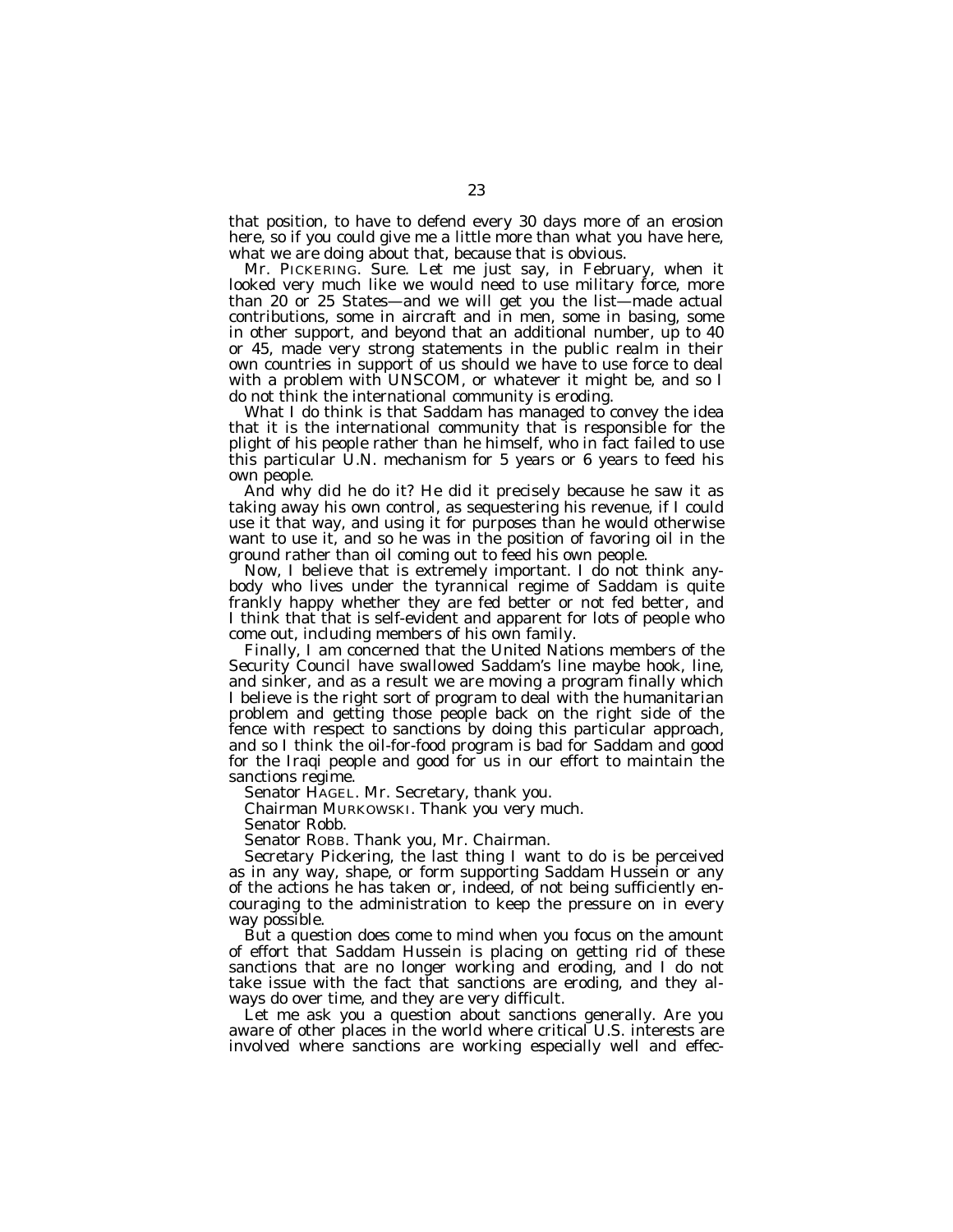tively in ways that give no evidence of attempts to bypass on the part of the rogue nation, or the leadership desired to be isolated?

Are there instances where sanctions have been a perfect force, or are we, in effect, confronting a situation where it is not bringing about the result we want in the timeframe we would like to have it, but the alternatives may be even less attractive if we consider all of the implications and consequences?

Mr. PICKERING. Thank you, Senator Robb.

First, I accept Senator Hagel's admonition that we should consider sanctions as a tool and not as a foreign policy, and not as an objective of foreign policy, although confusion often arises around these points.

Second, I cannot tell you that I know of any place today, and there are very few places where we have multilateral sanctions, which I think by definition, sir, are the kind of sanctions that have a chance of being effective, where there are not efforts to circumvent them.

The world community is not united on very, very many of these issues. We happen to feel much more strongly than many countries, both up here on the Hill and down at the other end of Pennsylvania Avenue, on a lot of these questions.

We have used and are continuing to use sanctions as a foreign policy tool way above many others, and most disagree with us and therefore find it useful and, in fact, maybe the root of their disagreement is that they could take advantage of our preoccupation with sanctions for moving ahead to take away the share of the trade that we enjoy, or the share that we might expand to were sanctions not in place, because we are obviously the world's largest trading partner, and we are continuing to be more efficient and more effective in that particular effort.

I also think—and you will have seen it, too, because I have heard from it that often sanctions have a reaction and an impact against American domestic interests far outweighing their impact on others.

There is one historical example that is debated by the political scientists, but it is frequently cited, and that is the long-running sanctions against South Africa as having had an effect, maybe even more a political effect than an economic effect, but I would leave it to the historians and the history books to come to a final determination.

What I do believe, however, is that they played a serious role in bringing about change in South Africa over a long period of time, and the exact quantification of that I think is in doubt and debate, and I have engaged in debates with a number of people about that, but I tend to feel that they are important. They are perhaps in a different way, in a lesser way in what was then Northern Rhodesia, now Zimbabwe, but that is even more debatable.

So the record here is not an easy one, I think, to defend as having sanctions is the silver bullet, to borrow your phrase again, to end all of these problems.

Senator ROBB. Is there any serious debate as to whether or not the removal of sanctions is Saddam Hussein's number one objective?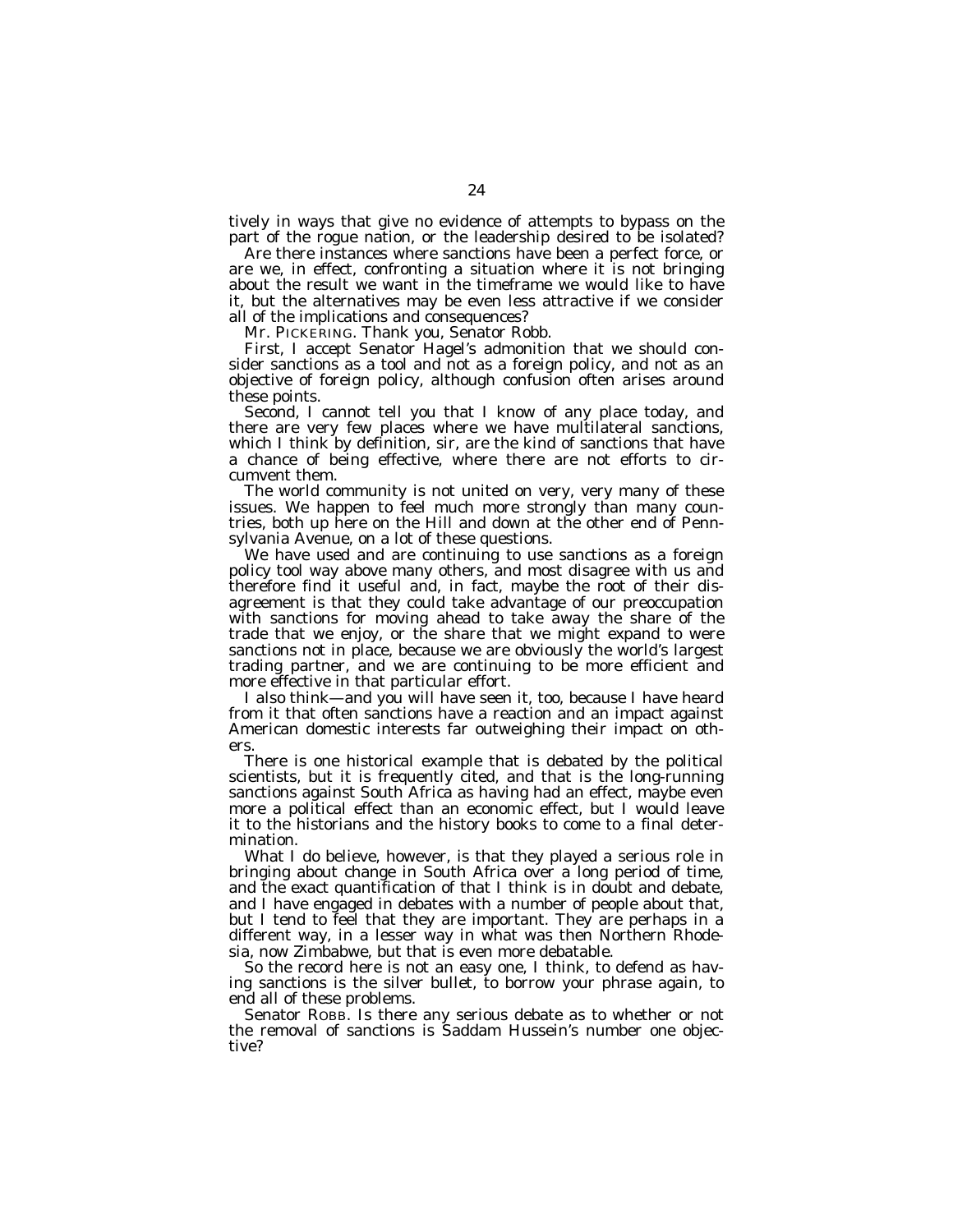Mr. PICKERING. I think there is a serious debate that his number one objective exclusive of any others is the removal of sanctions. I also think his number one objective, together with removal of sanctions, is the preservation of everything he can preserve in his weapons of mass destruction program.

Senator ROBB. Let me look to the other side of the question. Again, I feel a little awkward in the situation, because I have consistently been advocated a tougher position in many cases than the administration, or succeeding administrations have taken against not only Saddam Hussein but others who have thwarted the will of the international community in much the same way, but what would be the effect if we were to end the food-for-oil program at this point on the Iraqi people, and what would be the reaction of the international community?

Mr. PICKERING. I covered that in my prepared statement. The options if we end the oil-for-food program I think would be serious mass starvation in Iraq, at least major reductions in caloric intake levels of very serious proportions. I am not a nutrition expert or a specialist in this.

It is also very clear that that would take place because Saddam began by feeding his people on a minimal basis and then has taken advantage of unfortunately the oil-for-food program to reduce that support. It would take a more deep study to know whether there was a cash advantage to him in that or not. I just do not know.

The other alternative would be, in my view, adding impetus to the pressure that we have seen to remove sanctions in order to deal with the problem of mass starvation, or at least mass underfeeding of the Iraqi people, and as a result, that is why I make such a strong case for the oil-for-food program.

Senator ROBB. What is your sense, and I know you alluded to this as well as to the ultimate effect, at least in a more cataclysmic sense, of what would happen if the oil-for-food program were eliminated, but what is your sense of the effect of the rather porous sanctions effort that is taking place to date with all of the carveouts that you alluded to in your opening statements?

How would you characterize the health of the people that the food-for-oil sanctions, or the exception to the sanctions are designed to assist, as compared to those that are particularly loyal to and surrounding Saddam Hussein, to include the Republican Guard and other echelons of society that he might favor?

Mr. PICKERING. Well, as I said in simple terms when I was in New York before the Gulf War began, Saddam in relation to the sanctions regime would eat the last chicken sandwich in Iraq, so we know in fact that he and his people are certainly taken care of by whatever money the regime had hidden, had in the bank, sequestered, or is able to chivvy out of illegal oil smuggling, which is his principal source of income, and that remains the case.

Second, it does seem to me clear that with the oil-for-food program, which began in late 1996, the health and nutritional status of the people of Iraq has improved. The Secretary-General went to look at it because in November a team that went out there was still disturbed by both what they hear and thought they saw. His recommendations that came forward earlier in the year and were looked at by the Security Council in February, or the increase that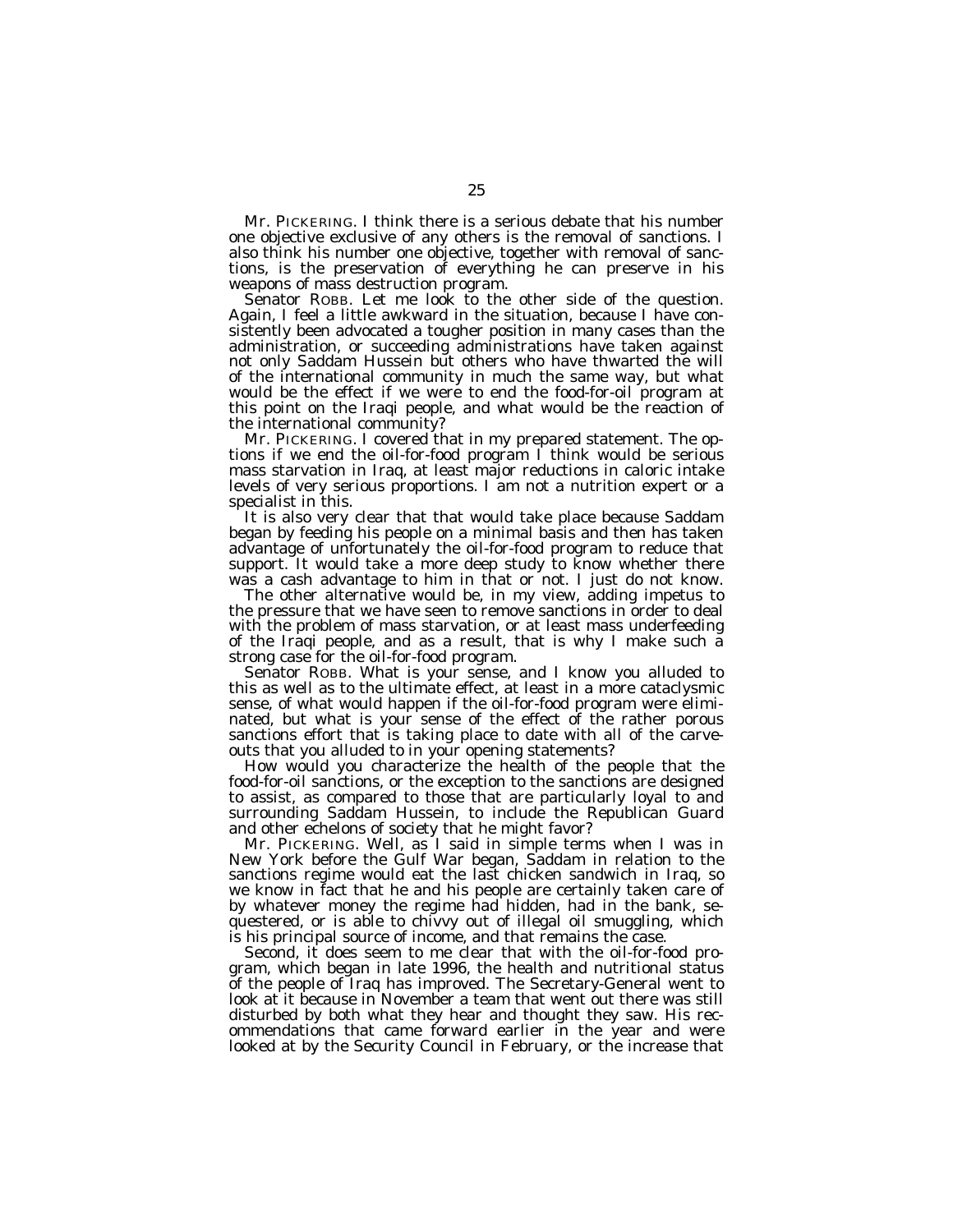we are now talking about, were based on that and that, of course, is coming forward.

I would just add one other point, and that is that the United States is not in any way barred under U.N. supervision from participating in this program and, indeed, a very large share of the food, to get back to Senator Burns' question, that goes into Iraq would come from American sources through the U.N. program, carefully monitored and supervised.

Finally, if sanctions were to come off we would be literally turning over to Saddam something between \$10 and \$15 billion in free money to use. If the oil-for-food program stays on, certainly we would like to keep it there for as long as that can possibly be kept on in order to keep the sanctions from coming off.

That money is in escrow accounts in the United Nations, carefully supervised. We and others make decisions about how it is spent, and the issue is that it is spent on food and medicine for the Iraqi people and not free money available to Saddam. It seems to be something that the committee had a misimpression about when we started out today.

Senator ROBB. In your judgment, is that program working? Again, I do not want to get into a whole Iraqi frozen assets question, but is that working?

Mr. PICKERING. I believe it is. No program this large, as I said in my opening statement, is going to be free of problems or glitches, but I can tell you that the people inside our Government who watch these things very carefully have recently told me that they believe both the monitoring and the absence of diversion is—in their view that standard is being met quite well by the United Nations.

They have not said we do not have any problems, but they said we do not have any major problems, if I can put it that way, in this area.

Senator ROBB. Thank you. My time has expired. Thank you, Mr. Chairman.

Senator BROWNBACK. Thank you very much, and I do not get this honor to do this very often, but I would like to call on Mr. Domenici for a round of questioning.

Senator DOMENICI. I am very respectful of your chairmanship. Thank you very much for calling on me.

First, Mr. Pickering, one of the things that happens around here that is not so good for me is that for maybe  $10$  years or so I do not get to talk to you very often. Our paths do not cross.

And I remember back when we were in the U.N. and we used to see each other a little more—I do not know why. Maybe the assignments—but I had great respect for you then, and I continue to have it now, and when we come down hard on what is happening over there with Saddam Hussein and where we are going, none of it is directed at anybody personally, and certainly not at you.

I happened to, within the last  $2\frac{1}{2}$  weeks, go to both Kuwait and Saudi Arabia, and I guess my first question, or the first thing I learned in Saudi Arabia that was startling to me, and I just wanted to ask you if you were aware of this, we had the luxury of having the equivalent of their OMB Director in Saudi Arabia, and you understand who that gentleman is, highly respected, used to be on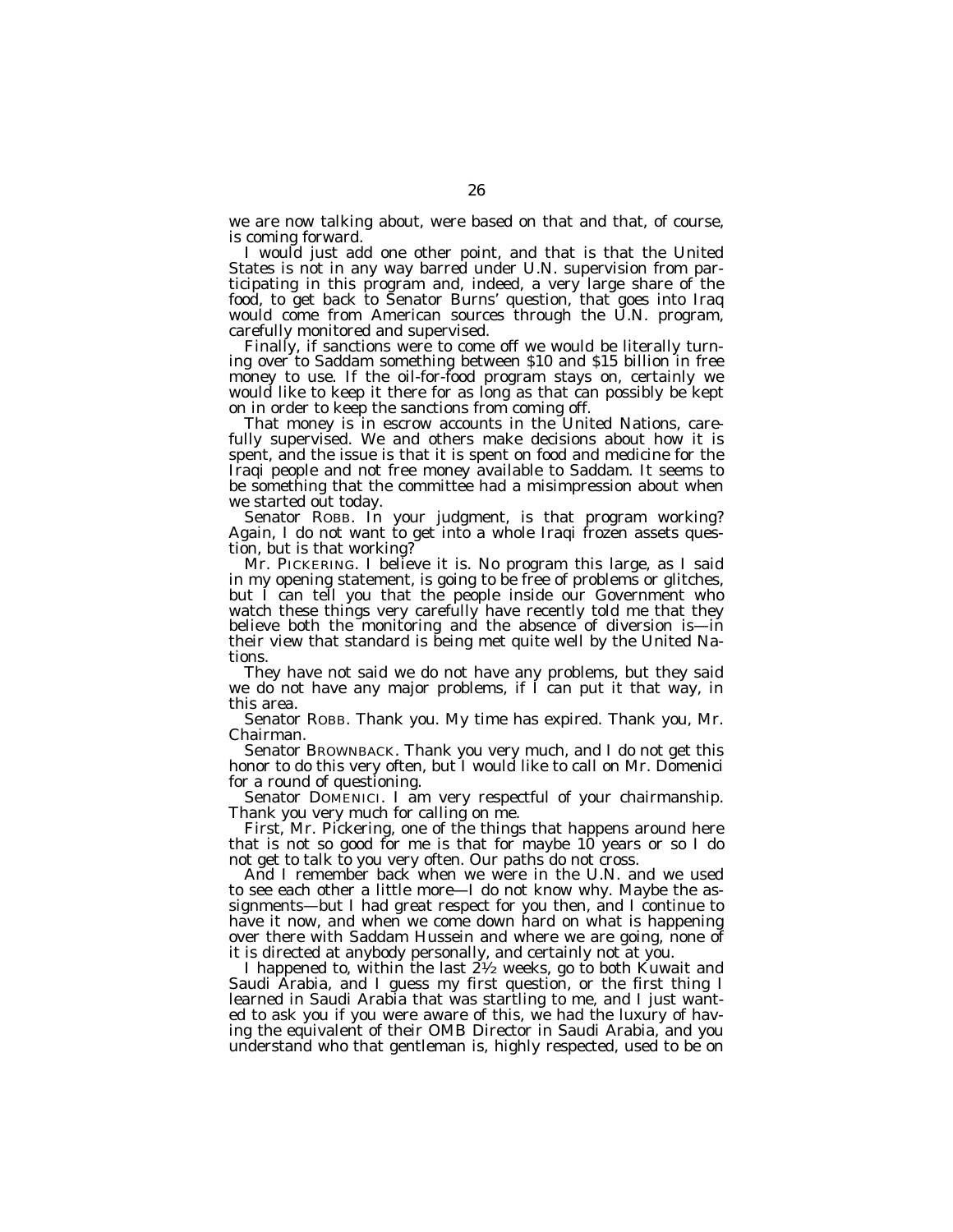the World Bank board, was Deputy Director of IMF, et cetera, and he is not a member of the Royal Family, and he talked about the budget of Saudi Arabia and their country, and I assume you are aware that in terms of their fiscal situation they are in very bad shape. Is that a fair assessment?

Mr. PICKERING. The degree of bad is something we could argue about, but I do not quibble with the basic statement.

Senator DOMENICI. Well, let us say they are in extreme deficit this year, very, very large.

Mr. PICKERING. And borrowing.

Senator DOMENICI. And borrowing. They are not interested in increasing their expenditures for military. I assume you know that. Mr. PICKERING. I understand that.

Senator DOMENICI. And second, or third, we were told—and it matters not by whom, but somebody who is supposed to know over there, we were told that they thought it was time for America to pull back from Kuwait and Saudi Arabia and take a lot of our troops out of there and put them in the regions around there, that they did not think they were that important any more.

And last, believe it or not, Senator Robb, I asked if we had to have another Desert Storm, could the Saudis pay their fair share, and the answer was no.

Now, I understand the Ambassador would not take that as a final conclusion, but it does lead me to think that the United States of America may very well be the only power in that area that is assumed to have all the resources in the world, all the manpower in the world, all the men and women in the military in the world, and ultimately, when it comes right down to it, we are going to do something over there or it is not going to get done.

Now, is that a fair statement, or would you argue with it, if you would care to?

Mr. PICKERING. I would argue that our leadership is, as I think you have put it, is extremely important, as it is all around the world, but I would also argue that others are willing to be with us, and that Saudi Arabia and Kuwait, when it comes to existence-type problems, existential-type problems, are certainly going to make the right decision in their own interest, as they did when the question came up at the beginning of this year for us beefing up our forces in the area and working out of their territory and being close to them.

They also obviously for years have liked the idea that the United States was a close friend and ally, that we could do it all from over the horizon. Nobody likes foreign forces on their soil, particularly on a long-term basis. On the other hand, I think that we have found useful ways, working closely with them, to resolve those particular problems, but they go up and down under the circumstances, and I believe we have to be flexible in our leadership there.

The issue is obviously, as you know much better than I, because you have been at this a long, long time, very much tied to world energy resources, and access to world energy resources.

Senator DOMENICI. But look, here is the point. They also suggested in Saudi Arabia that first they are not going to increase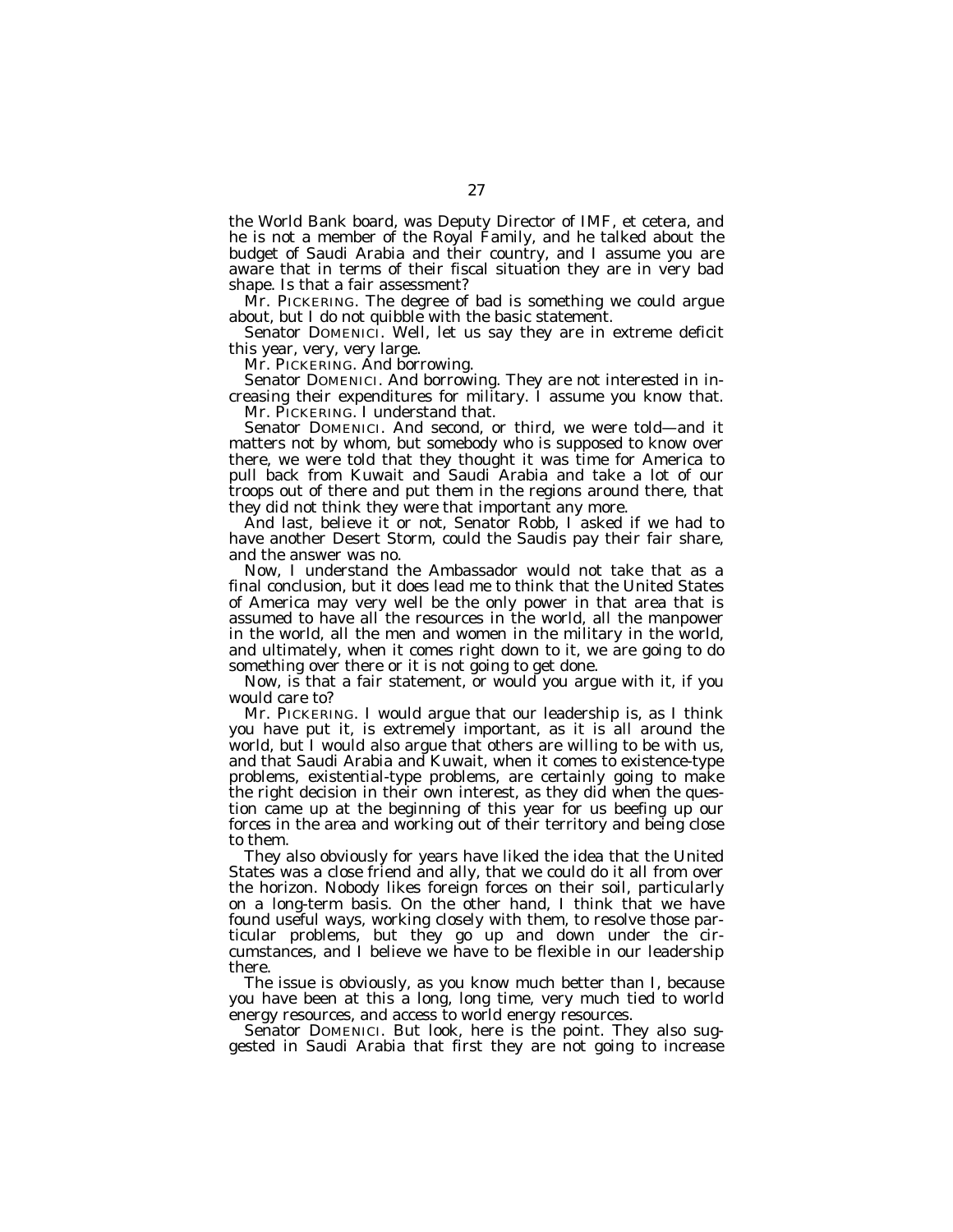their defense. I have already suggested that to you. If anything they are looking to cut it.

The only country that really seems to be totally backing us and willing to talk about the disproportionate share we are paying is Kuwait, and they are the only ones already paying their share and more in that region, and perhaps rightly so. They were invaded. The other ones were not.

But it seems to me that the United States of America cannot win our political goals in the area unless there is absolute and total support from countries like Saudi Arabia, Kuwait, the Emirates, and those other countries that we seem to be there to help protect.

Incidentally, of all of the sanctions and other things that are about, the one thing that the Saudis said unequivocally they want to enforce is the sanction on how much oil Iraq can produce. Everybody would guess they would be for that, right? That is money in their pockets. To the extent that Iraq produces a lot of oil, the price of oil probably comes down, and so the strongest thing they want is to impose the quantity of oil that they can produce and get into the open market.

I guess I am kind of concerned, because when I see this lessthan-total commitment, and we seem so concerned, we are ready to take this to the American people on having a major military intervention with our people leading the parade, I do not think any of this is going to work, and I am not so sure we ought to have our men and women committed over there in large numbers like we have, so unless people like you can tell us that the Saudis, the Kuwaiti's and others there are as committed as we are, or more, or else I wonder why should we be so concerned.

Mr. PICKERING. Senator, I would just like to say, on your last point, that every time it has come to critical decisions those Governments have been with us and they have worked with their people to understand the importance of what we have to do.

They want to be obviously with us in both the process of carrying out the decisions, but also in consulting closely with us in making the decisions, and that is a process that we follow, and it is an important process, because obviously they want to be, to use the old phrase, in on the take-offs as well as the landings on these particular sets of issues, and I think that is extremely important.

The second point, I think, is that Saudi Arabia, interestingly enough, has supported the oil-for-food program, and why? Simply put, because they have seen it in its two dimensions. They have seen it in its dimensions as humanitarian need, and the Saudis are particularly attached, as members of the Arab world community, to fellow Arabs who are suffering, innocent of crimes, and under the yoke of Saddam, and they have supported that.

But they have also seen that this takes revenue, if you like, away from Saddam, and they want to be sure that it does not get back into his hands, because they will be the first to get hit if, in fact, Saddam is able to rebuild his conventional forces and his weapons of mass destruction.

Senator DOMENICI. Well, I did not come here, nor have I said a word that would imply that I do not think the food-for-oil is a bad policy. I am not saying that. What I am saying, the whole scheme seems rather porous, and as we seem to be led to believe that this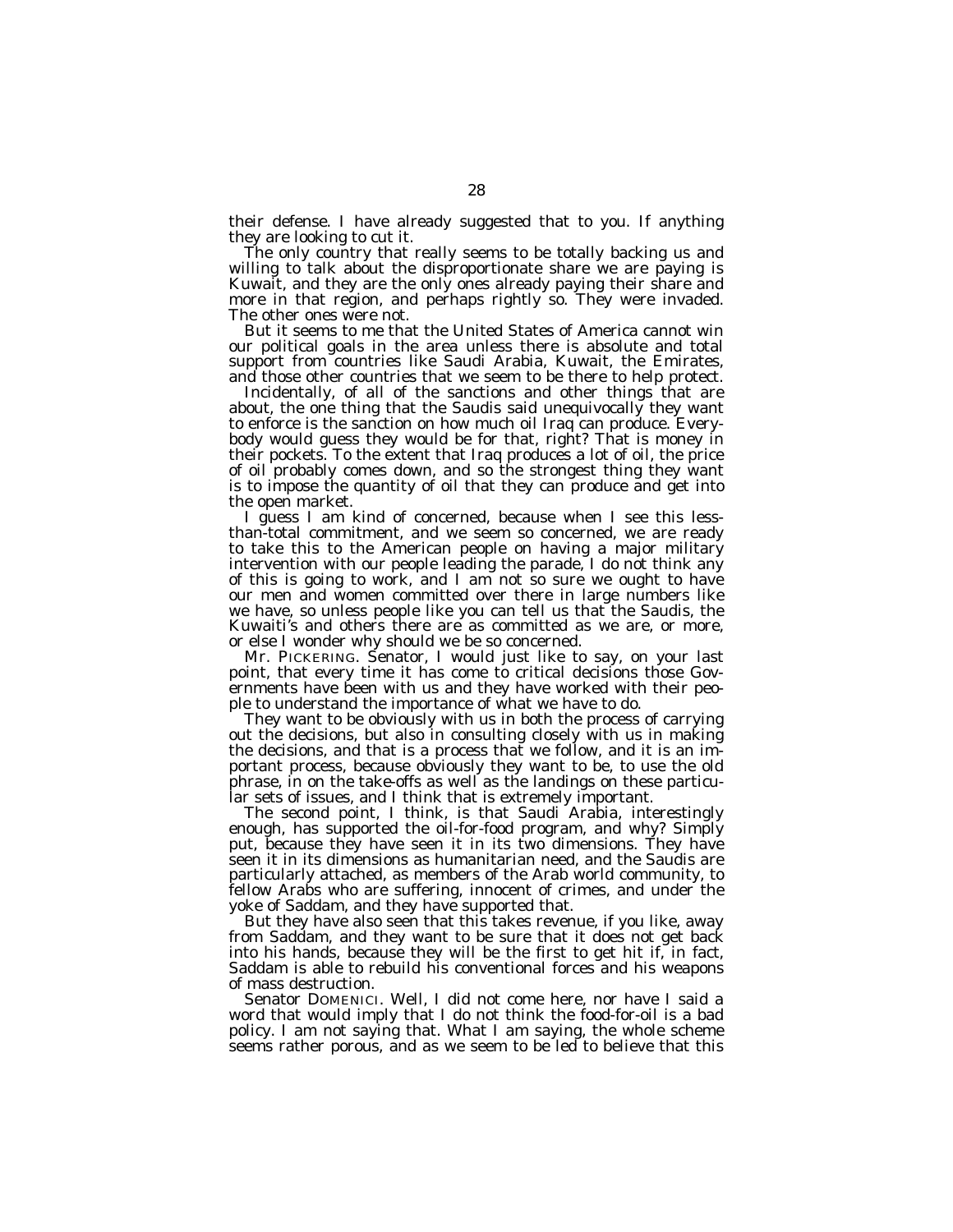will work, to me it seems like the longer time passes the less it is apt to work.

And my last observation has to do with the Saudi Arabians and the Iraqis as it concerns the underpinnings of the regimes, which I do not care to bring up here today, but I tell you, it is very difficult for this Senator to listen to their OMB Director tell us how poor they are when you do not have to ask the CIA to tell you how many palaces each Crown Prince has and how much they are worth.

And you know, I am not one who has ever tried to have this richversus-poor part of my vocabulary up here, but rather, if you think I am going to vote to put a whole bunch more money in there for an event that we need to be in, and we do not have the Saudi Arabians right up front, if they have got to borrow money, borrow it. It is their oil, and it is their lives, and they are right next door, and we have got to go over there and meet our young men and women who are out there in the field.

You know, we met some in the field who had been back there 11 times since the end of the war, because Saddam plays us like a little yo-yo. I mean, he does a few things and we ship them all over again.

In fact, one of the Saudi leaders said that is what he thinks is actually happening, that they do their little thing and America gets all worked up and they send 40,000 more troops over.

Who do you think goes? The same guys who went before, and 11 times is a lot for somebody married with a few kids. That is worth a lot of dollars. That does not have anything to do with millions. That is quality of life, and you are going to lose these guys.

So I am going to do a little more active participation in this, and I think I understand the significance of it, and I am not afraid to talk about whether we are going to put money in our budgets for things that they are not going to put in their budgets, I will tell you that for sure.

Chairman MURKOWSKI. Thank you, Senator Domenici.

I would like to thank the Hon. Thomas Pickering for his response to our concerns. We have one other panel, and let me just summarize very briefly.

I think we have acknowledged here that there are illegal oil sales occurring at a level that is unacceptable to the United States and should be unacceptable to the United Nations, and should be acknowledged that immediate action should be taken collectively.

What that action should be, obviously, is to end by enforcing, if you will, a patrol action sufficient to substantially curb and hopefully eliminate this movement of illegal oil, which we acknowledge is running about \$450 million last year, and with the increased capability of Saddam Hussein's refining capacity and oil production it is likely to increase if, indeed, steps are not taken.

Now, I personally do not feel that this administration is working toward a clear and definable end to the regime of Saddam Hussein, and maybe that is obviously easier said than done, and I am certainly sensitive to that, but it begs an issue, Tom.

You know, here is the *New York Times*, U.N. report sees no Iraqi progress on weapons issue. This was dated April 17. Threat of cri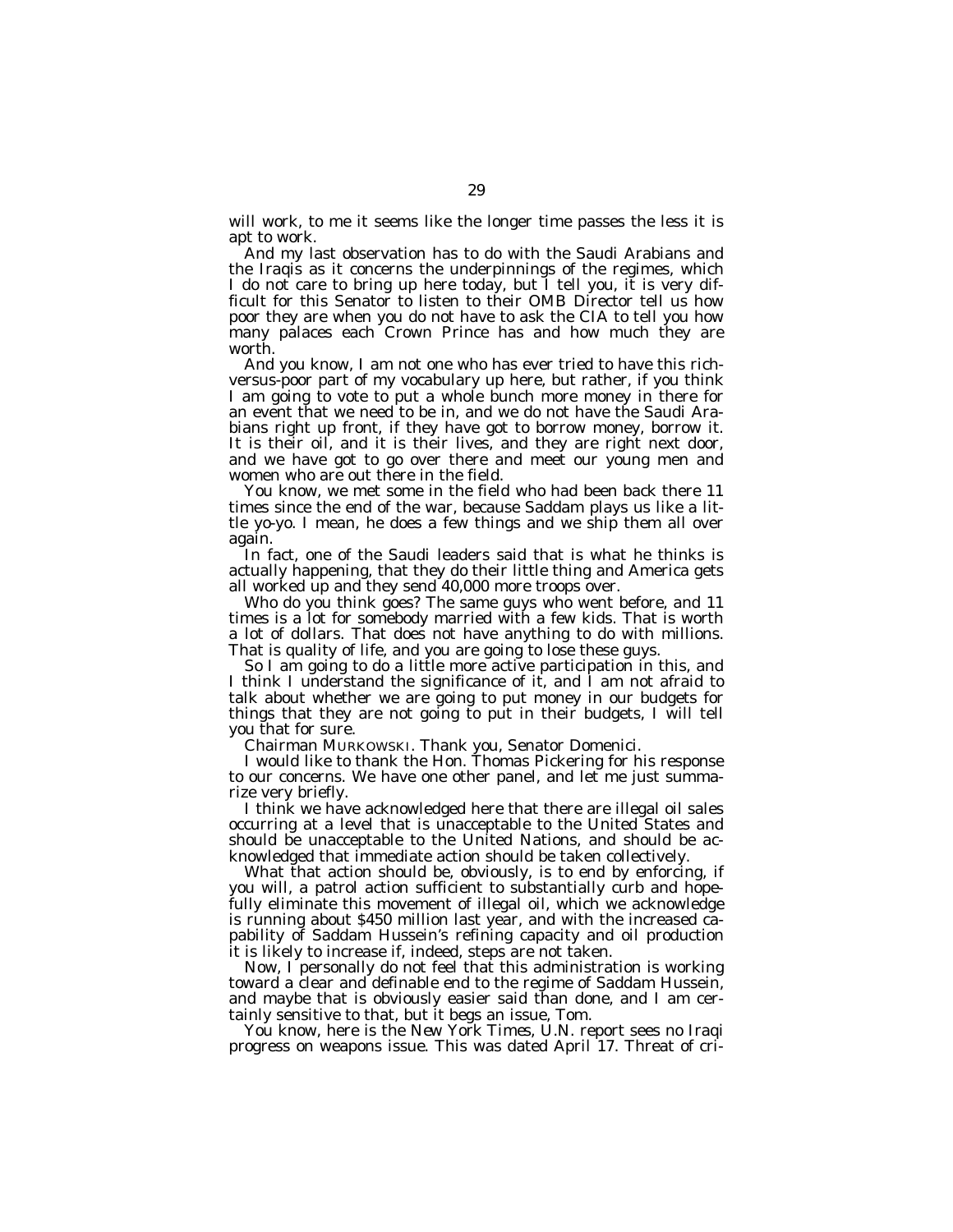sis remains. Inspectors said to find failure to meet terms on sanctions. Baghdad is defiant.

And we know who we are dealing with. He is going to use every opportunity to circumvent the intentions of the sanctions and his concern for the people, and this is what the food-for-oil is really all about, is if he can have, if you will, a quality of life, he is going to take credit for it in Iraq, and those Iraqi people are going to recognize this dictator as benevolent, if you will.

And also there is a reality that he rules by force. The Republican Guards have basically saved him from assassination on numerous occasions internally, but when I read that a report by the United Nations chief arms inspector has concluded that Iraq is not closer to meeting the requirements for the lifting of sanctions than it was last fall, and that the evidence in the report of Iraq's failure to provide any new information on its weapons compiled with a new outburst of defiance from Baghdad, it raises once again the prospect of confrontation between Iraq and the U.S., which has twice already threatened military action.

This is a report by Richard Butler, chairman of the United Nations Special Commission. It has been turned over to the Secretary-General. This is where we are today, and to suggest that this arrangement is benefiting the people of Iraq without the simultaneous recognition of its prolonging the regime of this despot, I think has to be looked at in terms of how the world is going to free itself of Saddam Hussein, and clearly, in my opinion, the policy that the administration has embarked on simply prolongs his presence in that country until such time as he has built up an infrastructure sufficient to again achieve whatever his objectives and goals are.

So for whatever that is worth, that is a concern that I wanted to share with you and I would look forward again to our continuing communication, and it would be my intent again, after the recess, to have our joint committees have a review from our security people at the CIA and other sources relative to some of the material that we cannot disclose at this open hearing.

Is that fair enough, Tom?

Mr. PICKERING. Yes.

Senator BROWNBACK. If I could, just on behalf of the Foreign Relations Committee, thank you very much, Secretary Pickering, for coming up and joining us.

I would simply make the point in closing that there have been a number of press reports that say that the administration is moving toward a deterrence policy toward Iraq, rather than a removal of Saddam policy, and I was happy to hear today that you have said that that is not the case.

I do hope our actions continue to match those words of that policy, and that we not shift, because I fail to see any advantage that the U.S. gets from shifting to a deterrence strategy, so I am glad that you agree with that, and we will continue to point out where we think you might be able to improve in that policy area, and I have great respect for your abilities and your work that you have done over the years and with these difficult problems.

Thanks for being here with us today.

Mr. PICKERING. Thank you, Mr. Chairman.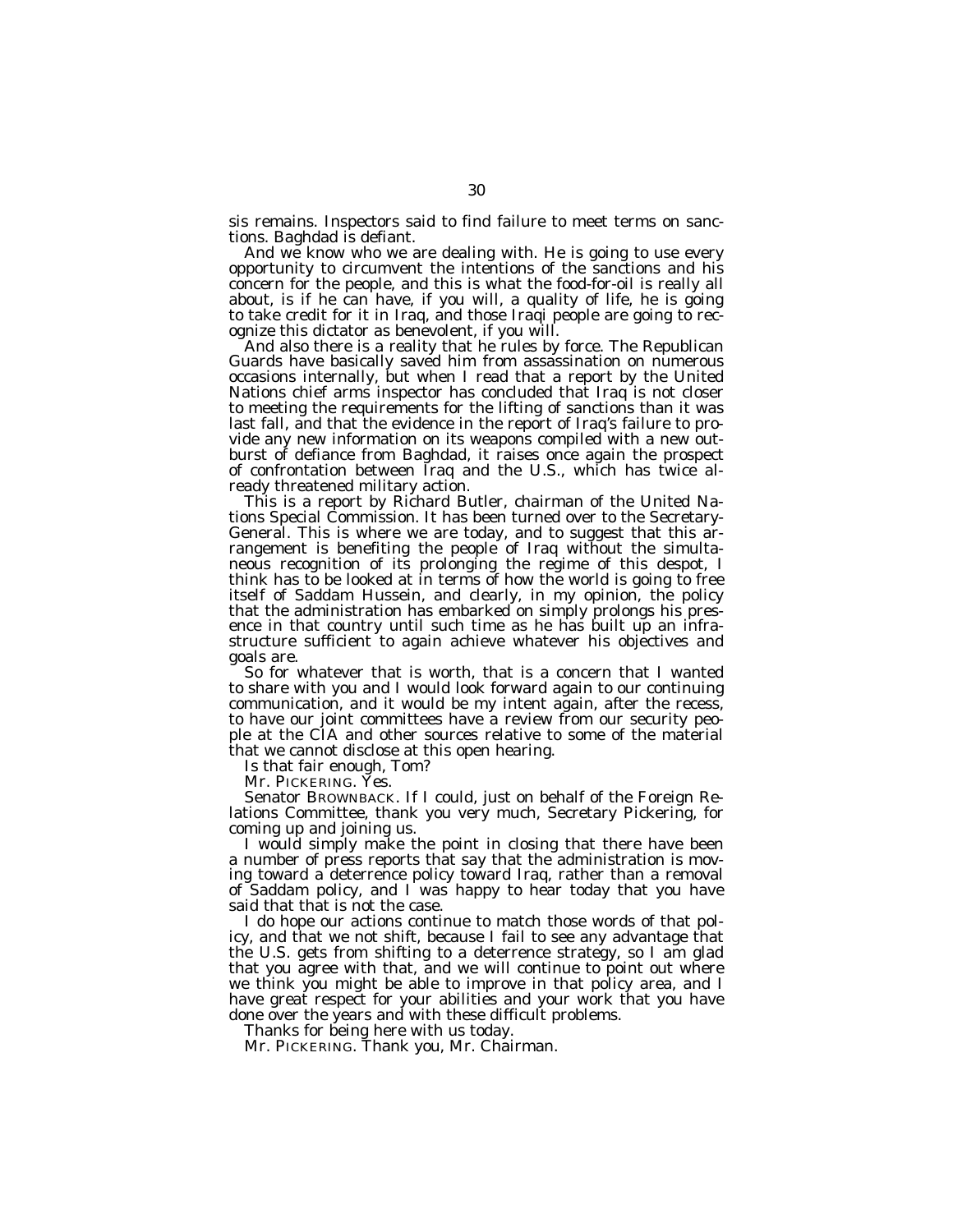Chairman MURKOWSKI. I am going to call on panel two, and obviously, the Hon. Richard Perle, former Assistant Secretary of Defense for International Security Policy.

Mr. Perle, you have had an opportunity to hear the Members, as well as Tom Pickering, so we look forward to your statement.

You will be followed by Dr. David Kay, vice president and director of the Center for Counterterrorism and former UNSCOM nuclear inspector, followed by Dr. Ken Pollack, Persian Gulf analyst, Washington, D.C.

I would appreciate you summarizing your statements, and why do we not shoot for 5 minutes and give you 7. How is that?

### **STATEMENT OF HON. RICHARD N. PERLE, FORMER ASSISTANT SECRETARY OF DEFENSE FOR INTERNATIONAL SECURITY POLICY**

Mr. PERLE. Thank you, Mr. Chairman, for including me in these deliberations. You have convened this morning to examine the question, Iraq: Are Sanctions Collapsing? You will hear at least three perspectives on this issue. You have already heard one. I can give you mine with some efficiency. The sanctions regime is indeed collapsing, along with American policy toward Iraq.

In fact, there is little to distinguish the Iraq sanctions from American policy, since American policy is nothing more than the desperate embrace of sanctions of diminishing effectiveness, punctuated by occasional whining, frequent bluster, political retreat, and military paralysis.

What the administration calls a policy of containment has become an embarrassment. As our friends and allies in the region and elsewhere ignore our feckless imprecations and reposition themselves for Saddam's triumph over the United States. That is the situation we are facing.

More than 6 years after his defeat in Desert Storm, Saddam Hussein is outsmarting, outmaneuvering, and outflanking what may be the weakest foreign policy team in any American administration in the second half of this century, and as I wrote those words I thought back through all the foreign policy teams I could recall.

The coalition once arrayed against Saddam is in disarray, marking a stunning reversal in the position of leadership occupied by the United States just 6 years ago.

Ambassador Pickering, I said in my prepared statement, will undoubtedly tell you—I can now say he did tell you—that everything was fine, that American diplomacy in the Gulf is determined and effective, that we have been and will continue to be successful in containing Saddam.

But everything is not fine. American diplomacy in the Gulf is weak and ineffective. We have been failing to contain Saddam politically, and he is getting stronger as American policy becomes manifestly weaker. The United States, mass marketer to the world, is losing—and Secretary Pickering acknowledged it—is losing a propaganda war with Saddam Hussein, mass murderer of his own citizens, over the issue of humanitarian concern.

With much of the world believing that Iraqi babies are starving because of U.S. policies rather than the policies of Saddam Hus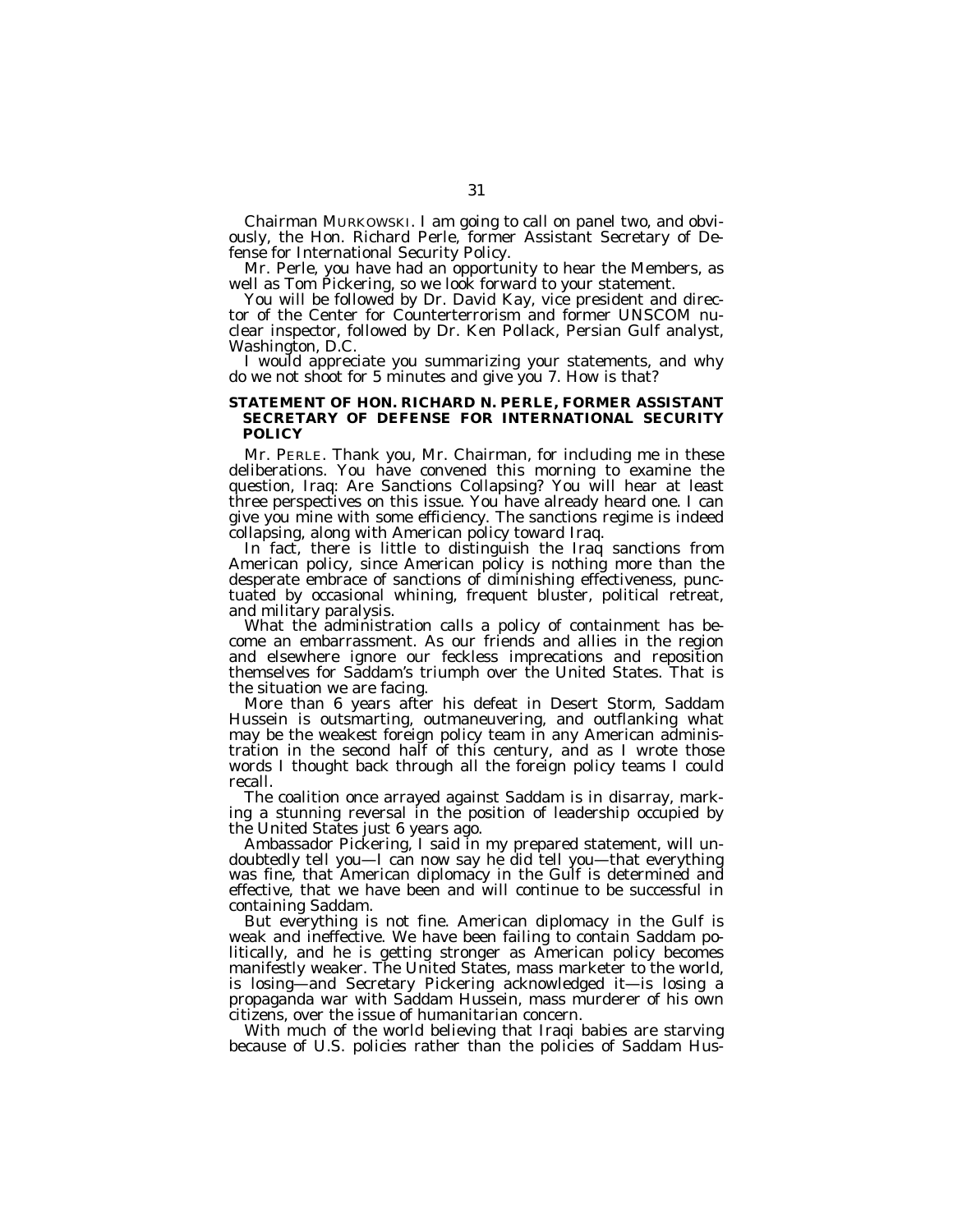sein, we are facing a political diplomatic defeat of historic significance in the Gulf. The administration, bereft of ideas, energy, and imagination, is doing nothing to stop it. On the contrary, they are working hard to blunt, deflect, and defeat such initiatives as have been forthcoming from the Congress.

You will hear from others perhaps in classified meetings as well as this one about violations of the existing sanctions against Iraq. I am sure that even the CIA, which has a nearly unbroken record of failure in assessing, understanding, and operating in the Gulf, will report how Iraqi oil is loaded on barges and shipped to UAE waters where, after appropriate fees have been collected by Iran, the cash-flows back to Saddam.

You will certainly hear that enough South Korean four-wheeldrive vehicles to equip two Republican Guard brigades made it easily through the barriers erected to enforce the current sanctions barriers, by the way, based on 151 United Nations inspectors overseeing a country of 22 million people.

The committees will learn how Saddam controls the Republican Guards that tighten his grip on a hapless Iraqi people as they queue up to receive humanitarian food purchased with oil-for-food dollars. I think your point, Mr. Chairman, was exactly on. The Iraqis who receive food through this program, which Ambassador Pickering suggested was firmly under our control, in fact receive the food when Saddam Hussein grants them a ration card, and I leave it to you to decide who they consider to be the benefactor.

After you have been briefed by the administration and its experts, after you have examined the facts about the efficacy of the current sanctions and the prospects of their being kept in place and made effective, I suspect you will come to the following 10 conclusions, which I urge you to consider.

First, there is no reason to believe that a continuation of the sanctions will drive Saddam Hussein from power in Iraq, or that they will be effective in eliminating his relentless pursuit of weapons of mass destruction.

Second, the pressure to relax sanctions, which has already pushed to more than \$10 billion per year the amount of revenue Iraq is allowed to receive from the sale of oil, will not subside and will almost certainly increase.

Third, the French, Russians, and others will continue to agitate for the further relaxation of sanctions and the United States will almost certainly make further concessions in this regard.

Fourth, there are already significant violations of the sanctions, and these can be expected to continue and even increase. The United Nations is hopelessly ill-equipped to monitor and enforce a strict sanctions regime.

Fifth, Saddam's exploitation of the health and hunger issue has created the impression that sanctions and not Saddam's manipulation of the humanitarian food and medicine programs are the cause of mass suffering and ill-health in Iraq.

Sixth, no one in the region—no one in the region believes that the United States has or will soon adopt a policy that could be effective in bringing Saddam down. The result was a collapse of the support for the United States when it blustered about getting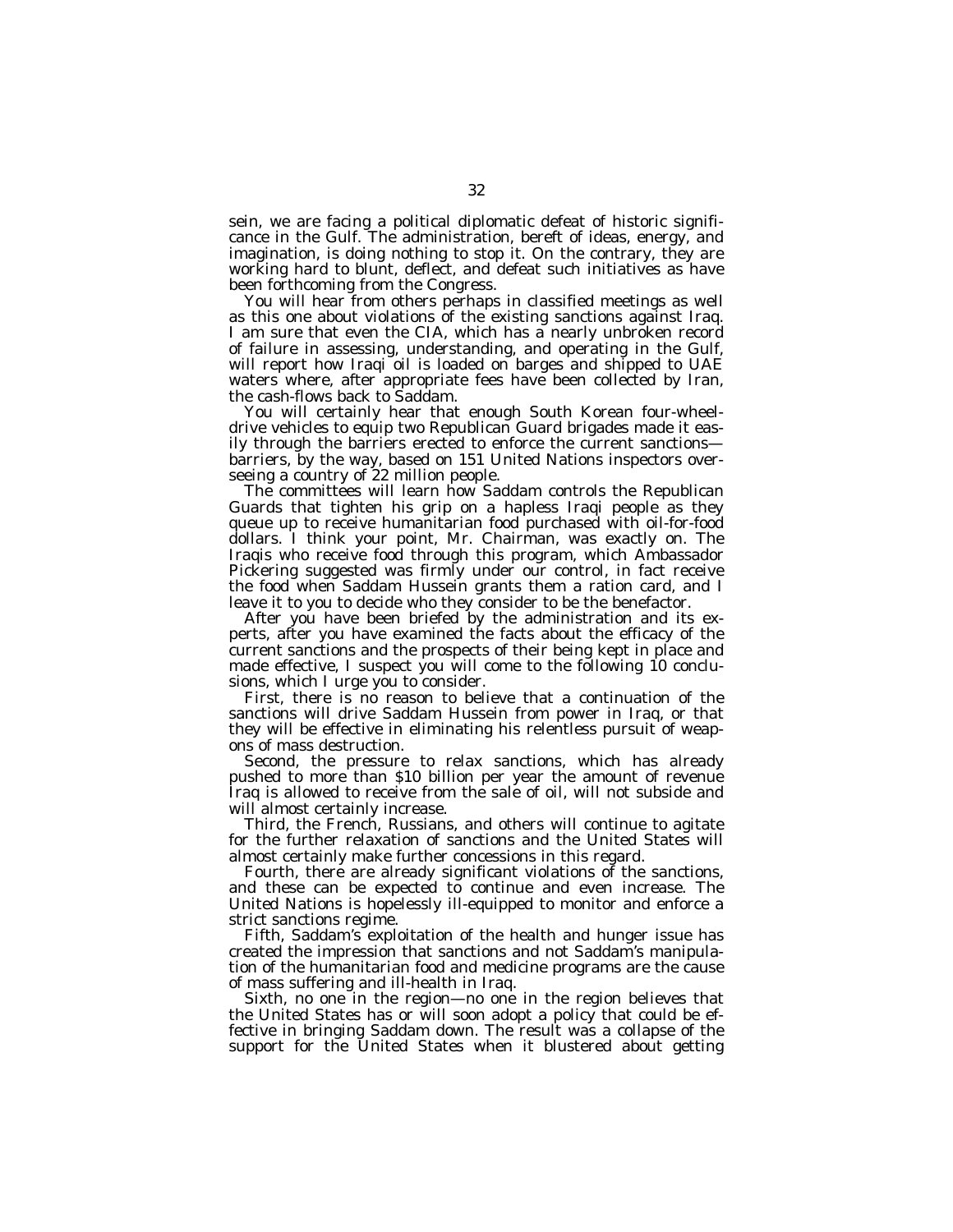tough with Saddam, and an inexorable drift away from the U.S. and toward Saddam.

Seventh, when the sanctions have diminished, as they inevitably will, when they have been eroded by circumvention, relaxation, and delegitimization, Saddam's triumph will be complete and he will become the dominant political force in the Gulf region, with disastrous consequences for the United States and its allies.

Eighth, Saddam's eventual political victory will be followed by a restoration of his military power.

Ninth, only a policy that is openly based on the need to eliminate Saddam Hussein's regime has any hope of attracting sufficient support in the region to succeed.

And finally, tenth, without legislation and other pressure on the administration, there will be no change in current policy. Previous congressional initiatives will be sidelined or ignored, and irreparable damage will be done to the position of the United States in the region and the world.

Thank you, Mr. Chairman.

[The prepared statement of Mr. Perle follows:]

#### PREPARED STATEMENT OF RICHARD PERLE

The Committee has convened this hearing to examine the question ''Iraq: are sanctions collapsing?" You will hear at least three perspectives on this issue this morning, probably more.

I can give you mine with some efficiency: the sanctions regime is indeed collapsing, along with American policy toward Iraq. In fact, there is little to distinguish the Iraq sanctions from American policy since American policy is nothing more than the desperate embrace of sanctions of diminishing effectiveness punctuated by occasional whining, frequent bluster, political retreat and military paralysis. What the Administration calls a policy of containment has become an embarrassment as our friends and allies in the region and elsewhere ignore our reckless imprecations and reposition themselves for Saddam's triumph over the United States.

More than six years after his defeat in Desert Storm, Saddam Hussein is outsmarting, outmaneuvering and outflanking what may be the weakest foreign policy team in any American administration in the second half of the century. The coalition once arrayed against Saddam is in disarray, marking a stunning reversal of the position of leadership occupied by the United States just six years ago.

Ambassador Pickering will undoubtedly tell you everything is fine, that American diplomacy in the Gulf is determined and effective, that we have been and will continue to be successful in ''containing'' Saddam.

But everything isn't fine; American diplomacy in the Gulf is weak and ineffective; we have been failing to contain Saddam politically; and he is getting stronger as American policy becomes manifestly weaker. The United States, mass-marketer to the world, is losing a propaganda war with Saddam Hussein, mass-murderer of his own citizens, over the issue of humanitarian concern. With much of the world believing that Iraqi babies are starving because of U.S. policies rather than the policies of Saddam Hussein, we are facing a political-diplomatic defeat of historic significance in the Gulf and the Administration, bereft of ideas, energy or imagination, is doing nothing to stop it.

You will hear from others, perhaps in classified meetings as well as this one, about violations of the existing sanctions against Iraq. I am sure that even the CIA, which has a nearly unbroken record of failure in assessing, understanding and operating in the Gulf, will report how Iraqi oil is loaded on barges and shipped to UAE waters where, after appropriate fees have been collected by Iran, the cash flows back to Saddam. You will certainly hear about how enough South Korean four wheel drive vehicles to equip two Republican Guard brigades made it easily through the barriers erected to enforce the current sanctions-barriers, by the way, based on 151 United Nations inspectors overseeing a country of 22 million people. The Committees will learn how Saddam controls the ration cards that tighten his grip on a hapless Iraqi people as they queue up to receive humanitarian food supplies purchased with ''oil for food'' dollars.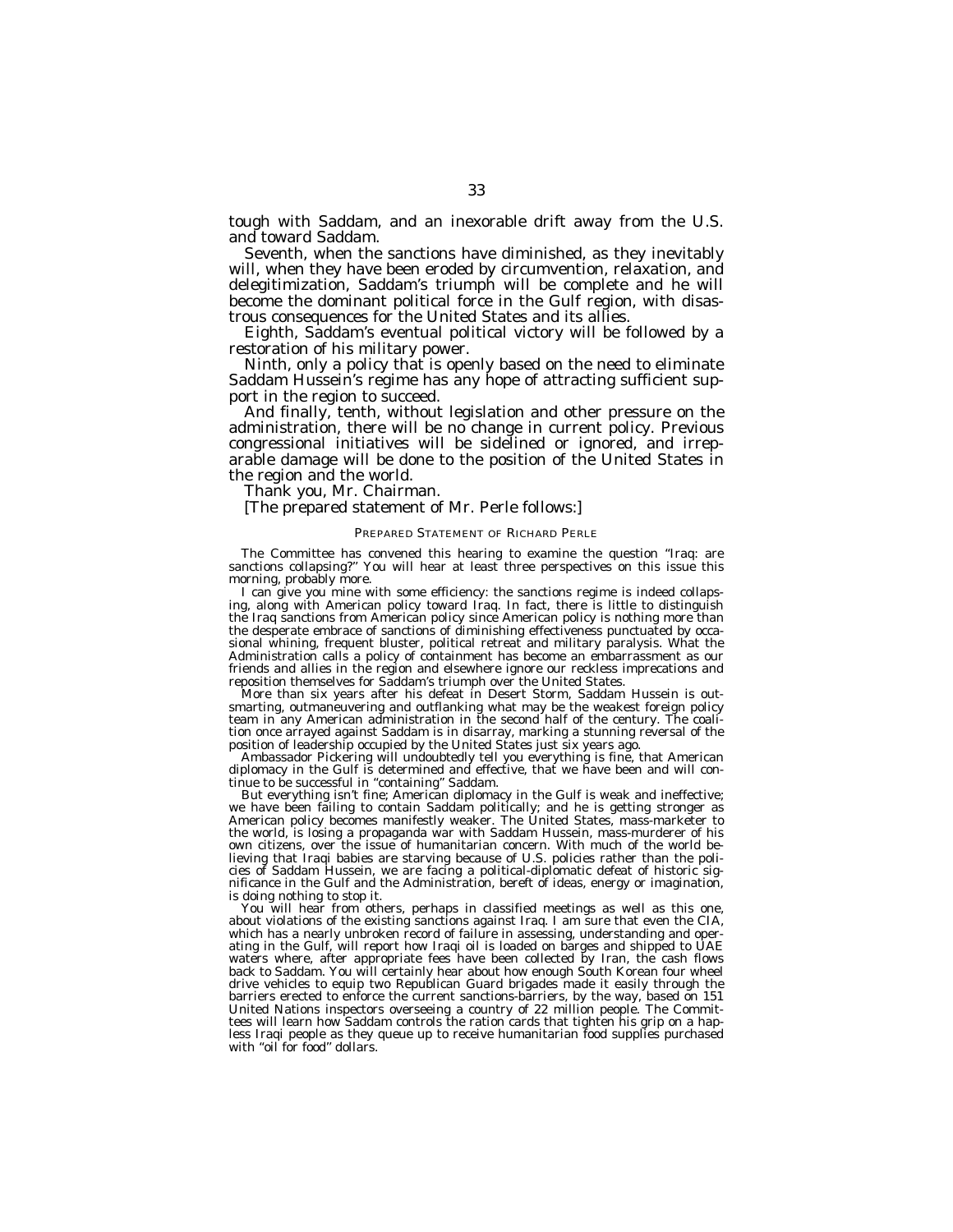After you have been briefed by the Administration and its experts, after you have examined the facts about the efficacy of the current sanctions and the prospects that they can be kept in place and made effective, I suspect you will come to the following 10 conclusions, which I urge you to consider:

First, there no reason to believe that a continuation of the sanctions will drive Saddam Hussein from power in Iraq or that they will be effective in eliminating his relentless pursuit of weapons of mass destruction.

Second, the pressure to relax the sanctions, which has already pushed to more than \$10 billion per year the amount of revenue Iraq is allowed from the sale of oil, will not subside and will almost certainly increase.

Third, the French, Russians and others will continue to agitate for the further relaxation of sanctions and the United states will almost certainly make further concessions in this regard.

Fourth, there are already significant violations of the sanctions and these can be expected to continue and even increase. The United Nations is hopelessly illequipped to monitor and enforce a strict sanctions regime.

Fifth, Saddam's exploitation of the health and hunger issue has created the impression that sanctions, and not Saddam's manipulation of the humanitarian food and medicine programs, is the cause of mass suffering and ill health in Iraq.

Sixth, No one in the region believes that the United States has or will soon adopt a policy that could be effective in bringing Saddam down. The result was a collapse of support for the United States when it blustered about getting tough with Saddam-and an inexorable drift away from the U.S. and toward Saddam.

Seventh, When the sanctions have diminished, as they inevitably will, when they have been eroded by circumvention, relaxation and de-legitimization, Saddam's triumph will be complete and he will become the predominant political force in the Gulf region with disastrous consequences for the United States and its allies.

Eighth, Saddam's eventual political victory will be followed by a restoration of his military power.

Ninth, only a policy that is openly based on the need to eliminate the Saddam Hussein regime has any hope of attracting sufficient support in the region to succeed.

Tenth, without legislation and other pressure on the Administration there will be no change in current policy, previous Congressional initiatives will be sidelined or ignored and irreparable damage will be done to the position of the United States in the region and the world.

Chairman MURKOWSKI. Thank you very much for those very sobering points. I would defer questions until we finish the panel, with the agreement of Senator Robb, and call on David Kay, vice president and director of the Center for Counterterrorism. Please proceed, Dr. Kay.

### **STATEMENT OF DR. DAVID KAY, VICE PRESIDENT AND DIREC-TOR OF THE CENTER FOR COUNTERTERRORISM, SAIC, AND FORMER UNSCOM NUCLEAR INSPECTOR, MCLEAN, VA**

Dr. KAY. Thank you, Mr. Chairman, and I will submit my full paper for the record with your indulgence, and only concentrate on that part of the paper that deals with the effectiveness of sanctions and inspections. I would say, however, that I quite agree with you, Mr. Chairman, and Senator Hagel, that any long-term approach to Iraq has got to be focused on the political issue of the survival and the ultimate removal of Saddam Hussein.

The only second comment I would like to preface is, and echoing the committee's earlier words to Tom Pickering, Ambassador Pickering played a pivotal role in American diplomacy toward the Gulf, as well as my own personal career.

When I was leading inspections in Iraq after the war, and I looked back to Washington and New York, I could have no better friend nor wiser counselor than ambassador Tom Pickering, who led and in many ways formed the coalition that supported American entry in the Gulf, and whatever I have to say in no way di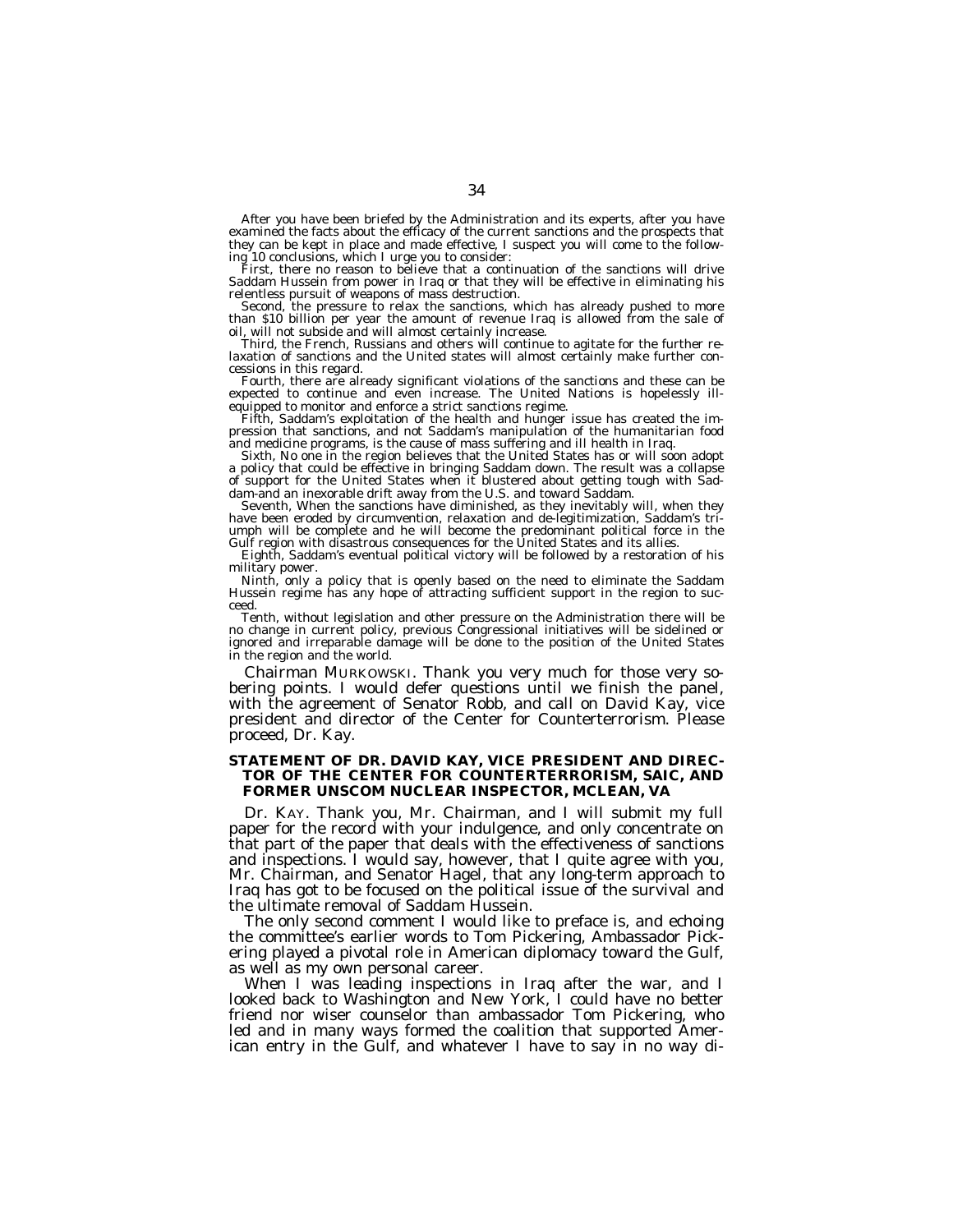minishes my respect for Ambassador Pickering as a diplomat and a wise and, I must say, ardent defender of American foreign policy.

There is no reason today to believe that diffusing the crisis in February and March with Iraq, however, equates to any long-term solution to Iraq led by Saddam and Iraq armed with WMD weapons.

Indeed, I think, and I applaud the committee for its work today, the start of any sensible long-term approach to Iraq is to realize that UNSCOM's arms inspections are sliding toward irrelevance in coping with the puzzle of how we in fact cope with an enduring Saddam and efforts to expand and protect his capacity of weapons of mass destruction.

We started in 1991 with four real assumptions about Saddam, and they have all turned out to be false, and in fact I think that is why the committee and U.S. foreign policy is where it is today.

We believed that Saddam would not continue to rule Iraq after the tragedy of his invasion of Kuwait and his expulsion as a result of the Gulf War.

We believed—and it is hard to imagine this today, the extent of this, but we really believed that Iraq's WMD capacity was limited, and not indigenous, and I will just give you an example. Of the three sites struck during the Gulf War believed to be Saddam's total biological weapons capacity production sites, not a single one was active at the time of the war. They had moved on to other sites

Of the 25 sites the inspectors found in his nuclear program, only six had been struck by the end of the war—struck from the air by the end of the war. In other words, we did not know, on balance, of over 18 sites that existed, and I could go on.

We believed that a post Saddam regime in Iraq would surrender those weapons of mass destruction, and finally, we believed, once those weapons were surrendered to the inspectors, the inspectors could destroy, remove, or render harmless those weapons.

Fundamentally, all of these assumptions have turned out to be false, and that is why we are where we are today, 7 years later.

You know, it is remarkable, the Bush administration had every reason from an American perspective to believe that no regime could survive the disastrous policy that Saddam had led his country into, and that is true for a democratic regime, but it stands as another stark reminder of the dangers of attempting to understand and predict foreign societies from our own values.

As I wrote those words this weekend, I had echoing in my mind the statements of the last 2 weeks of the administration as it looked at in sharp abhorrence at how could the Indians take their country down a road of nuclear armament, and how could they lie to us about their doing it.

We seem to be condemned to learn, every 2 to 3 years, that other regimes have different sets of values, different cultural mores, and we suffer if we believe they are like us.

Saddam's Iraq was and is a fierce totalitarian regime. He rules by the coercive application of power against his own citizens, and will not tumble through the force of his own people.

If any Iraqi were to be so foolish as to behave like an Indonesian, he would not be today sitting in power in Indonesia, as in fact the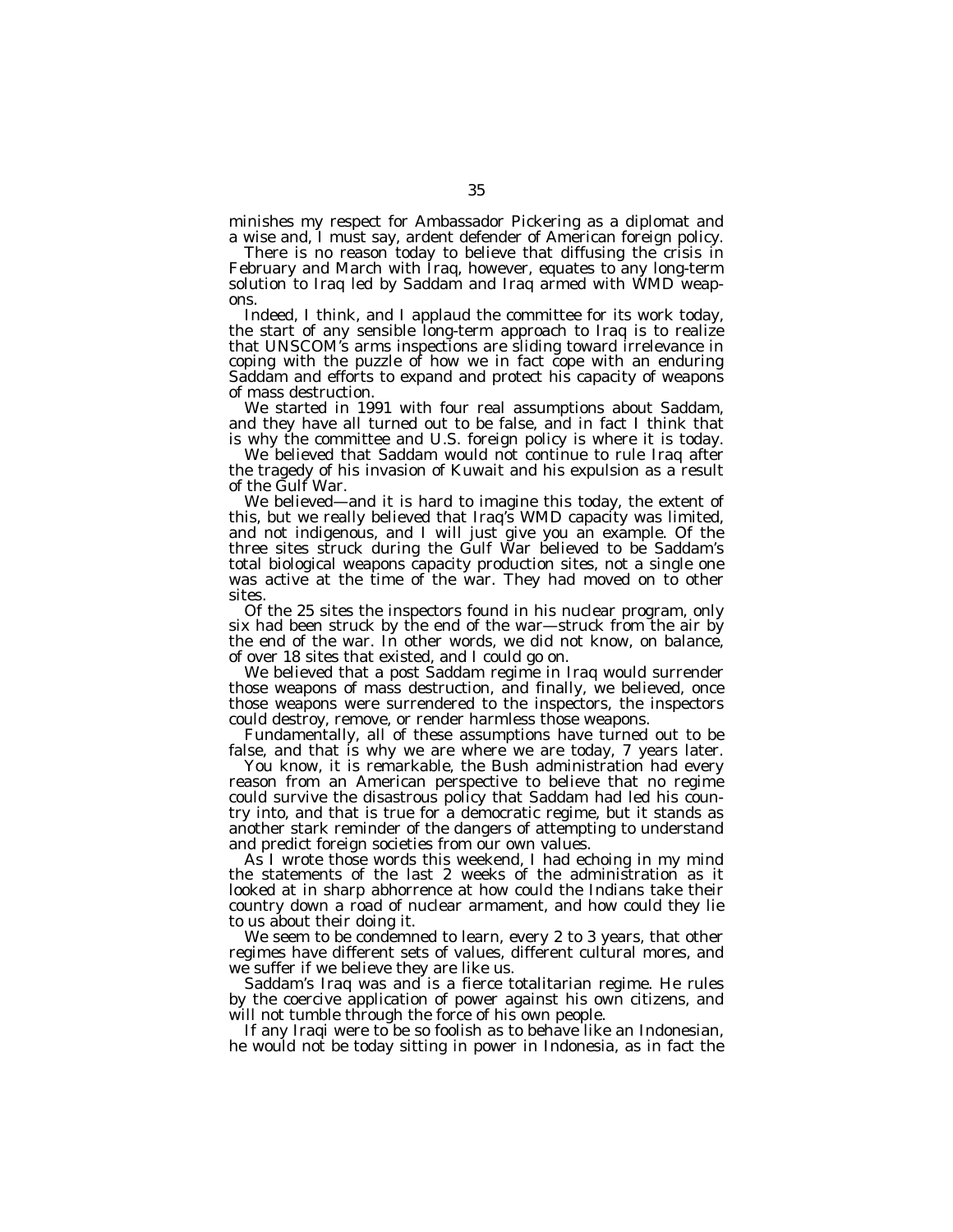Indonesian students have really removed a regime from power. It would be—and there is historic precedent. This is not a matter of theory. The Iraqi would be dead.

What is much less well understood, but I think what is really key to what you are examining today, is the impact that we, the inspectors, made on the gigantic scope and indigenous nature of Iraq's weapons of mass destruction program. Over more than a decade, Iraq had spent \$40 billion on its nuclear, chemical, biological, and missile program. There were more than 40,000 Iraqis in that program.

The Iraqis' weapons of mass destruction program by the late 1980's had become not a foreign program, and that is not to say that there was not western technology that was key to that program, but by the time we got to the 1980's, that was an Iraqi program. They know the secrets of how to produce chemical, biological, nuclear, and missile programs. They had mastered the production elements of them.

The essence of where we found ourselves by the end of the first year of inspections is the realization that Iraq was not Libya. Iraq was very much like post Versailles Germany at the end of the first world war. That is, sanctions and inspections would lose their effectiveness over time because, indeed, what was needed was less money than the freedom to pursue, in a clandestine way, secrets that the Iraqis had learned and did not need foreign support for.

Just given the discussion in the last hour-and-a-half with Ambassador Pickering, I would like to call to the committee's mind what I know Ambassador Pickering knows is one of the discoveries we made very early on in the Iraqi inspections was that the cover name for the Iraqi nuclear weapons program was PC3, petrochemical project 3.

Now, there was a legitimate PC1, a legitimate PC2, and a legitimate PC4. It was masked in the very nature of the dual use industries in Iraq, and it was masked to fool the West. I think you are seeing, as sanctions erode, as Iraq gains the right to impact and enhance its own petroleum industry, exactly that same process opening up again to Iraq.

The capability to produce weapons of mass destruction in Iraq cannot be eliminated by eliminating weapons factories. We can delay, we may limit in scope, but in essence, the key to Iraq's ability to produce weapons of mass destruction is their own technical talent, and none of us know how to eliminate that.

Sanctions are useful as a means of limiting the scope of that program, the freedom to maneuver it, but in essence, in Iraq we really face a political problem that can only be addressed by removing Saddam Hussein from power.

But let me say a few things about the erosion of both sanctions and inspections.

Chairman MURKOWSKI. I wonder if you could summarize the balance?

Dr. KAY. I will summarize it very quickly. The crisis of the last few months, beginning in November and December of last year and supposedly ending in February, was formulated as a crisis of inspection rights and meeting unconditional access to sites. Just as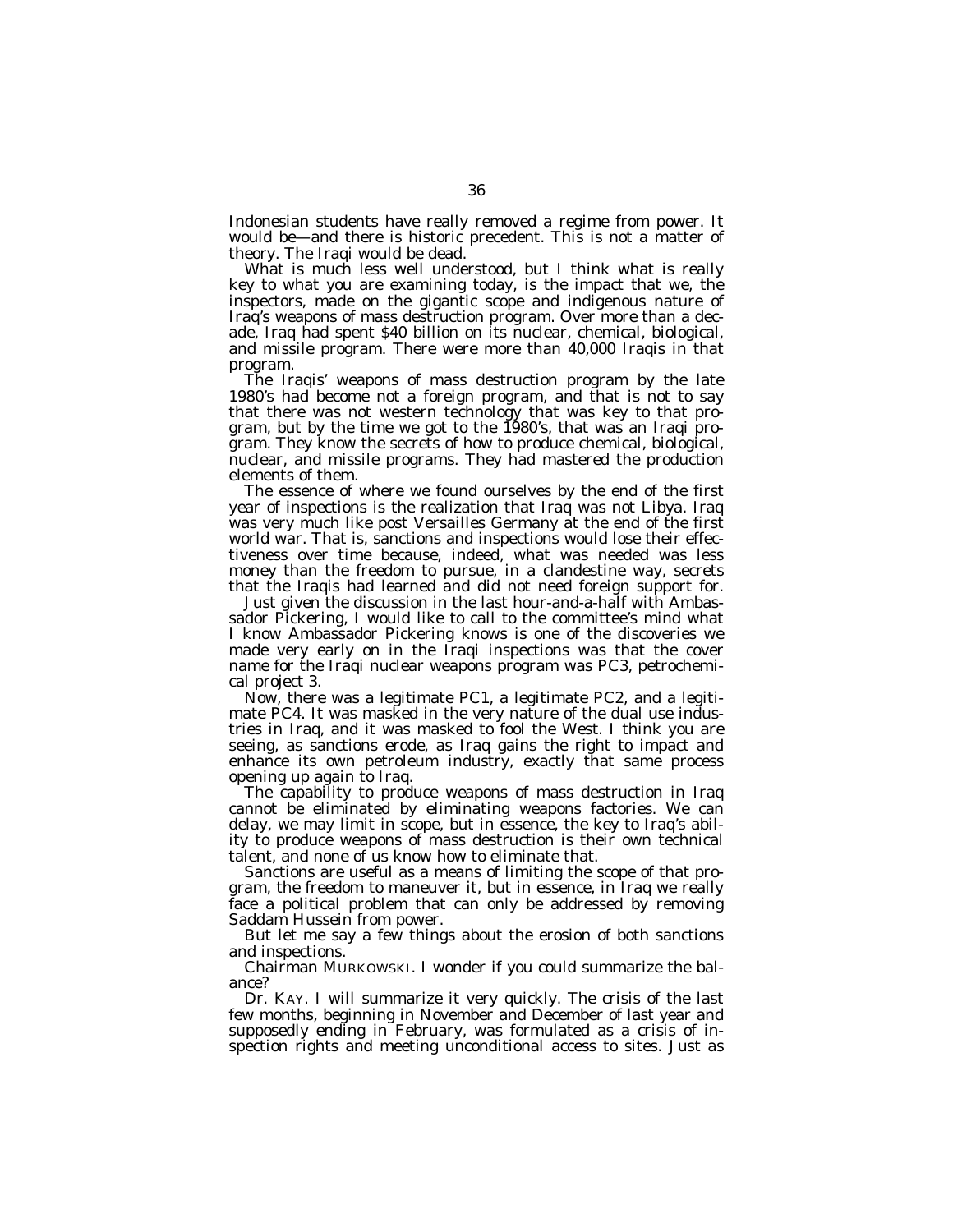sanctions are a tool and not a policy, unconditional access is a tool of inspection and not an end in itself.

What we have ended up with, and in fact the committee has heard already the words of Ambassador Butler, we have ended up in a situation of controlled access masquerading as unrestricted access, but finding no weapons.

In fact, if you read the report given by the chief inspector after the last round of inspections, it was that this was a visit. This was not an inspection. The Iraqis had had more than 4 months to clean up the sites. We expected to find nothing, and we found nothing.

up the sites. We expected to find nothing, and we found nothing. So in essence we are the point, 7 years later, of Iraq's weapons of mass destruction program, the key kernel of it technical ability being intact, and all that is lacking is the opportunity to gain money and the irony is that it takes a lot less money today than it did when Saddam embarked upon this program to launch that. Very quickly, Senator, that is the essence of my statement.

[The prepared statement of Dr. Kay follows:]

#### PREPARED STATEMENT OF DAVID A. KAY 1

The Kofi Annan brokered agreement of February removed, at least temporarily,<br>Iraq from the headlines and talk shows. There is no reason, however, to believe that<br>defusing a crisis over the inspection rights of UNSCOM equat tion to an Iraq led by Saddam and armed with WMD. Indeed the start of any sen-sible long-term approach to Iraq is to realize that the UNSCOM arms inspections are sliding toward irrelevance in coping with the puzzle of an enduring Saddam and his efforts to protect and expand his capacity to produce weapons of mass destruction.

UNSCOM's efforts to eliminate Saddam's WMD capacity were based on four assumptions, all of which have turned out to be false. These were:

(i) Saddam's rule would not survive the disasters suffered by Iraq as a result of its invasion of Kuwait;

(ii) Iraq's WMD capabilities were not extensive nor significantly indigenous;

(iii) a post-Saddam Iraq would declare to UNSCOM all of Iraq's WMD capabilities; (iv) UNSCOM would be able to ''destroy, remove or render harmless'' Iraq's WMD capabilities leaving an Iraq that would not have WMD capability as an enduring legacy.

The reasoning of Bush Administration officials that no regime could survive a disaster as compelling as Iraq's defeat in the Gulf War was no doubt true for a democratic system. Saddam's endurance, however, stands as yet another stark reminder of the dangers of attempting to understand the world on the basis solely of our own values and experience. Saddam's Iraq was and is a fierce, totalitarian dictatorship that can survive as long as it maintains coercive power over its citizens. Once Saddam's survival became a fact then all hope of his voluntarily yielding up the very weapons that allow him to hope to dominate the region was lost.

What is much less well understood is the impact that the discovery of the gigantic scope and indigenous nature of Saddam's weapons program had on the prospects of being able to eliminate this program by inspection alone. We now know that the Iraqi efforts to build an arsenal of weapons of mass destruction:

- spanned a decade;
- cost more than \$20 Billion;
- involved more than 40,000 Iraqis and succeed in mastering all the technical and most of the productions steps necessary to acquire a devil's armory of nuclear, chemical and biological weapons as well as the missiles necessary to deliver them over vast distances.

Iraq's weapons programs benefited greatly from access to Western technology and material, however, by the time of the invasion of Kuwait this program had become

 $^1$  David A. Kay led for the International Atomic Energy Agency and UNSCOM, three arms inspection missions as chief nuclear weapons inspector in Iraq during 1991-92. Now a Corporate president with San Diego-headquartered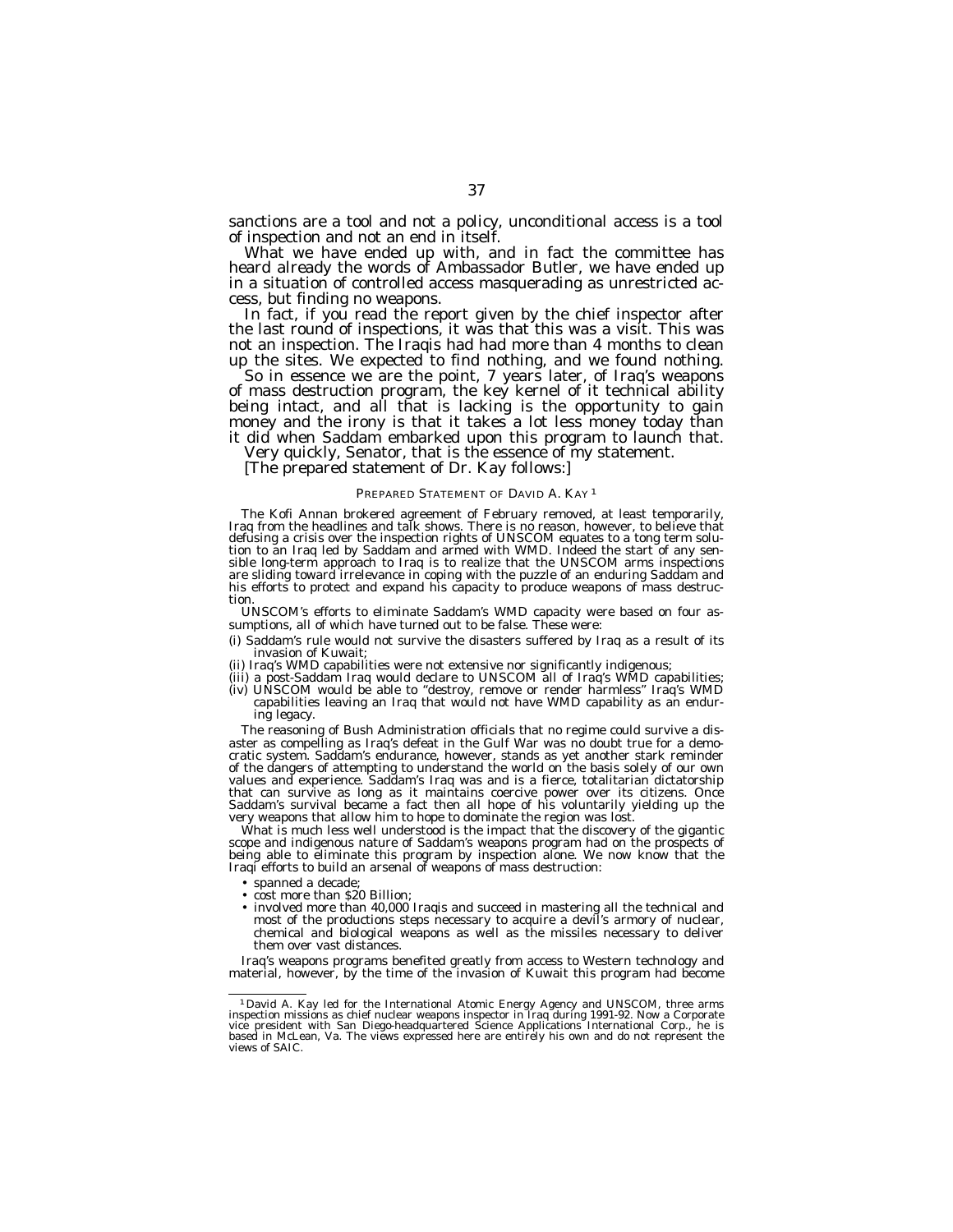thoroughly indigenous and for reasons of both deception and efficiency was often embedded in civilian, dual-use industries. The over-all project code for the Iraqi nu-

clear weapons program was PC-3 Petrochemical Project<sup>3</sup>.<br>The capability to produce weapons of mass destruction cannot be eliminated by<br>simply destroying "weapons" facilities. The weapons secrets are now Iraqi secrets<br>well mestic infrastructure of Iraq which will survive even the most draconian of sanc-tions regimes. Simply put, Iraq is not Libya, but very much like post-Versailles Germany in terms of its ability to maintain a weapons capability in the teeth of inter-national inspections. Once sanctions are eased, or ended, that capability can be ex-

pected to become quickly a reality.<br>For seven years, US Iraqi policy has focused essentially on only two related<br>issues, maintaining sanctions and keeping UNSCOM's inspections going. The hope<br>was that inspections and sanct until somehow Saddam would disappear. While sanctions and inspections still have considerable value, the Annan agreement makes clear that they no longer can define US policy and, in fact concentrating on them has masked a series of challenges that the US must now face.

The most recent crisis with Iraq over sanctions began in October 1997 and ended with an agreement brokered by the UN Secretary General in February-March 1998. This most recent dispute with Iraq has been widely portrayed as over the right of the inspectors to immediate, unconditional and unrestricted access in their search for Iraq's remaining weapons of mass destruction. This formulation of the crisis and it is one that Iraq has succeeded in be widely accepted—is fundamentally wrong. Immediate, unconditional and unrestricted access has never been more than a means—important, but still a means—to achieve the primary objective of the UN inspectors which is defined as the ''destruction, removal or rendering harmless'' of Iraq's prohibited weapons of mass destruction and their means of production.

The consequence of this misconception can be seen in the contrasting manner in which the diplomatic nannies that the Secretary General and Iraq agreed must accompany the inspectors to designated sensitive sites reported on the first series of visits as opposed to the report prepared by the inspectors that the diplomats accompanied.

- The diplomats' report<sup>2</sup> concerns itself entirely with issues of access and resolving disputes that occurred over access. The tone is positive and is well reflected in the statement by the President of the Security Council when the Council on 14 May 1998 reviewed the report. The President of the Security Council, on behalf of the Council, welcomes the improved access provided to the Special Commission and the IAEA by the Government of Iraq following the signature of the Memorandum of Understanding by the Deputy Prime Minister of Iraq and the Secretary General on 23 February' and its subsequent approval by the Council.
- The head of the inspectors, however, struck a quite different tone. For example, ''The initial entry to the sites had limited objectives, which were achieved. It is important to emphasize that this mission was not a search-type mission, nor was it no-notice. Iraq had over a month to make whatever preparations it desired... The mission was not intended to be a search for prohibited material and none was found. In fact, there was very little equipment, documentation or other material in the sites at all. It was clearly apparent that all sites had undergone extensive evacuation.... Another potential problem surfaced regarding the procedures and stated requirements for the presence of senior diplomats at specific locations. Iraq stated that UNSCOM and IAEA staff could not enter buildings without a diplomat being present. This did not pose a problem during the course of this mission since many diplomats were present and it was not a surprise visit. However, it must be noted that the procedures do not contain any such requirement and in fact allow for the division of the team into subteams at the discretion of the Head of the Team of Experts. There is no stated requirement for a senior diplomat to be present in each sub-team. In the future this may be problematic since no-notice visits require quick movement into the location often by multiple sub-teams. Assuring the presence of several diplomats at all locations will inhibit the possibility of surprise, since non-Baghdad-based senior diplomats may then be required.''
- The Chairman of UNSCOM, Ambassador Butler, summed up best the consequence of focusing on access and forgetting the reason that access is important when he submitted in April his latest semi-annual report on the inspec-

<sup>2</sup> United Nations S/1998/326.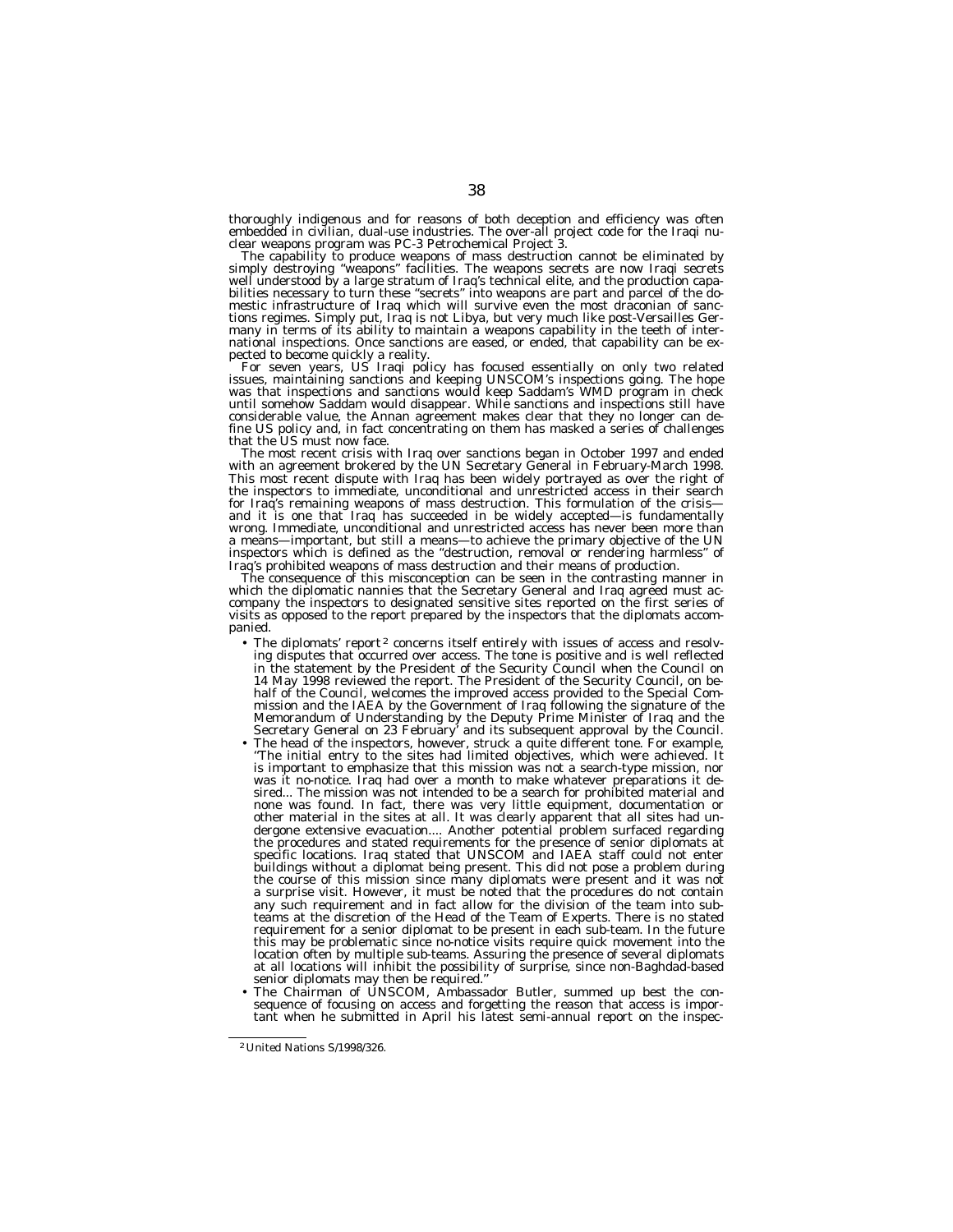tions. ''...as is evident in the disarmament section of this report, a major consequence of the four-month crisis authored by Iraq has been that, in contrast with the prior reporting period, virtually no progress in verifying disarmament has been able to be reported. If this is what Iraq intended by the crisis, then, in large measure, it could be said to have been successful. Iraq's heightened policy of disarmament by declaration, no matter how vigorously pushed or stridently voiced, cannot remove the need for verification as the key means through which the credibility of its claim can be established."

which the credibility of its claim can be established."<br>Unfortunately, Ambassador Butler is correct. Iraq has been successful. The focus<br>now has shifted to procedure and process. The real aim of the inspections, the elimilong-term monitoring process is sliding away in the face of resolute Iraqi defiance and the desire of the Russians and the French for short-term economic gain. We should also credit a successful Iraqi propaganda campaign that has gone unan-swered and has convinced many in the Gulf and in our own country that the US is responsible for keeping on economic sanctions that have devastated Iraq women and children.

The major problems that now must be confronted include:

The security structure that Secretary Baker crafted to respond to Iraq's invasion of Kuwait is no longer viable. Major states in the region, certainly including Egypt, Saudi Arabia and the UAE, are no longer willing to let anti-Saddam reflex define their policy in the Gulf. Even states, such as Kuwait and Bahrain, which are much more dependent upon the US for their security, are resisting US leadership when it threatens military confrontation. Equally important, Iran is no longer the marginalized state that it was in 1990-91 and has learned to skillfully play each crisis to benefit its long-term goal of removing US influence from the Gulf.<br>We are left with "allies" that lack sufficient military power to stand up to a re-

We are left with "allies" that lack sufficient military power to stand up to a re-<br>armed Iraq, and that are unwilling to provide the US with the political support and<br>operational bases that would allow the US to deal with weakened state. This same splintering of alliance ties can be seen in the non-re-gional allies that were a key part of Gulf coalition structure. The French are no longer willing partners, and the Russians can no longer be coerced or bribed into silent cooperation.<br>The US has failed to convince its allies of the dangers to themselves of

the proliferation of weapons of mass destruction in the tinderbox Middle **East. Also we have not yet equipped our own military forces to be able to fight and win when faced with such a threat at costs and risks that appear tolerable to our own citizens and political leaders.** If there were ever a psy- chological campaign that either was not fought or misfired, it has been the US effort to make the states of the Gulf and our European and Asian allies understand how much more dangerous the future is about to become as Iraq rebuilds its nuclear, chemical and biological weapons, the Iranians further accelerate their own efforts

Each discussional weakers and the rest of the region scrambles for political and military protection.<br>The US military build up in the Gulf between October 1997 and February 1998<br>should send shockwaves through both policy m though that some important lessons had been learned as a result of the Gulf War. First, the build up took almost five months to reach a force level that military commanders seem to think was adequate to achieve an admittedly shifting set of political objectives. This was almost as long as it took the US to deploy a much larger force to meet the invasion of Kuwait.

True to the warnings of many who said we should never again give an opponent that much time to counter our force deployment, Saddam used the time to hammer our forces—not with Scuds and chemical weapons but with a political campaign that was probably even more effective. Second, the US forces that came to do battle brought smarter weapons, but none that their commanders seemed to be confident could find or kill chemical and biological weapons without risking unacceptable damage to civilians in the region. It is hard to escape the conclusion that the muchtouted US counterproliferation forces are not yet ready to meet the standards that they must if they are to be a real threat to proliferators.

these are the major problems, what choices are we left with? Few and mostly bad in the short run is the simple answer. The easy nostrums—support the opposition, containment as we did with the Soviets, or even Annan's "I can do business with Saddam''—seem expensive, risky and, at best, only partial answers.

The best hope of the opposition was in the chaos at the end of the Gulf War. This opportunity, however, was lost when the US decided to stand aside and let Saddam freely slaughter many brave Iraqis. In the seven intervening years US policy toward the opposition has grown to resemble nothing so much as the mating ritual of the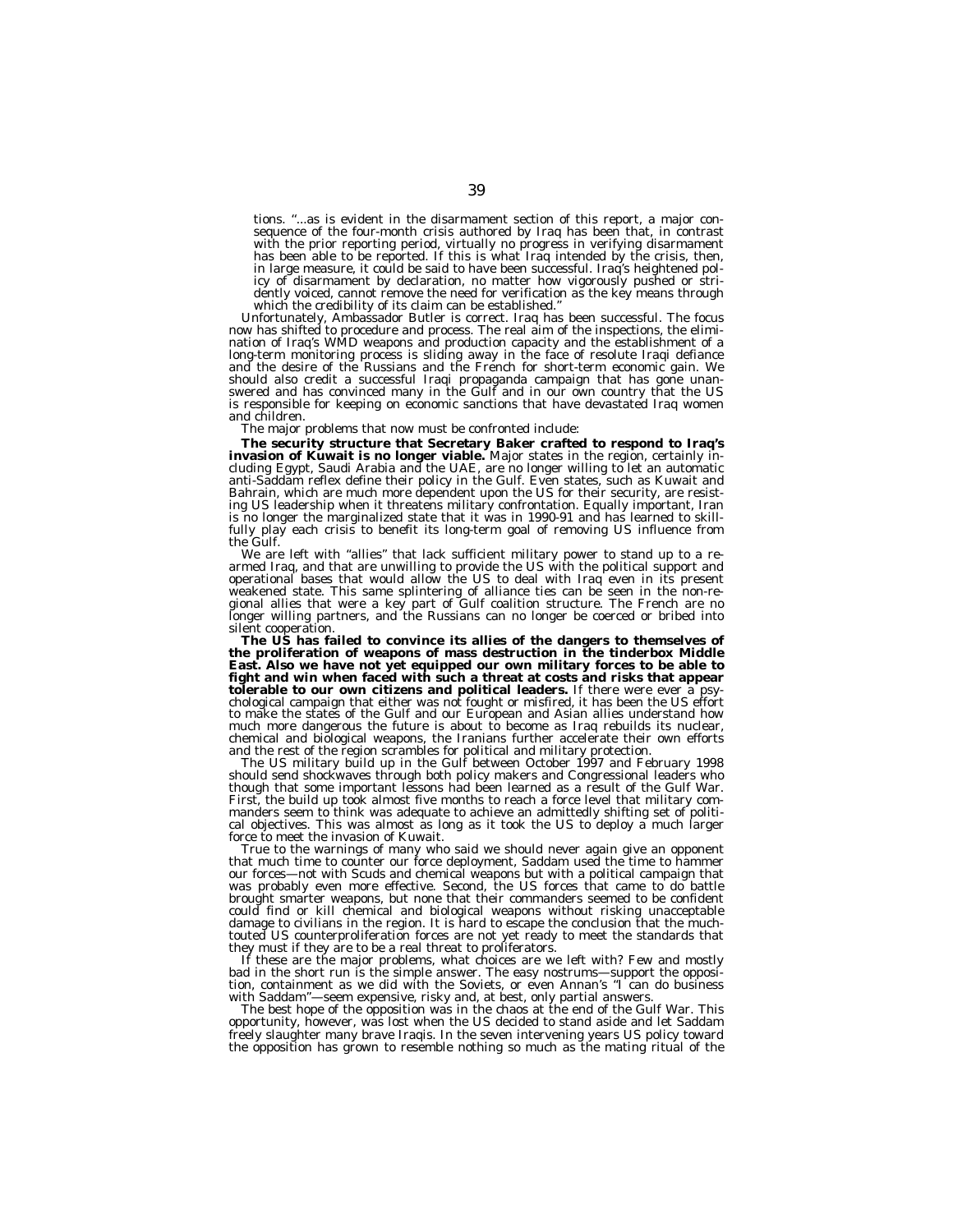female Back Widow—promising but quickly lethal to the male. I do not believe that it is true that supporting forces of democratic change is something that Americans are genetically unable to do. It is clear, however, that we generally are so inept at it that it is likely to deplete the gene pool of promising opponents to tyrants before we are successful. It is certainly a policy worth another try, if you can find any of Saddam's opponents willing to run the risk of having us support them, but it is not a policy that will offer short term successes.

Containment has a nice ring and the virtue of a clear success in the fall of the Soviet Union. On the other hand, one can only despair that those who urge containment of Saddam as an appropriate policy have not examined the preconditions of the Cold War case to see if they exist in the Gulf. The US maintained for 40 years more than a million troops in Europe as part of its effort to contain the Soviets and invested vast resources in the social, political and economic reconstruction of Europe into a bastion of democratic values. In the Gulf there is no simple overriding fear of Saddam that will dominate all politics the way the Soviet threat did. For example, the Iranians who have every reason to fear the Iraqis will not see a US presence that contains Saddam as serving their interest. Many holders of traditional tribal societal and fundamentalist religious values will worry more about the threat of democratic and modern influences that flow from US presence than they will the threat from Iraq. Some of the states in the region are more fearful of a rapid democratic modernization of their societies than they are of Saddam.

Political change in Iraq holds the only hope for eliminating Iraq's capacity for producing weapons of mass destruction and the equally dangerous arms race that is about to ignite across the Gulf. Clearly Saddam needs to be held in check, that is contained, while the forces of political change are given a chance to work. But a policy that is solely one of containment is more likely to ignite the fires of anti-Americanism, undermine our allies and embolden Iraq, Iran and Russia than it is to accelerate political change. The various opposition groups inside and outside Iraq clearly have a role in accelerating political change, although I doubt that this will be greatly hastened by covert assistance programs.

Political change seems most likely to be accelerated by four factors:

- First, the external world must make it clear that Saddam will not be part of the solution. Annan is wrong. We must clearly insist that we cannot ''do business'' with Saddam. There should be no ''ifs, ands, buts'' or escape clauses of deathbed conversions to this policy. If we are less than committed to the removal of Saddam as a precondition for the reintegration of Iraq into the global system we will have Saddam and destroy all opposition groups.
- Second, a better definition is needed of what post-Saddam Iraq can expect in terms of reconstruction and reintegration into the world. Iraq has become a land of sorrow and little hope. Saddam bears the ultimate responsibility for this fate, but we all share a failure to hold up a compelling vision of what the future can be for the Iraqi people.
- Third, the US must abandon the myth that it helped create that there can be a stable Gulf policy apart from a stable Middle East. This myth served US interests well during the Cold War, but we forget that it was never more than a useful myth. Unless and until the security needs of Israel and its neighbors can be reconciled and jointly shared, long-term stability in the Gulf will be an unattainable dream. This is not to say that the Gulf does not have many problems of its own that require resolution, but as long as Arab-Israeli politics remains characterized by daily violence and deep distrust, stability in the Gulf will never be possible.
- Fourth, the US military needs to drive to rapid completion the restructuring of its forces and doctrine. In situations that look like neither the Cold War of Central Europe nor the idealized situation we found in Desert Storm, we must be able to credibly and quickly bring to bear decisive military force. Diplomacy is not likely to be strengthened by a military force and deployment structure that gives the opponent time to raise questions about our own adequacy, even more o when those questions start to resonate at home.
- Fifth, U.S. intelligence—and more broadly all of the institutions of U.S. national security and foreign policy—must rediscover that oldest tool of true covert operations, information operations that aim to shape the perceptions of opponents. As in most things, it is fair to say that the Chinese first did it and the Greeks first got credit for it, but information operations should be a technique at which Americans excel. We apparently do when it comes to domestic politics and consumer marketing. Our record, however, in foreign operations—and never more so than in Iraq after the Gulf War—is sadly wanting. I commend, and strongly urge that everyone carefully read, the recent comments of Representative Porter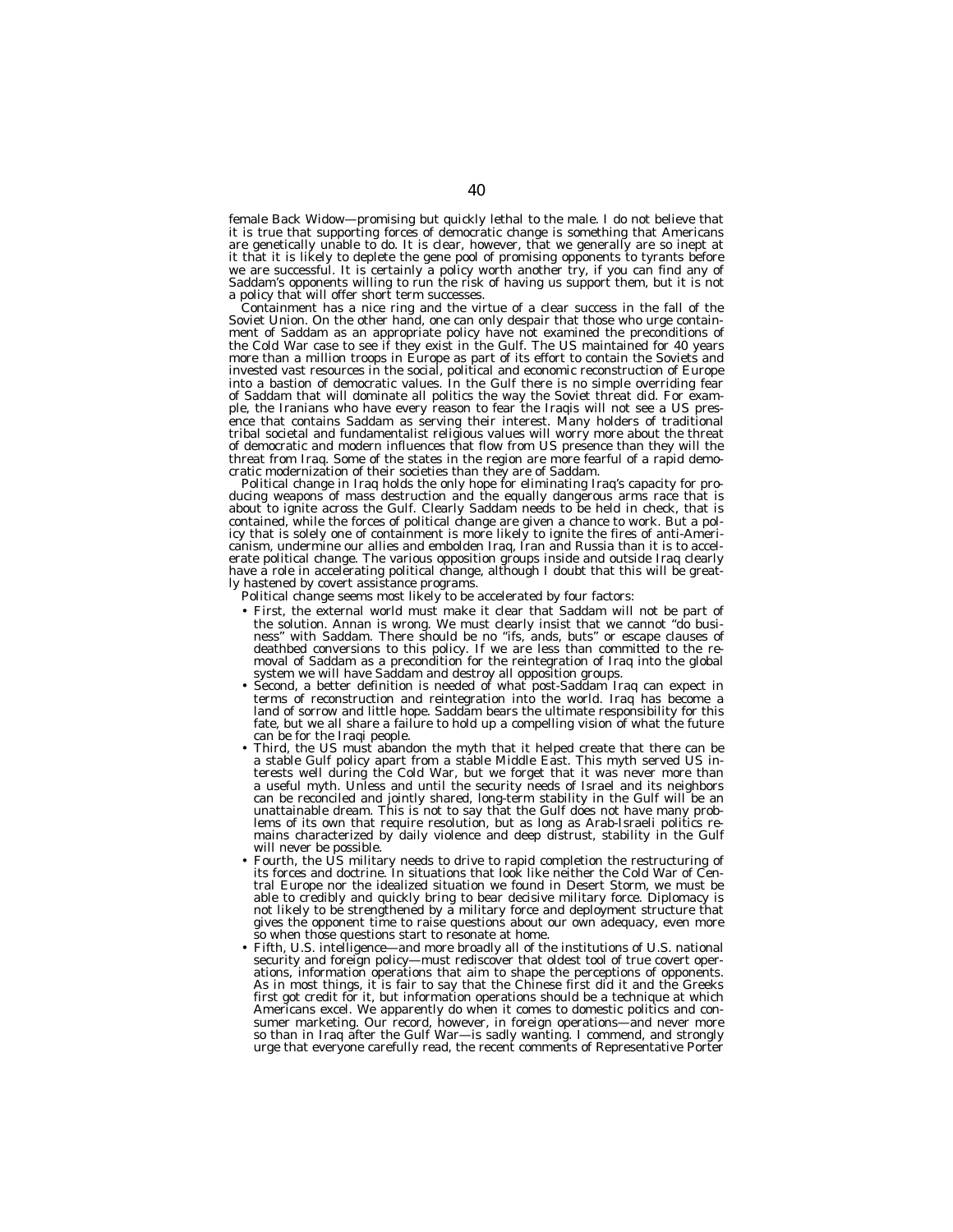J. Goss, Chairman of House intelligence committee, on the importance of information operations to the revitalization of U.S. intelligence.

Iraq is of a class of problems where all the easy answers seem to have been in the past and all the near terms options are not answers. But that is the future in the Middle East. If it is of any comfort, we should all acknowledge there were never any easy answers in the past.

Chairman MURKOWSKI. Thank you very much, Dr. Kay. You have certainly highlighted some statements that are provoking, relative to parallels between Iraq's posture and that of post Versailles Germany.

Dr. Pollack. He is a Persian Gulf analyst with the Washington Institute for Near East Policy. We welcome you, and ask you to proceed.

## **STATEMENT OF DR. KEN POLLACK, PERSIAN GULF ANALYST, WASHINGTON INSTITUTE FOR NEAR EAST POLICY, WASH-INGTON, DC**

Dr. POLLACK. I, too, will submit more extensive comments for the record——

Chairman MURKOWSKI. Without objection.

Dr. POLLACK. [continuing]. and present only an abbreviated version.

Mr. Chairman, the obvious problem that the United States faces today with regard to Iraq is that we have no perfect option toward Iraq. There are policies we can adopt that would solve the problems of Saddam Hussein forever, but they come at a price we may be loath to pay. There are policies we could adopt that would come at an acceptable price, but they offer no permanent solution, at least not in the short term.

Indeed, it is this conundrum that drove us to containment of Iraq after the Gulf War just as similar conundrums drove us to accept the containment of the Soviet Union, of Communist China, of North Korea, and of Cuba, in their time.

I, too, share popular frustrations with containment of Iraq. I, too, would like to find ways to get rid of Saddam Hussein quickly, but I am forced to accept the logic that containment is the best course of action toward Iraq. For better or worse, containment is our only reasonable course of action toward Iraq at present. Indeed, even a more aggressive policy toward Iraq would have to build off the base of containment.

Unless we choose to give up on Iraq and accommodate Saddam, or else invade the country, any policy toward Iraq will simply be a variant of containment.

At this point in time, I think we have to rule out either accommodating Saddam or invading Iraq. Everything we are left with is a variant of containment in some way or another. Even the idea of supporting the Iraqi opposition against Saddam is just going to be an adjunct of a containment policy rather than an alternative to it.

It would take a tremendous effort on the part of the United States, including hundreds of millions of dollars and several years, to reform, reorganize, rearm, and retrain the Iraqi opposition to the point where it could return to Iraq as a credible opposition. During the years it would require to support an Iraqi opposition capable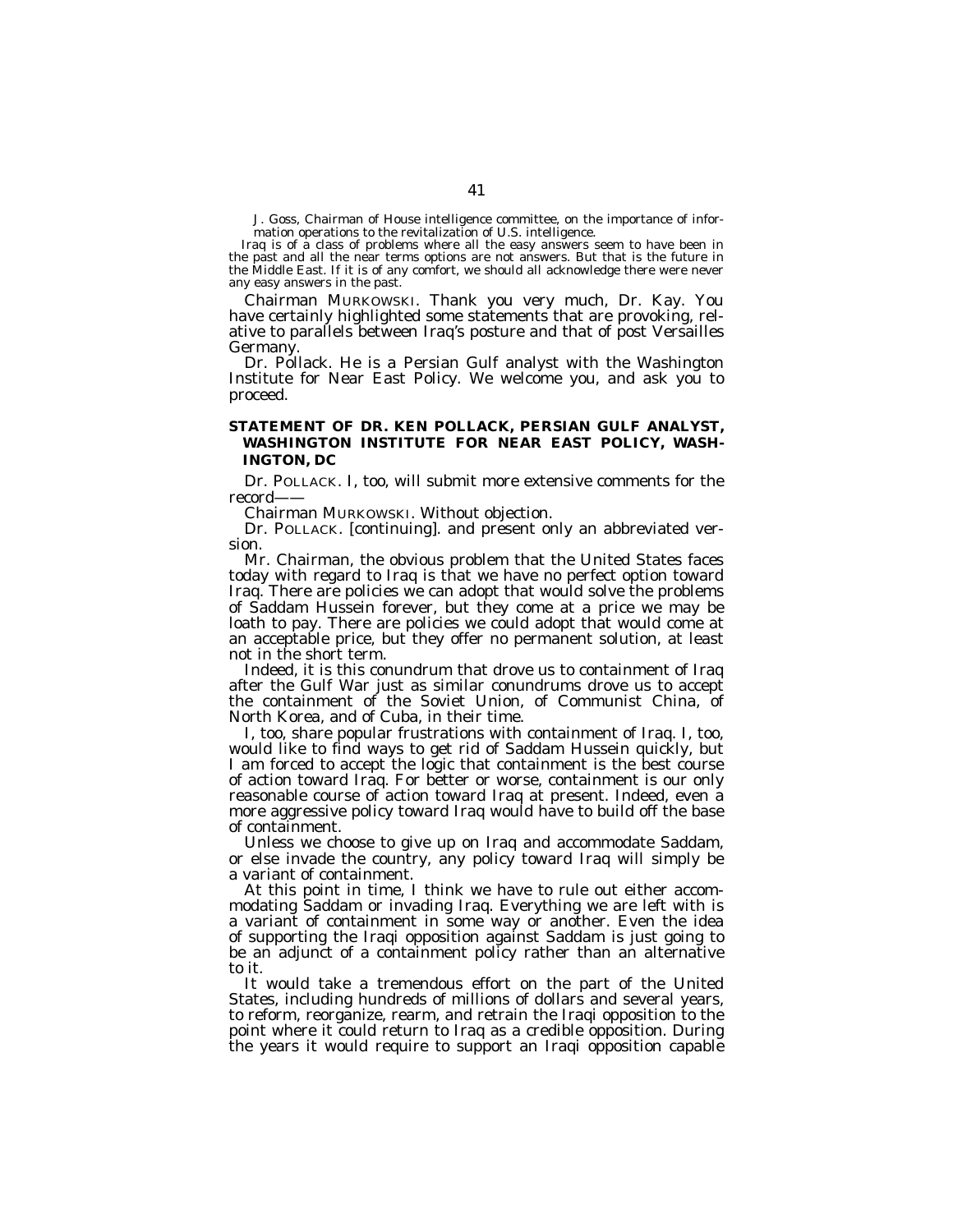of effective operations inside Iraq the United States would still have to keep Saddam weak and isolated through containment.

Thus, Mr. Chairman, we would return inevitably to containment at all times, not because it is the best policy, but because it is the least worst option we have available to us.

Nevertheless, while it is clear that the United States will have to rely on some form of containment, it is equally clear that we cannot continue with business as usual. We are reaching a point where we must act to restore containment, to bolster it so that it can last over the long term.

Containment is under attack from a variety of directions, and these attacks are doing real damage. We are already being forced to make concessions in some areas of the containment regime in order to hold the line on others. In the future, to make containment last we will have to make additional tradeoffs.

The question that the United States must answer is, what kind of a containment regime do we want to have, and what tradeoffs are we willing to make?

Essentially, there are two different sets of tradeoffs we could make to bolster containment. On the one hand, we could make tradeoffs among our various foreign policy agendas. We could make concessions on some foreign policy issues in hope of securing greater cooperation from our allies on Iraq.

On the other hand, we could make tradeoffs within our Iraq policy. We could make concessions on some aspects of the sanctions and inspections regimes in order to lock in other, more important mechanisms for the long-term.

The former option I call broad containment. The goal of this approach would be to preserve the current sanctions against Iraq intact and in toto. There is real reason to try to preserve containment as it currently exists.

Simply put, the containment of Iraq we have held in place over the last 7 years is the most far-reaching and effective the modern world has seen. Bad-mouth it though we may, fret over Saddam's noncompliance though we may, the sanctions and inspections regimes established after Iraq's invasion of Kuwait have been remarkably successful.

Iraq's military continues to wither. UNSCOM has obliterated vast quantities of Iraq's weapons of mass destruction and, ultimately, Baghdad remains isolated. If we can find a way to keep this policy intact and hold it together over the long-term, we should do so.

Unfortunately, it is the very strength and comprehensiveness of broad containment that has created our problem. It is the effectiveness of this containment regime that provokes Baghdad to fight it so ferociously, and that causes France, Russia, China, and so many other States to increasingly oppose it. Consequently, if we are going to keep containment this strong and this comprehensive, we will have to be willing to make very significant sacrifices on other issues to hold it together.

Ultimately, Iraq is not a primary foreign policy concern for France, nor is it for Russia, nor for China, or Egypt, or most countries in the world. For most of the world, Iraq is less important to them than it is to the United States.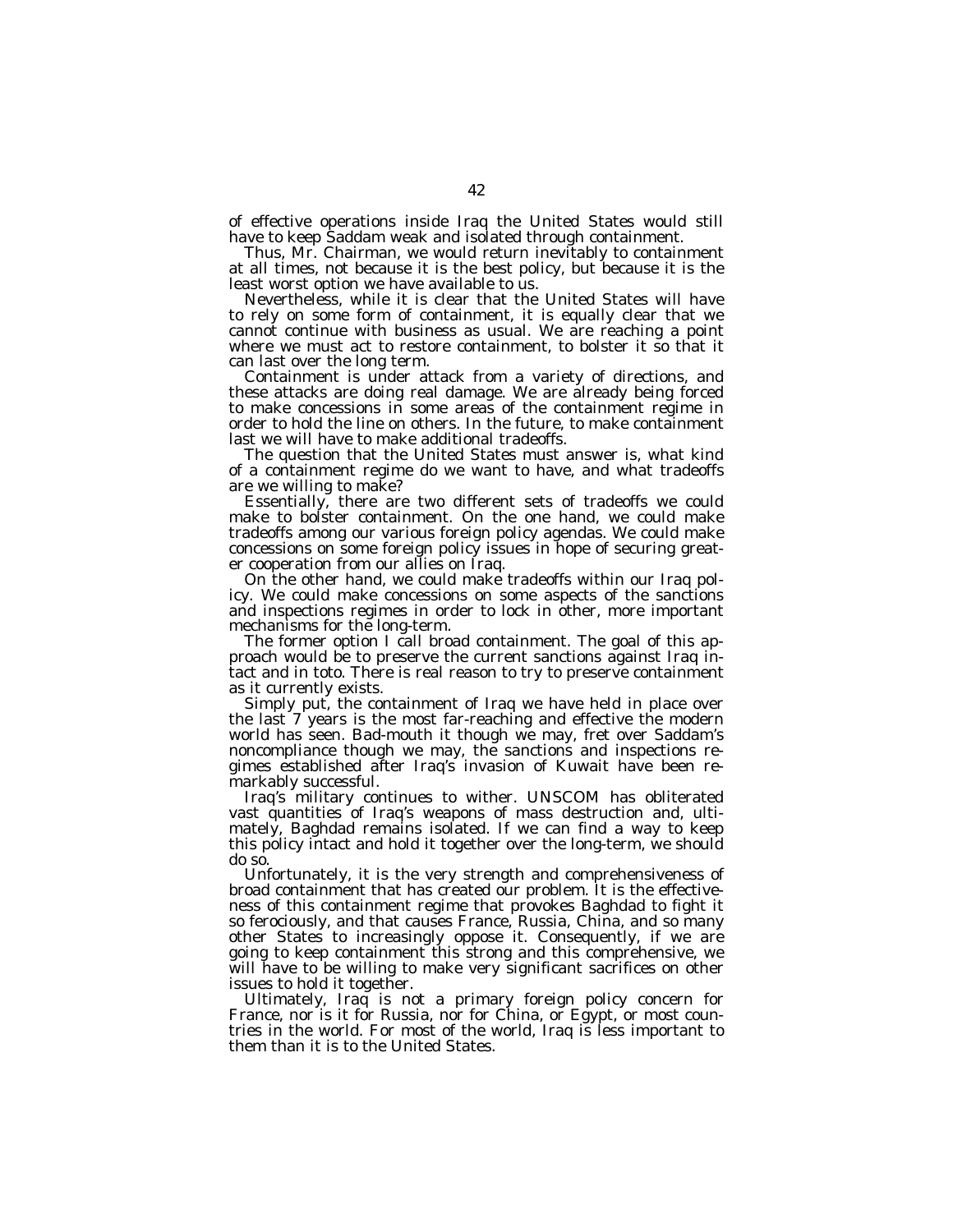On the other hand, there are policy issues that matter far more to these other countries than does Iraq. Consequently, if the United States is going to hold on to broad containment of Iraq, it will have to be willing to make concessions to other States on foreign policy issues more important to them than Iraq.

If we are unwilling to make sacrifices on other foreign policy issues to try to persuade other nations to be more cooperative on Iraq, the alternative is to make concessions within the containment regime itself.

The option I will call narrow containment would tradeoff the more comprehensive aspects of the sanctions currently in existence in return for a new set of international agreements locking in the most important aspects of containment over the long term.

There are four areas that are crucial to the continued containment of Iraq over the long-term, limiting Iraq's conventional military, preventing Iraq from acquiring weapons of mass destruction, maintaining Iraq's diplomatic isolation, and monitoring Iraqi spending.

A policy of narrow containment would envision trading off other aspects of the current containment regime in return for locking in regulations that will allow containment of Iraq to continue in these four areas. It would envision new international agreements reaffirming the prohibition on Iraqi weapons of mass destruction, banning the sale of offensive conventional weaponry to Iraq, and reaffirming the inviability of Iraq's international borders.

Now, depending on what the international community would be able to agree to under a policy of narrow containment, the United States would have to be prepared to make concessions on Iraqi imports and exports other than arms and dual use technology, frozen assets, the no-fly zones, the no-drive zones, flight bans, Iraqi compensation to its victims, and even the return of Kuwaiti property stolen during the Iraqi occupation of Kuwait.

Mr. Chairman, to summarize and conclude, although we do not have any perfect options toward Iraq, we cannot afford not to choose among those we have. Because of the pressures on the current sanctions and inspections regime and because of the compromises we have already been forced to make in response to those pressures, simply muddling through, of which I am often a proponent, will not do.

The United States has no choice but to employ some variant of containment, but we must decide which variant we will employ. We must develop a cohesive strategy to implement it, and we must devote all necessary attention and resources toward executing it.

Our Iraq policy faces considerable challenges, but it is hardly dead. If we do not give it the attention and resources it requires, containment will continue to erode, and 1 day we could wake up with no choice but to either invade Iraq or accommodate Saddam.

However, there is every reason to believe that containment can be reformed and made to last over the long term. We Americans do not like containment, but we happen to be very good at it. We contained the Soviet Union for 45 years, until it collapsed. We continue to contain both Cuba and North Korea with relatively little effort. All of these States were far more formidable adversaries than Iraq will ever be.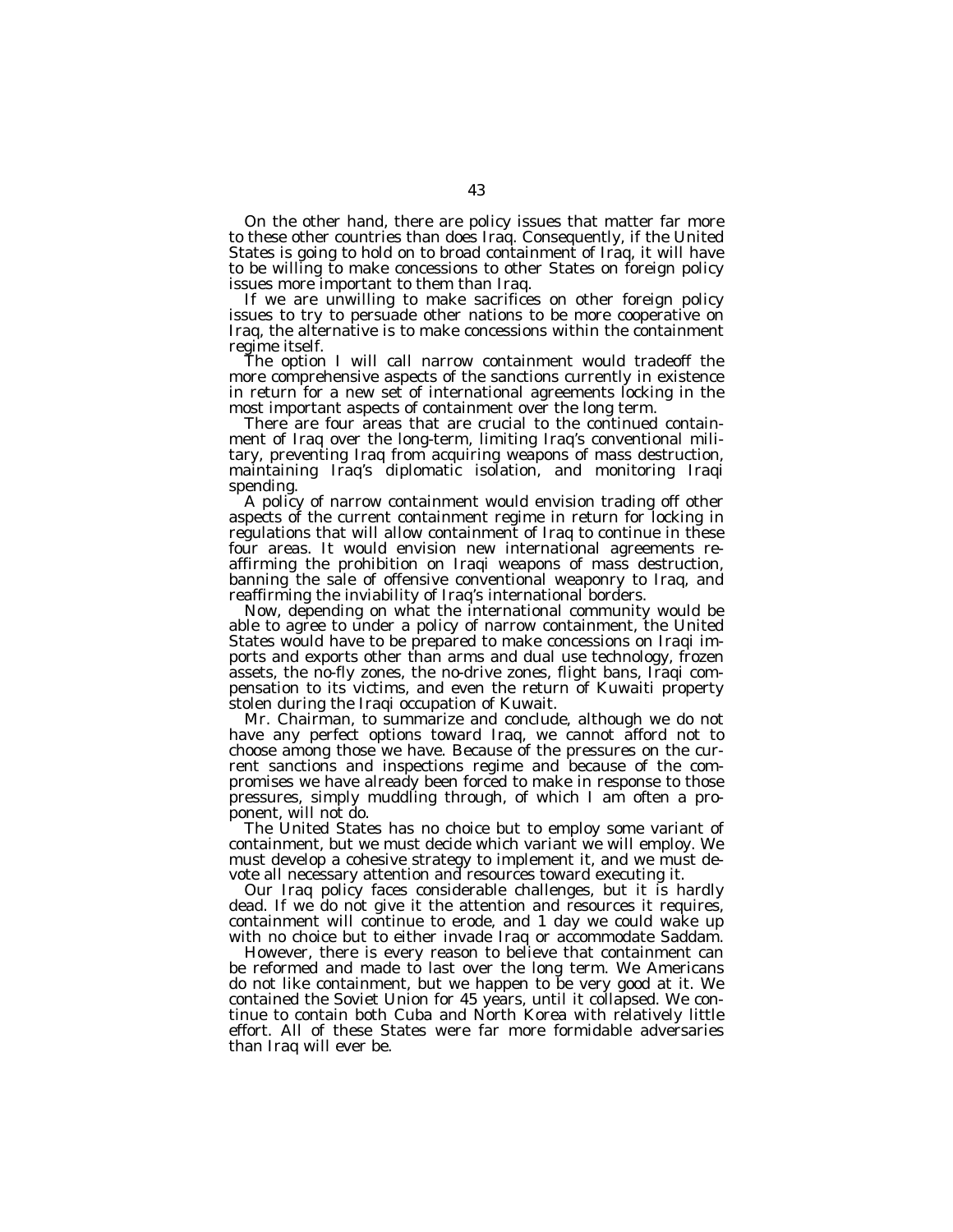Mr. Chairman, there is no reason we cannot continue to contain Iraq as we contain these other rogue States, as long as we make the effort to do so.

#### [The prepared statement of Dr. Pollack follows:]

#### PREPARED STATEMENT OF DR. KENNETH M. POLLACK,

It is an honor to appear before this committee to discuss the future of sanctions and U.S. policy toward Iraq.

Mr. Chairman, the greatest problem that the United States faces today with regard to Iraq is that we have no perfect option. There are policies we could adopt that would solve the problem of Saddam Husayn forever, but they come at a price we are loathe to pay. There are polices that we could adopt that would come at an acceptable price, but they offer no permanent solution—at least not in the short term. Unfortunately, there are no policies that would allow us to solve the problem of Saddam Husayn in the foreseeable future and do so at a reasonable cost in lives and treasure.

Indeed, it is this conundrum that drove us to containment of Iraq after the Gulf War, just as similar conundrums drove us to accept containment of the Soviet Union, Communist China, North Korea, and Cuba, in their time. Containment is a difficult policy for Americans to stomach. Not only because the United States is the most powerful nation the world has ever seen and it is enraging to believe that we cannot rid ourselves of this loathsome dictator with the flick of a finger, but because we as Americans like to solve our problems. We are an impatient people and a capable people: when we have a problem we solve it and we move on. Containment is an admission that we cannot find a quick solution to a difficult problem.

I too share popular frustrations with containment. I too would like to find a way to get rid of Saddam Husayn. But I am forced to accept the logic that containment is our best course of action toward Iraq.

Containment is our *only* reasonable course of action toward Iraq. Indeed, even a more aggressive policy toward Iraq would have to build off the base of containment: unless we choose to give up on Iraq or invade the country, any policy toward Iraq will simply be a variant of containment.

#### THE EXTREME OPTIONS ARE TOO EXTREME

There are essentially two alternatives to some form of containment. On the one hand, we could adopt the policy urged on us by our French allies and accommodate Saddam—or as they put it, ''learn to live with Saddam''. We could agree to a lifting of the sanctions, dismantle UNSCOM, attempt to use carrots to lure Iraq back into the family of nations, and rely on pure deterrence to prevent him from employing his conventional and non-conventional military power to threaten U.S. allies in the region.

Mr. Chairman, we tried this approach in the 1980s and it failed. Miserably. I would like to believe that we learn from our mistakes, rather than repeat them. Saddam Husayn has demonstrated that his aspirations and idiosyncrasies make him uniquely threatening to the region. What is more, since the Gulf War, Saddam has concluded in a way he had not before that the United States is his implacable adversary and the greatest obstacle to his ambitions. No matter how accommodating the United States may be, if Saddam is freed from his bondage, he will work tirelessly against the U.S. in the Gulf, in the Middle East, and wherever he can throughout the world. As long as Saddam Husayn is in power in Iraq, we cannot forgive or forget.

On the other hand, there are those who have argued for an outright American invasion of Iraq. Mr. Chairman, I do not dismiss the notion of an American invasion, because this is the only policy option that would be guaranteed to rid us of the problem of Saddam. However, I recognize that there are very serious costs which I do not believe the United States is yet willing to pay, and very serious risks for which I do not believe the United States yet has answers

There is no question that the United States military could conquer Iraq, destroy the Republican Guard, extirpate Iraq's weapons of mass destruction, and hunt down Saddam Husayn. But doing so will cost tens of billions of dollars, hundreds (perhaps thousands) of American lives, and tens of thousands of Iraqi lives. What's more there are several very important wild cards in the deck: if the Republican Guard decided to fight it out with us in Iraq's cities, casualties—both in terms of American servicemen and Iraqi civilians—could increase exponentially. Likewise, we would have to expect that with his back to the wall, Saddam would have little incentive to refrain from using his remaining arsenal of weapons of mass destruction either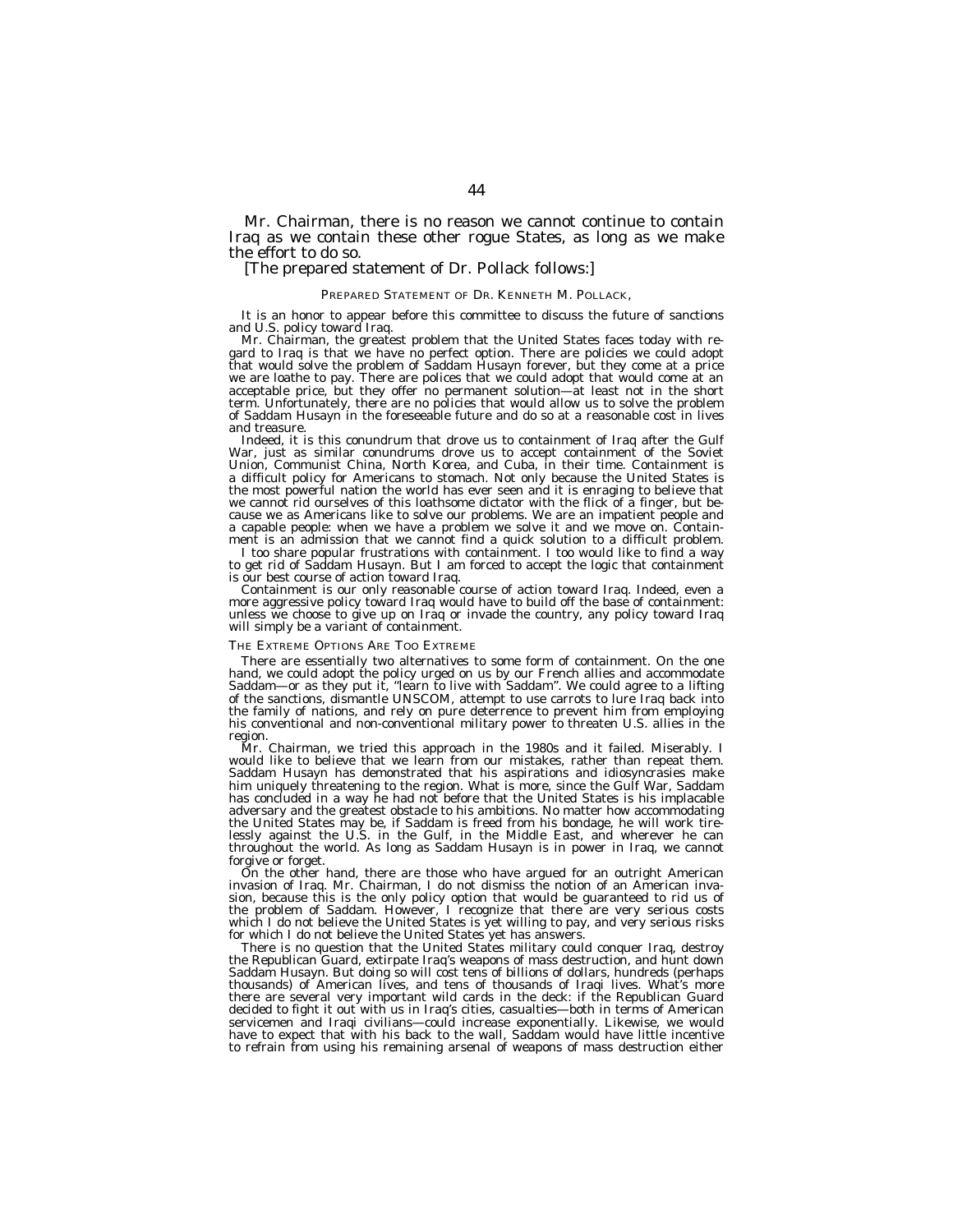against U.S. forces or regional allies. Finally, perhaps the greatest problem we would face would be what to do with Iraq once we had conquered it. All of Iraq's neighbors have very different ideas about what a future Iraqi state should look like. Most of these ideas are in conflict with one another, few would accord with American desires to establish a representative democracy in Iraq, and all of Iraq's neighbors have demonstrated a capability and a willingness to meddle in Iraqi affairs and undermine U.S. efforts there. In short, we would undoubtedly win the war but we could easily lose the peace if we were to invade.

At least for the moment, these are both bad options. Everything we are left with is a variant of containment in some way or another. But this does not mean that we are already doing the best we can. There are different versions of containment and important ways to reform the policy.

#### SUPPORTING THE IRAQI OPPOSITION

First, let me say a few words about supporting the Iraqi opposition.

Many of the Iraq experts around town simply dismiss this idea altogether. I do not. I think there could be real benefits from such an approach. I firmly believe that a real opposition with real support from the United States would put real pressure on Saddam's regime.

However, I also think we have to be realistic about the current limitations of the Iraqi opposition and the limits these failings place upon our policy. The Iraqi opposition is currently moribund. Whether you blame the Bush Administration, the Clinton administration, or the opposition leaders themselves for this state of affairs, the fact remains that the Iraqi opposition today is impotent. Its leadership is divided, it has no support inside Iraq—especially in the Sunni heartland, it has not displayed any ability to organize resistance to Saddam, and during its four years in northern Iraq it demonstrated neither military skill nor an ability to cajole meaningful numbers of Iraqi military personnel to defect to their cause. It would take a tremendous effort on the part of the United States, including hundreds of millions of dollars and several years, to reform, reorganize, rearm and retrain the Iraqi opposition to the point where it could return to Iraq as a credible opposition.

This would hold true even with a massive commitment of U.S. air power to support the Iraqi opposition. There is simply no way around the necessary time and effort to get the Iraqi opposition to the point where it could be effective enough even to walk in and occupy charred fields cleared by American air power. To do otherwise would be to invite another Bay of Pigs.

Consequently, even supporting the Iraqi opposition can only be seen, ultimately, as an adjunct to containment and not an alternative to it. During the years it would require to recruit, train and equip an Iraqi opposition capable of effective operations inside Iraq the United States will still have to keep Saddam weak and isolated through continued containment. Moreover, we must recognize that even after a viable opposition is up and running, the probability that Saddam will actually fall as a result of such an effort is low. Thus, the United States will still have to ensure an effective containment regime to guard against the very real risk, indeed the likelihood, that even a well-supported opposition will fail to remove him from power.

#### REFORMING CONTAINMENT

Thus, Mr. Chairman, we return inevitably to the policy of containment. Not because it is the best policy, but because it is the ''least-worst'' option available to us given what we hope to achieve and what we are willing to pay. Nevertheless, while it is clear that the United States will have to rely on some form of containment for the foreseeable future, it is equally clear that we cannot continue with business as usual.

Containment is under attack from a variety of directions. What's more, these attacks are doing real damage. Over the last three years, the United States has been forced to give ground on a number of issues in the face of such pressure. The United States supported Resolutions 986, and 1153 simply because we recognized that it was impossible to do otherwise. Although, one must give credit to the Administration for the ingenious approach embodied in the resolutions which make concessions on Iraqi exports while retaining control over Iraqi imports, we must still recognize that both resolutions entailed sacrificing part of the sanctions regime in the face of pressure from the international community. Similarly, our limited response to Saddam's attack on Irbil in 1996 and our willingness to accept Kofi Annan's compromise deal with Saddam in 1998 both speak to the great difficulty we now have finding states willing to support us on those occasions when it is necessary to use force to prevent or punish Iraqi defiance.

Mr. Chairman, we are reaching a point where we must act to restore containment, to bolster it so that it can last over the long-term. We are already being forced to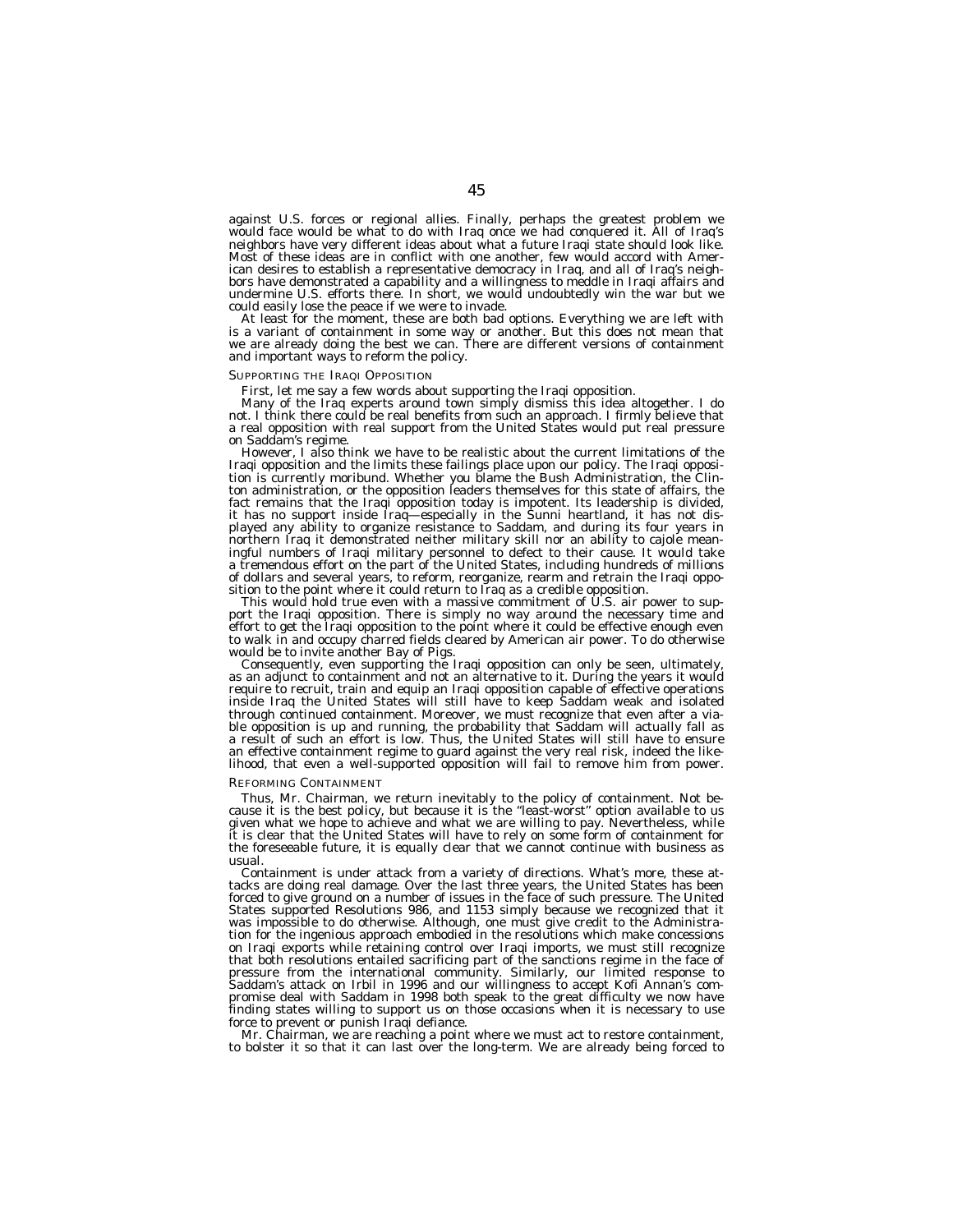make concessions in some areas of the containment regime in order to hold the line on others. In the future, to make containment last, we will have to make additional trade-offs. The question that the United States must answer is what kind of a containment regime do we want to have and what trade-offs are we willing to make.

Essentially, there are two different sets of trade-offs we could make to bolster containment. On the one hand, we could make trade-offs among our various foreign policy agendas: we could make concessions on other foreign policy issues in order to secure greater cooperation from our allies on Iraq. On the other hand, we could make trade-offs within our Iraq policy: we could make concessions on some aspects of the sanctions and inspections regimes in order to lock-in other, more important, mechanisms for the long-term.

**Broad Containment.** The former option I call ''broad containment.'' The goal of this approach would be to preserve the current sanctions against Iraq intact and *in toto.* There is real reason to try to preserve containment as it currently exists. Simply put, the containment of Iraq we have held in place for the last seven years is the most far-reaching and effective the modern world has seen. Bad mouth it though we may, fret over Saddam's non-compliance though we may, the sanctions and inspections regimes established after Iraq's invasion of Kuwait have been remarkably successful: Iraq's military continues to whither, UNSCOM has obliterated vast quantities of Iraq's weapons of mass destruction, and ultimately, Bagdad remains diplomatically isolated. If we can find a way to keep this regime intact and hold it together over the long term, we should do so.

Unfortunately, it is the very strength and comprehensiveness of broad containment that has created our problem. It is the effectiveness of this containment regime that causes Baghdad to fight it so ferociously and causes France, Russia, China, and so many other states to increasingly oppose it. Consequently, if we are going to keep containment this strong and this comprehensive, we will have to be willing to make very significant sacrifices on other issues to hold it together.

Ultimately, Iraq is not a primary foreign policy concern for France. Nor is it for Russia, nor for China, or Egypt or most other countries. For most of the world, Iraq is less important to them than it is to the United States. On the other hand, there are policy issues that matter far more to these other countries than does Iraq. Consequently, if the United States is going to hold on to broad containment of Iraq it will have to be willing to make concessions to other states on foreign policy issues more important to them than Iraq. This could mean making concessions to Russia on NATO expansion, to China over trade issues, to France over Iran, and so on.

**Narrow Containment.** If we are unwilling to make sacrifices on other foreign policy issues to try to persuade other nations to be more cooperative on Iraq, the alternative is to make concessions within the containment regime itself. The option I will call ''narrow containment'' would trade-off the more comprehensive aspects of the sanctions currently in existence in return for a new set of international agreements locking in the most important aspects of containment over the long term.

There are four areas that are crucial to the continued containment of Iraq over the long-term:

- Limiting Iraq's conventional military forces. Although Iraq's WMD capability grabs the headlines, in the end, it has been Iraq's ability to project conventional military power that has proven the greatest destabilizing force in the Gulf region.
- Preventing Iraq from acquiring weapons of mass destruction. In particular, Iraqi possession of a nuclear weapon could have catastrophic consequences.
- Maintaining Iraq's diplomatic isolation. It is crucial that even under a narrow containment regime, there be no illusion that Saddam is free to act as he wants. Iraq and its neighbors must always know that Iraq will live under the constant scrutiny of the United States and the international community as long as it is ruled by Saddam Husayn.
- Monitoring Iraqi spending. Ultimately, the only way to be sure that Saddam cannot rebuild a large conventional or WMD arsenal is to continue to oversee Iraqi spending.

A policy of narrow containment would envision trading off other aspects of the current containment regime in return for locking in regulations that will allow containment of Iraq to proceed long into the future in these four areas. It would envision new international agreements re-affirming the prohibition on Iraqi possession of WMD, banning the sale of offensive conventional weaponry to Iraq (offensive weaponry here defined as tanks, combat aircraft, attack helicopters, long-range artillery, and a number of other categories of weapons), and reaffirming the inviolability of Iraq's international borders. To see these enforced, the United States would seek, among other measures, a clear reaffirmation of: UNSCOM's charter and par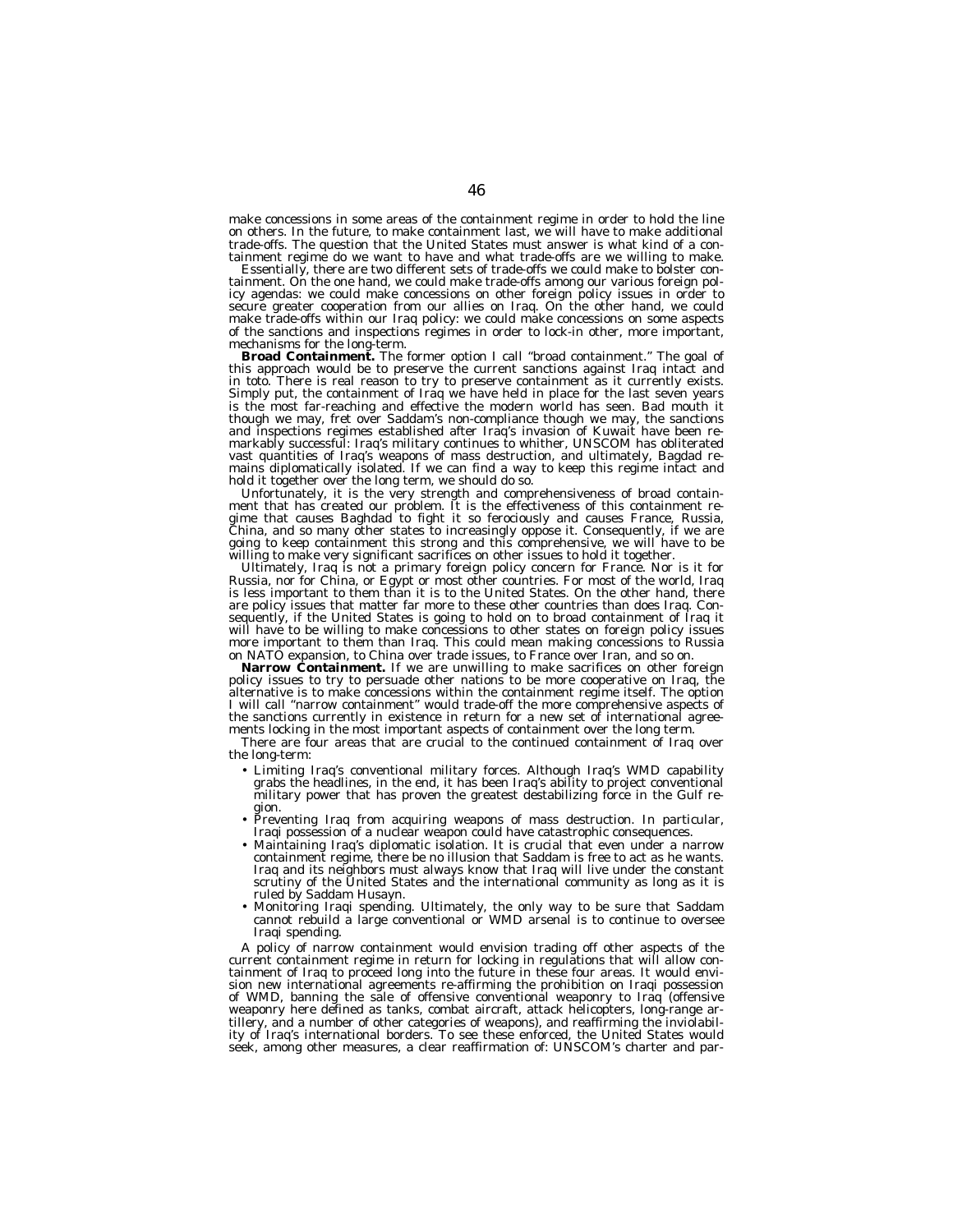ticularly its long-term monitoring mission; the UN escrow account for Iraqi revenues, as well as UN supervision of Iraqi imports; and Baghdad's renunciation of any use of force beyond Iraq's borders *under any circumstances.*

Depending on what the international community would be willing to agree to, under a policy of narrow containment the United States would be prepared to make concessions on Iraqi imports and exports other than arms and dual-use technology, frozen Iraqi assets, the no-fly zones, the no-drive zone, the flight bans, Iraqi compensation to victims of its aggression, and even on the return of Kuwaiti property stolen during the Iraqi occupation of Kuwait.

One of the problems we have today is that it is very hard to convince the average American, let alone the average Saudi or Egyptian, to support military action over the composition of UN inspection teams. A virtue of the narrow containment approach is that it would draw firm ''red lines'' around those things which the entire international community recognizes as dangerous. Thus there would be fewer restrictions on Iraqi behavior, but those that remain would be much clearer and more defensible. After all, even the French and Russians agree both publicly and privately that Iraq cannot be allowed to rearm.

The strength of narrow containment is that it uses as leverage those elements of the current containment regime which we are unlikely to be able to hold on to forever in order to strengthen our ability to hold on to that which really constrains Iraq. This last is a very important point: narrow containment is not a fall-back position from broad containment. If we allow broad containment to continue to deteriorate, we will lose the leverage we still possess to lock-in the most important restrictions on Iraq for the long-term. To be successful, narrow containment must be implemented in the near term, while we still have things to trade-off and still have time to secure international cooperation to lock-in revamped restrictions on Iraq for the long term.

#### **Conclusions**

Mr. Chairman, although we do not have any perfect options toward Iraq, we cannot afford not to choose among those we have. Because of the pressures on the current containment regime, and because of the compromises we have been forced to make in response to those pressures, simply ''muddling through'' of which I am often a proponent will not do.

The United States has no choice but to employ some variant of containment, either as a stand alone policy, or in conjunction with an effort to pressure the regime by supporting the Iraqi opposition. But we must decide which variant we will employ. We must develop a cohesive strategy to implement it. And we must devote all necessary attention and resources toward executing it.

If we choose to support the Iraqi opposition, we must move quickly to halt the continued disintegration of its organization and the further erosion of its meager support inside Iraq. We must also begin to work with our allies to find ways to aid the opposition without undermining the underlying containment policy.

If we choose to re-invigorate broad containment then we must decide which other aspects of American foreign policy we will be willing to sacrifice for the sake of cooperation on Iraq. We must also begin to work with our allies to craft compromises, close loopholes in the existing sanctions regime, and take decisive action either diplomatic or, if necessary, military to compel Iraq to cease its provocations and comply in full with the UN resolutions.

Finally, if we choose to move toward a narrow containment regime we must formulate our position and begin negotiations with the other members of the Security Council while we still have the leverage of comprehensive sanctions.

Our Iraq policy faces considerable challenges, but it is hardly dead. If we do not give it the attention and resources it requires, containment will continue to erode and one day we could wake up with no choice but to invade Iraq or accommodate Saddam. However, there is every reason to believe that containment can be reformed and made to last over the long term. Americans don't like containment but we happen to be very good at it. We contained the Soviet Union for 45 years until it collapsed. We continue to contain both Cuba and North Korea with relatively little effort. All of these states were far more formidable adversaries than Iraq will ever be. Mr. Chairman, there is no reason we cannot continue to contain Iraq as we contained these other rogue states, so long as we make the effort to do so.

Chairman MURKOWSKI. Thank you very much, Dr. Pollack.

I find your recommendations of containment, to reflect on the fact that we have had evidence of their success for the last 5, 6, 7 years, I think we have to ask ourselves is Saddam Hussein better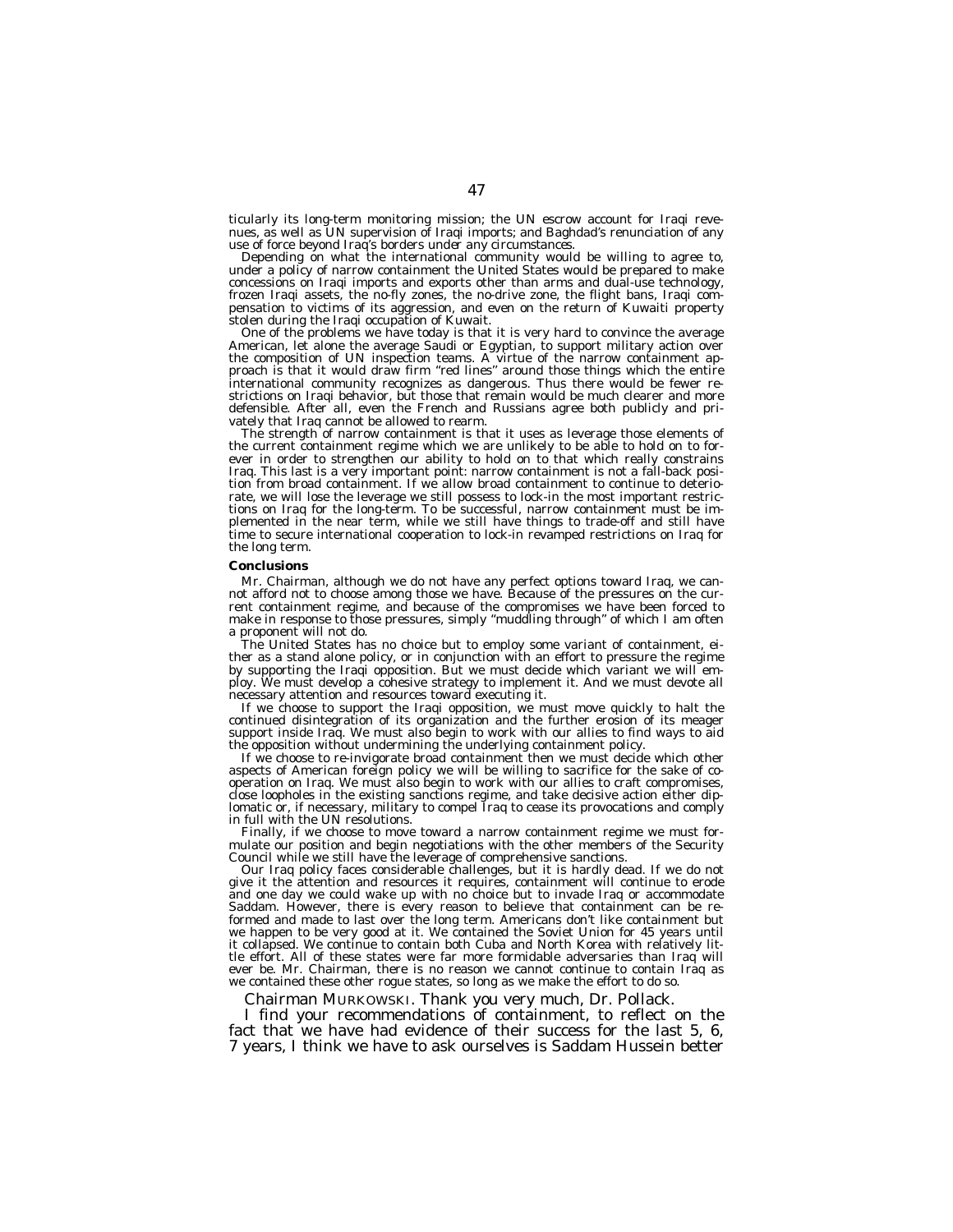off today than he was a year ago, 2 years ago, 3 years ago, 4 years ago?

The fact that he is able to survive and continue to rebuild his economic base, namely oil, through the reconstruction of his refineries, his exploration and production of his oilfields under this policy certainly supports his continuity as head of his regime, and I find that just a stark reality and self-evident as a consequence of our containment policy.

Your reference that—the importance of Iraq relative to other parts of the world is interesting, as we reflect on the reality that we saw Iraq and its objectives 7 years ago important enough to fight a war over. The war was over oil and power. Who won that war? Saddam Hussein is still with us, and still surviving, and I think, if we honestly ask the question, Saddam Hussein is better off today than he was 6, 5, 4 years ago, whatever.

Gentlemen, there has been a suggestion of some legislative approach to this dilemma. Where we have a policy of containment, its success is somewhat in the eyes of the beholder. What specific legislation do you have in mind, if any, for congressional action that might alleviate this dilemma?

Mr. PERLE. Well, Senator, if I could take a crack at that, the Majority Leader has sponsored legislation that would begin to give some American support to the opposition in Iraq. If you believe, as I do, that Saddam Hussein is either going to achieve a victory or he is going to be removed but there is no in-between, this is not going to be a stand-off. It is not going to be a draw. Eventually the sanctions will disappear altogether and he will triumph, or he goes before the sanctions do.

But we are dithering now. We are doing nothing to hasten his departure. I share high regard for Tom Pickering, but when Tom Pickering described as our heart's desire, the hope that Saddam might somehow be eliminated, I thought, that is not the robust terminology with which I would wish to see American policy objectives toward a murderous dictator like Saddam Hussein described.

Our heart's desire that there be a successor regime? There is not going to be a successor regime unless we do something about it, and contrary to what we have just heard, I believe the best possibility of removing Saddam Hussein from power is to support the opposition to Saddam Hussein. We have no other policy and prospect.

Chairman MURKOWSKI. Our track record on that relative to some previous situations has been that he has been able to take care of his adversaries very effectively, even some of his relatives.

Mr. PERLE. He has certainly been able to eliminate coups against himself. I would not think that would be the way to go about it, but there is very widespread dissatisfaction, as you might imagine, with Saddam Hussein. There is an opposition, with the potential for being mobilized—not by attempting to engineer a coup but by very broad and open support for that opposition.

We have talked all morning, and everyone is in agreement that we have lost the propaganda war. One of the reasons we have lost the propaganda war is that we have shut off the opposition propaganda—the opposition to Saddam Hussein. He now dominates the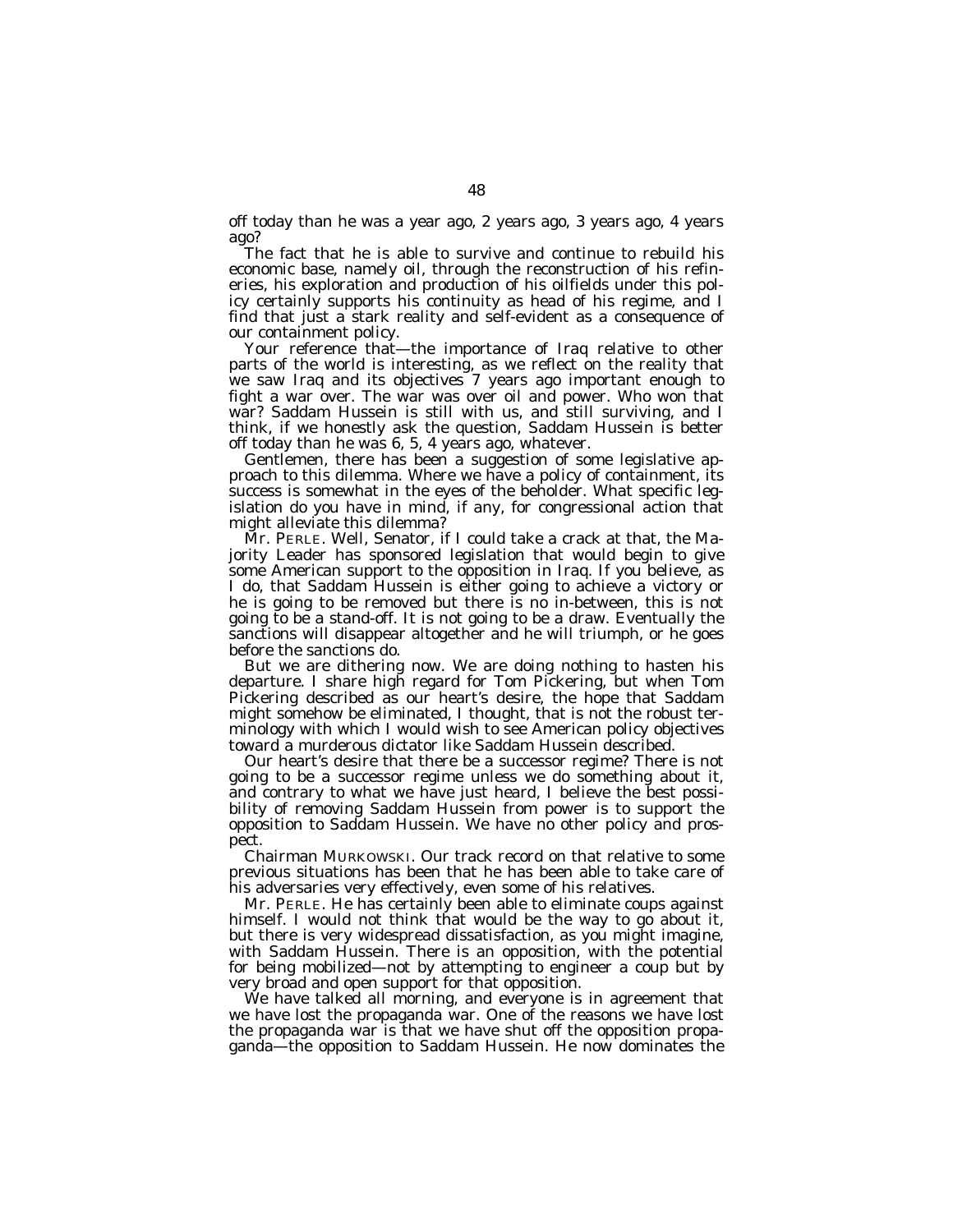air waves in Iraq and in the region, and we have turned off the switch on the democratic opposition.

It seems to me a very short-sighted policy. It is a policy of this administration. It is the policy of Under Secretary Pickering. It is the policy of the President, the Secretary of State, and Sandy Berger, and I do not believe it is going to change except under extreme pressure.

Now, Senator Lott has encouraged change by sponsoring legislation to make some money available to the opposition. The administration will find ways not to spend that money and not to implement the clear intent of Congress, so I would hope that you would go further with additional legislation. If necessary, there is a timehonored technique in moving administrations, and that is to deny them something important to themselves until they move in a manner consistent with existing legislation.

Chairman MURKOWSKI. Well, you know, some people say that we learn by history, and other people say, we don't learn much. I am fascinated with the reference to the posture of Iraq as post Versailles Germany. Would any of you care to elaborate a little further, because the implications of that are very significant relative to what we thought we were doing in Germany at the time of conclusion of the first world war, and the ability of Germany to rebuild while everybody was technically concerned about having put to rest ever again the possibility of Germany threatening Europe.

Go ahead, if you have anything to add. Dr. Kay, I think that was your point.

Dr. KAY. Well, Senator, most people have forgotten, although I assume if these walls, or at least the walls adjacent to here, could talk they would certainly remember, but at the end of the first world war we maintained 100 times more inspectors in postVersailles Germany than we have ever had in Iraq. There were over 2,500 inspectors running all around Germany, and it became almost a Mikado-like dance.

In fact, the French general who was the last head of the inspection regime as he left gave a very famous toast to his German counterpart in which he said, I want to thank you for helping me not find what you did not want me to find, nor my Government wanted me to find. It had become a ritualized dance.

And it is well-known now that in fact what the Germans did in that intervening period is, they trained their Air Force in what was then the Soviet Union. They trained a large infantry division, maneuvers also with the Soviets. They developed their arms industry under the cover of dual-use industries, because, in fact, they had both the political will to continue that program and the technical knowledge within Germany as to how to do it. I would argue that is very much like Iraq now.

The one thing that I think everyone agrees on is, Saddam has no intention of giving up his weapons of mass destruction. In fact, when you ask Ambassador Pickering what were the two most important things, he said preserving, in fact, the capacity to produce weapons of mass destruction, and the already existing capacity, was right up there at the top.

So I think it is very much the same, and I would just say, I think in terms of your question about a legislative agenda and what can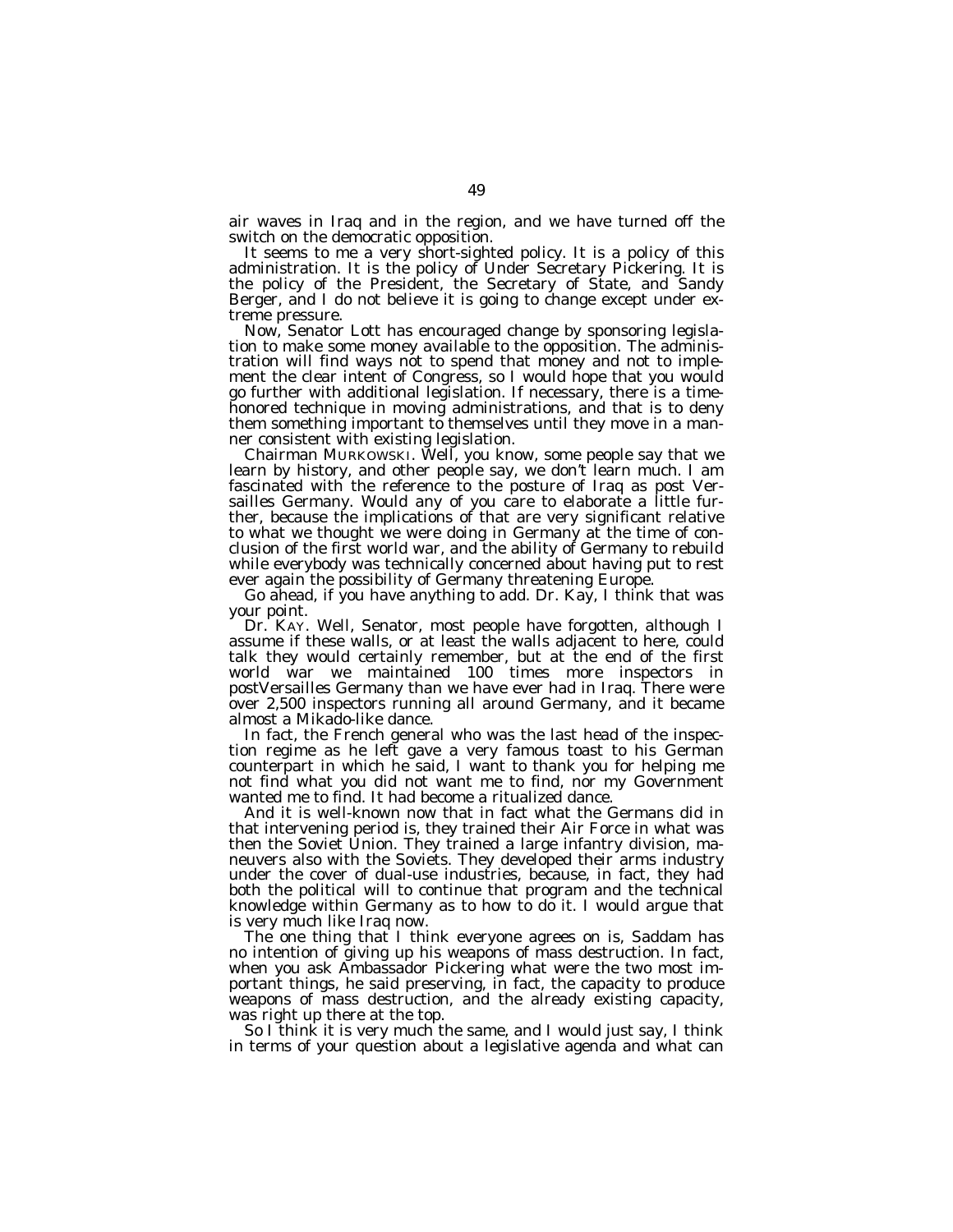be done, I think the most important thing is what the committee has started to do, and that is to focus legislative intention on changes that are occurring and being denied that they occurred.

I am almost tempted to paraphrase President Lincoln in a question about General Grant in reply to Dr. Pollack. If Baghdad remains isolated, I think maybe we had better order a case of that isolation for ourselves. Those of us who have been in the Gulf over the last 2 years, just as Senator Domenici reported, find, in fact, that the person being isolated is the United States.

Containment, let me say, is never a policy. It, too, is only a tool, and to cite our experience in the second world war is to forget the fact that this country maintained well over 1 million men and women in Europe for 40 years. We invested a huge amount of money in the democratic reformation of European societies.

If you look at the Gulf and ask if those conditions are present today, we have to be honest. We are not going to spend, nor are the Saudis going to spend, to maintain large American troops in the region and, quite frankly, many of our allies in that region are more afraid of democratic modernization of their own societies than they are of Saddam Hussein.

Containment, we have had containment for 7 years. It is becoming less effective, and we have just got to adjust to that. It is not going to work. Containment buys you time, but I think Mr. Perle is absolutely right that in fact, unless you have a political strategy to change the political landscape of Iraq, containment will not last, and you will have misspent that time.

And at the risk of urging one House of the U.S. Congress to look at what another House does, let me call to your attention to the statement by Representative Porter Goss last week in looking at the failures of the intelligence community with regard to the issue of Iraq, and subsequently of India, I might add. He took them to task for believing that a covert action only means assassination and ignoring the important role of information operations, of psychological operations designed to shape the political landscape.

I think we have largely walked away from the task of supporting political change in Iraq for short-term things that we cannot do and do not do well, and ignored the long-term policy.

Chairman MURKOWSKI. Thank you very much, Dr. Kay.

I want to turn to my colleague Senator Robb, and I would ask if you would be kind enough to conclude the hearing this morning, or I should say early this afternoon. I have a meeting that I am 20 minutes late for.

Let me thank all of you, and I think what we have established for the record here is of great significance, and the views that you have expressed I think are pertinent to a recognition that Saddam Hussein is not at the peak of public concern that he was a few months ago, but nevertheless the threat is very real.

His continued efforts to pursue his own agenda are obvious to us all, and the ultimate disposition of that, only history will tell us, but it is clear as we look back on our obligations in our joint Committees of Foreign Relations and Energy & Natural Resources, that we should continue to keep the views and the public informed I think on a regular basis and consider the recommendations that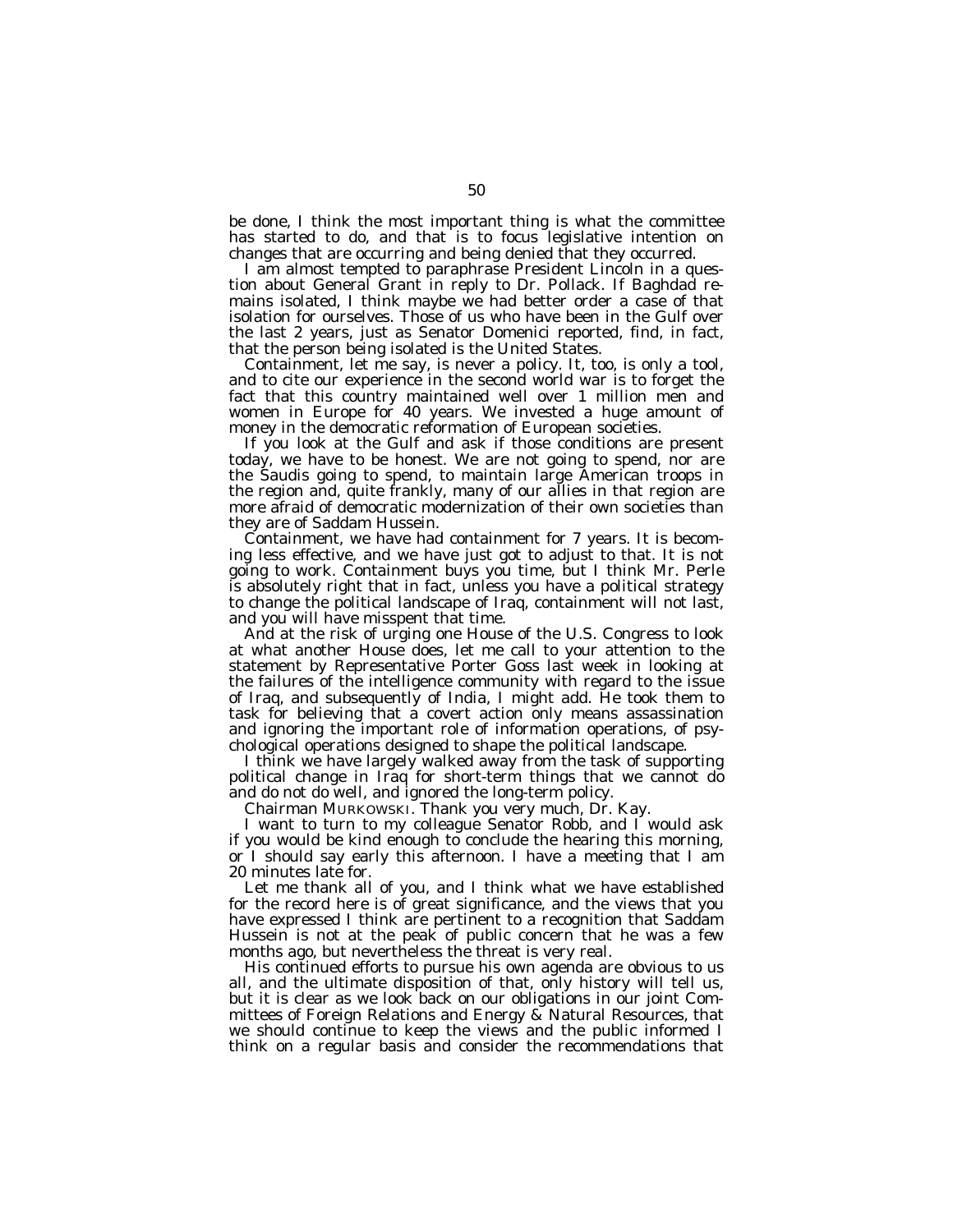you have suggested with regard to a clear policy toward Saddam Hussein and the dilemma associated with just how we reach that.

I think somebody coined a word, political strategy, and I think this current administration lacks a clear definition of just what that political strategy is. Maybe they do not have it. I think it is important that they address it, and maybe the contribution today will be a start in that process.

I would intend to again have a joint opportunity for both committees to meet with intelligence people, the CIA. I want to again thank Senator Helms and the professional staff of he Foreign Relations Committee for arranging this, as well as my own professional staff of the Energy & Natural Resources Committee. Thank you again.

Senator Robb.

Senator ROBB. (presiding) Thank you, Mr. Chairman. I regret that I am also now 25 minutes late for an appointment that I thought I was going to be able to fulfill and missed one just before, and so I will be very brief, and I thank you, gentlemen, Mr. Perle, and I thank you, Mr. Chairman, for calling the joint hearing.

It is an important topic. It is a frustrating topic, and I think it is important that we engage in these discussions, whether we agree or disagree with any of the points that are offered and made, and I reluctantly come to the conclusions that are more in line with some of the things that Dr. Pollack suggested are the inevitable result of a lack of more desirable alternatives, but it is not very exciting to say that you are a defender of the status quo, or muddle along, or continued pursuit of something that clearly is not working effectively.

But let me focus for a minute, Mr. Perle, if I may, on your statement, and I was very interested in what you talked about, your 10 points. I knew they were going to be well thought out and tough and provocative, and I followed along, with perhaps the exception of a word or two I might have changed.

I was with you through the first six, even the seventh, if you accept the premise of the first six as being one point following another, whatever the case might be, but when you got to the eighth, you said Saddam's eventual political victory will be followed by a restoration of his military power, and then ninth, only a policy that is openly based on the need to eliminate the Saddam Hussein regime has any hope of attracting sufficient support in the region to succeed.

Those two were particularly interesting, and I would have to tell you as well, in all honesty, when I turned to 10 and then I looked to the next page, and the solution is—and there was no next page, so I am pleased that you responded to the question about support, at least, for a proposal that has been advanced by the Majority Leader.

Let me ask you a question or two, though, about the reality, or the likelihood of the reconstitution of the military. Would you give me some assessment of where you think Saddam's military in terms of its ability and the threat it poses to external neighbors is today, compared to where it was at its height, when the invasion of Kuwait took place?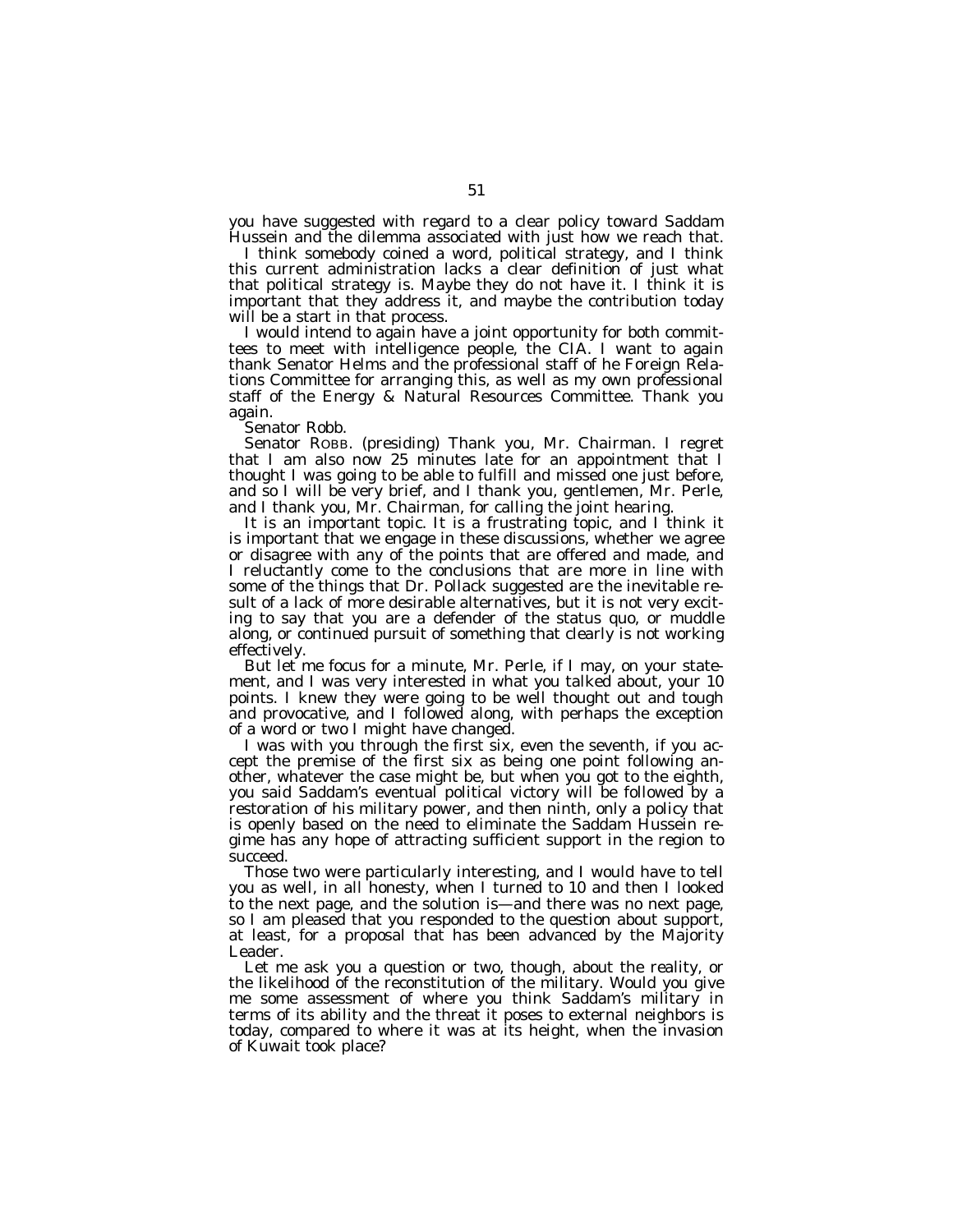Mr. PERLE. Well, it is clearly much diminished as a result of the damage that was inflicted during Desert Storm. I did not mean to suggest that we are going to see a significant improvement in his military capability while the sanctions are in place, but once the sanctions are gone, then I think we will see him rebuild his military establishment.

In any case, I believe he has weapons of mass destruction now, and it is almost impossible to factor those into equations of a military balance. It is important to remember that Iraq's military power is relevant in relation to its neighbors, not in relation to the United States, unless we intend to fight that war all over again.

Senator ROBB. Which leads us to the ninth, and I do not quarrel with your reluctance to assess a particular ratio, or whatever, to the current strength as opposed to a former strength, or how soon that would occur, or, indeed, that if sanctions were removed altogether, the ability to reconstitute a more formidable force would certainly be facilitated.

But in your ninth statement, only a policy that is openly based on the need to eliminate the Saddam Hussein regime has any hope of attracting sufficient support in the region to succeed, now, that is the one I find most interesting and most difficult to agree with, not because I do not think Saddam's neighbors, like Secretary Pickering, would not in their heart of hearts like to see Saddam gone.

The question is whether they are willing to step up and do anything while he is still in power, knowing that the consequences that might be visited upon them in the absence of some support for others would be far more difficult than the situation that exists today.

Mr. PERLE. Senator, I think that is very much the key point. I think the answer is that of course they are not going to step up to the plate as long as the most we can say is, it is our heart's desire that there should be a successor regime.

That is not a serious policy. It does not represent any serious American commitment, and they are not about to risk their necks by themselves, which is the situation they would be in. It is our weakness

Senator ROBB. I understand the point you are making. What is it that we have to do? Do you think simply suggesting that we are going to support an opposition group, and if so, what opposition group, what kind of support, and how do you equate that, again without going into things that should not be discussed in open session, with activities that have been widely reported in the last couple of years in terms of other reported covert activities?

Mr. PERLE. I think it has been a disastrous string of failures on the covert side, and I have no confidence at all, which is one reason I use the term openly.

Senator ROBB. I assume you are making a distinction, but I am curious as to what would constitute the degree of open support that would bring us any hope of changed circumstances.

Mr. PERLE. I think we should first of all say it is our objective, not our heart's desire but our objective to see the elimination of the regime of Saddam Hussein. We are not talking about assassinating him. That is not the official policy of the United States today.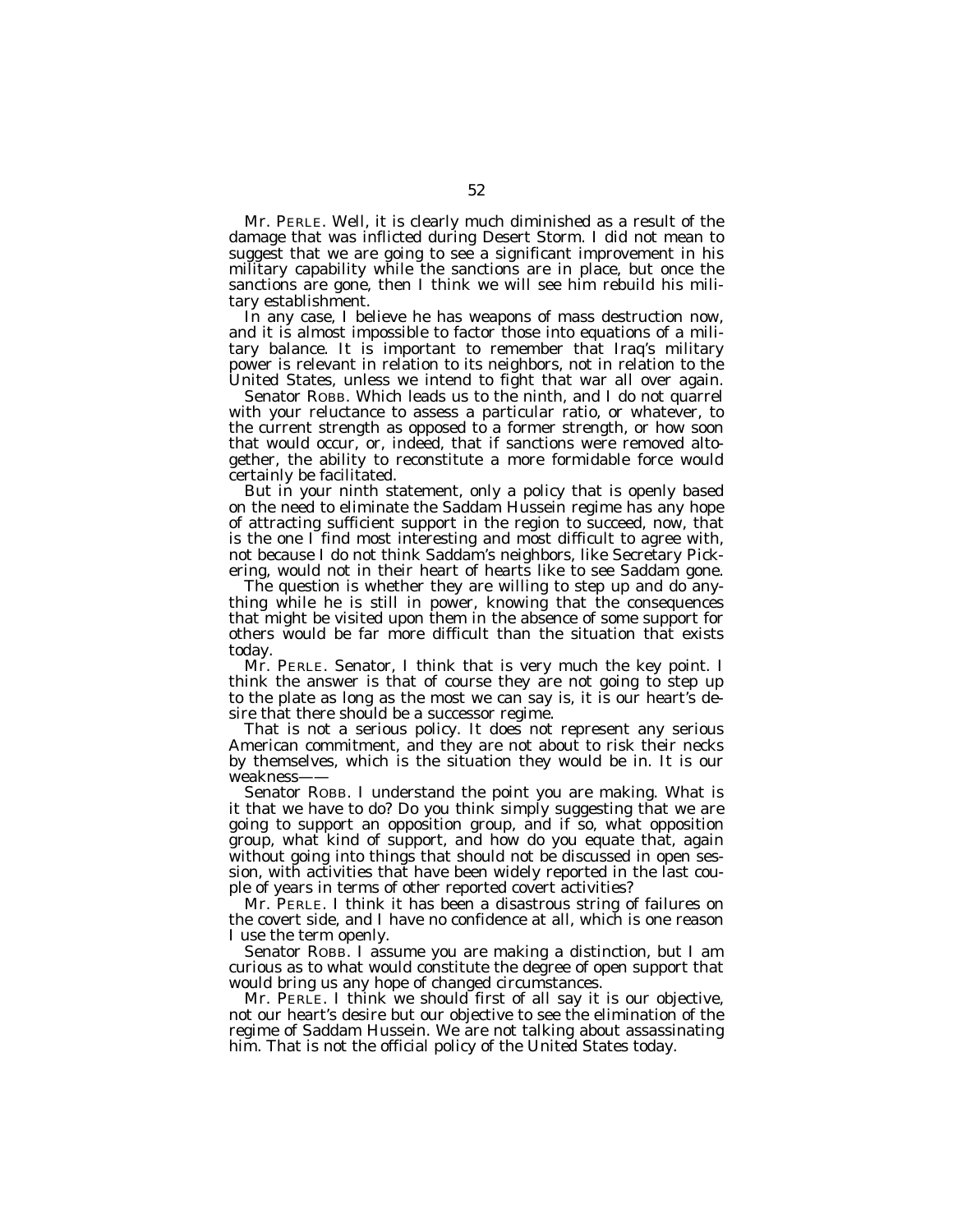Senator ROBB. Although it has been articulated in ways that do not come into conflict with our official policy of not sanctioning assassinations. I do not think anyone in a position of official policy has suggested that they look forward to continuing to trying to do business with Saddam Hussein.

Mr. PERLE. But neither has the United States said it is the policy of the United States to see the regime of Saddam Hussein eliminated from power. If we said that, I think you would see an immediate change. It seems to me the first essential step is to adopt a policy that our policy is not simply to continue the sanctions and hope for the best.

Senator ROBB. Let us assume that whatever words are comfortable to you are uttered.

Mr. PERLE. Second, I believe that we should recognize that there is an Iraqi opposition whose claim to legitimacy is far greater than that of Saddam Hussein, and if it were up to me, I would recognize them as a Government of Iraq.

Senator ROBB. A Government in exile?

Mr. PERLE. Well, in exile—some of the individuals involved are actually in Iraq.

Senator ROBB. But that is the problem. I am not hostile to what you want to do. In fact, I am supportive of what you want to do, as I think you know, and I realize there are a number of things you cannot telegraph all of your punches in terms of some of the kinds of things you would have to do to carry out that kind of policy, but I am frustrated by the fact that we continue to offer this alternative without a clear sense of how we could accomplish the alternative, and that is what I would like you to address.

Mr. PERLE. Well, I think there are credible plans for accomplishing the alternative. We would begin with reconstituting an organization, an opposition organization reflecting all of the people of Iraq.

I would seek to do it under the Iraqi National Congress, which might reconvene and once again go through the election process it went through at its inception. I believe the leadership will emerge from that. I am confident a leadership will emerge from that.

Senator ROBB. In the interim, you would not change what we are doing in terms of sanctions? You would wait until that had taken place?

Mr. PERLE. Yes. I certainly would not remove the sanctions, which would be a political victory for Saddam of enormous proportions. My fear is that they will be eroded and collapse before we do anything else.

Senator ROBB. Let us assume that this election takes place, and someone is chosen by this constituted group to represent the preferred alternative to Saddam Hussein. Then what do we do?

Mr. PERLE. I think the United States should make it clear that any territory that is not under the control of Saddam Hussein will be protected by air power, if necessary, from the United States and whatever allies we can encourage to participate with us.

Senator ROBB. Would you envision a sufficient military buildup in the region to provide that kind of support?

Mr. PERLE. No. I do not believe it is necessary.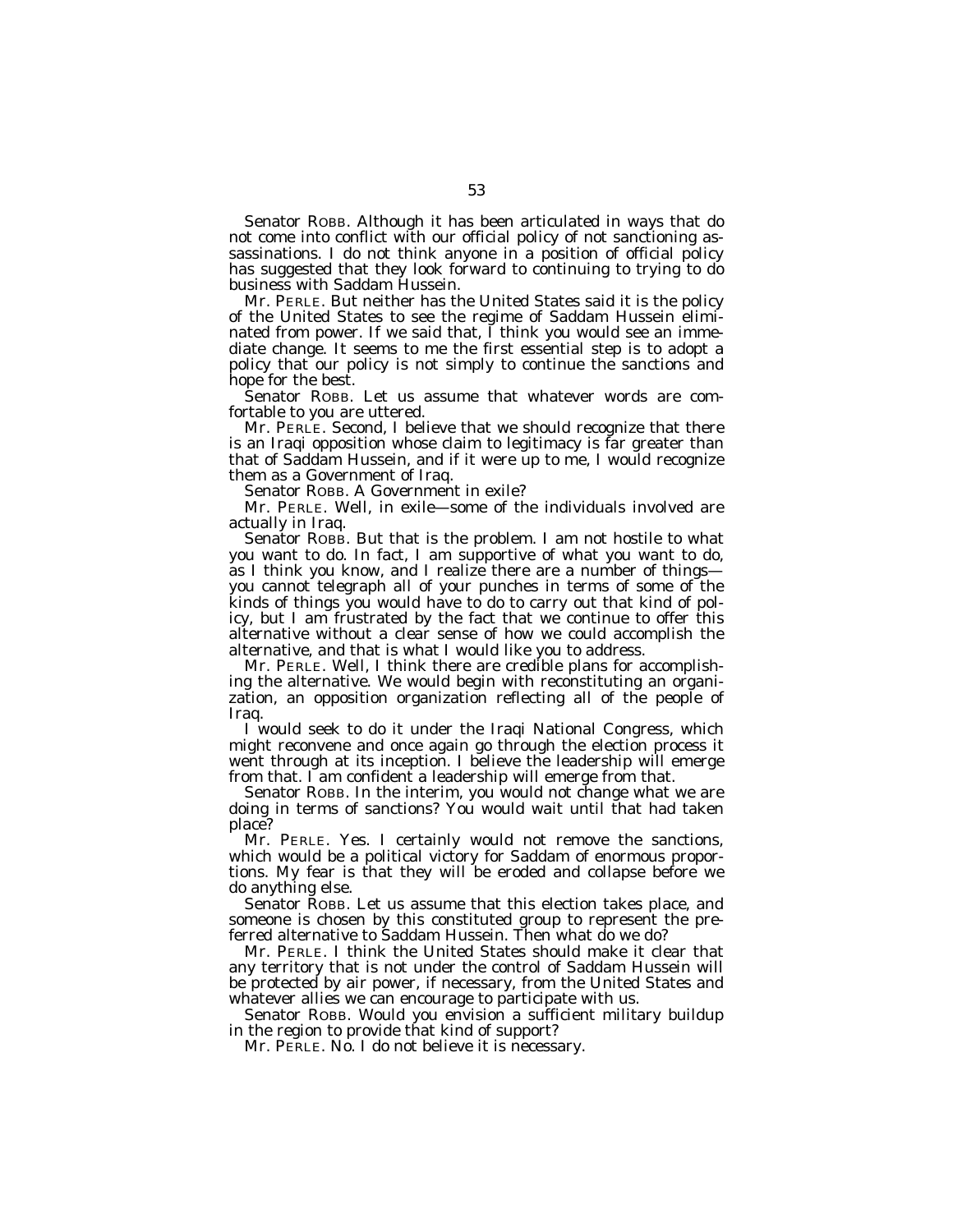Senator ROBB. Do you think that we can engage in some kind of sustained combat without having sufficient reinforcements available to bring that to a conclusion if things do not go our way, as our heart of hearts might hope?

Mr. PERLE. They may not go our way, and I cannot tell you that I can guarantee the result any more than the current policy can guarantee its success, but I believe that the amount of air power that we now have in the region is sufficient for the protection against Saddam's armor of areas that would quickly fall under the control of the opposition, in particular the area around Basra in the south of Iraq, which is where all the oil is coming from.

And once Basra changed hands I think the politics of the region and the opposition would change dramatically. Even our allies would begin to look at things entirely differently. You would stop the illegal oil flow.

Senator ROBB. But is someone going to have to physically stand on the Basra territory before this dynamic occurs and, if so, who? Which troops are going to accomplish that?

Mr. PERLE. I think the Iraqi opposition elements, with relatively light armament, could accomplish that provided they were backed up by air power.

Senator ROBB. That is what I am coming back to, and again, I am not hostile to your intent. In fact, I would like to find a way to carry out your intent, because I clearly want Saddam Hussein removed, and I think the vast majority here, but let me ask you a question about what you believe, Congress' willingness to support an administration that would pursue the policy that you have just suggested.

Is there, in your judgment, support, sufficient support to provide the wherewithal and the commitment of troops and treasure, if you will, to sustain that kind of policy?

Mr. PERLE. Senator, I think in fairness to the Members, they would have to look at a plan that they could make some judgment about, and what I am talking about here is a plan that would depend significantly on air power of a low risk character and not on significant American ground presence.

Senator ROBB. But the inherent presumption is that all of the necessary land muscle is going to be provided by someone else and again, if we had that someone else standing in a queue some place waiting to go in-

Mr. PERLE. I believe it can be—look, up until August 1996, a third of Iraqi territory was not under Saddam's control. We blew it by failing to defend that territory in the manner that I am now suggesting. When Saddam moved in, he could have been stopped, and I think could have been stopped relatively easily even in the north, and it is more difficult in the north than in the south, because his armor is so exposed to air power in the south.

I think we could reconstitute that, but the key, the key to reconstituting significant areas of Iraq beyond Saddam's control—and this depends significantly on the fragility of his grasp on his own military establishment, which is a matter that is perhaps best discussed in other circumstances.

I believe that a reconstitution of that could be achieved, and the risks in trying are relatively modest. One can make it sound a far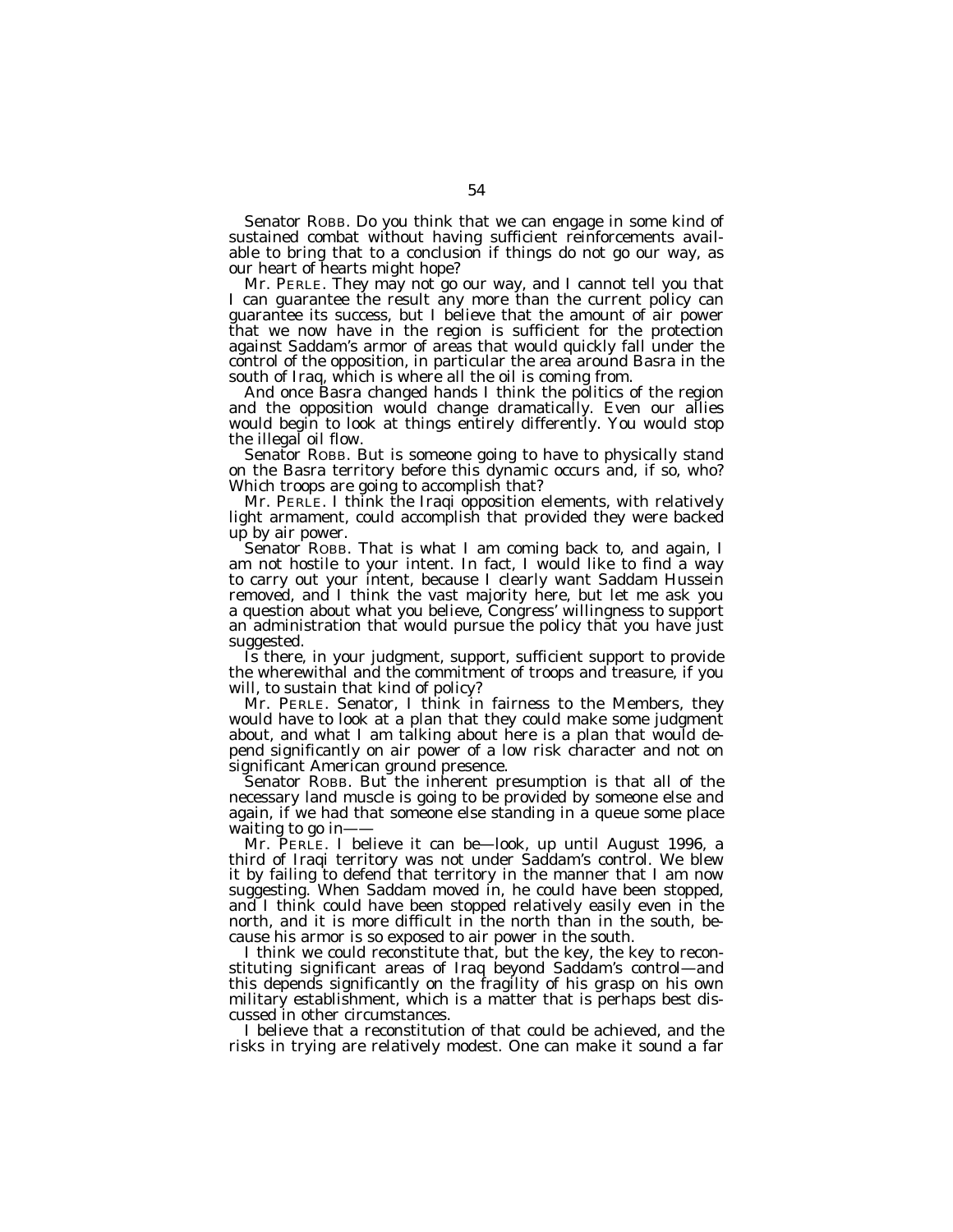more formidable task than it really is, and if you want guarantees that it will work, then obviously you are talking about a much larger operation. There are no guarantees, but I think there are people prepared in Iraq, or who would be prepared if they knew they had U.S. air power to back them up.

Senator ROBB. Having acknowledged that Saddam still possesses the capability at least to constitute and deliver, if not nuclear certainly chemical and biological weapons, and with concern about nuclear that cannot be ultimately resolved either through generation within existing resources or acquired through acquisition from outside sources, do you think that the proposal like the one you have suggested would result in Saddam's use of those weapons of mass destruction, and if he were to use those weapons of mass destruction, what do you think would be the consequences for the region in terms of either support or military activity?

Mr. PERLE. I believe in a properly conducted operation he would be in a position to use weapons of mass destruction. I think the defections from his own military would be very rapid.

Senator ROBB. Would what has happened with respect to the inspectors in place, if not constraining the activity that he might otherwise have carried out, have diminished his ability to deliver weapons of mass destruction? In other words, would you concede that some progress has been made by UNSCOM?

Mr. PERLE. Oh, I am a big supporter of UNSCOM, absolutely. One of the signs of deterioration that causes alarm is the change in the way UNSCOM is now permitted to operate as opposed to the way UNSCOM operated before Kofi Annan. Far from an improvement, it is in fact much more difficult for UNSCOM to do its job today, not least of all because—and I defer to David, who is the expert on this—during the 4 months in which UNSCOM was not operating at all in Iraq, everything of interest was well hidden, and so our data base was devastated. We are not going to find anything, Senator.

When the President says, well, now we are going to see if this new regime, this new arrangement works, forget it. We are not going to catch them in violations any time soon, because they have moved everything that we thought we might have been able to identify.

Now, if we are there long enough, and we are free enough to operate, maybe one of these days we will find something, but it is not going to happen soon, and when it does not happen in 6 or 9 months——

Senator ROBB. I do not think anybody expected us to.

Mr. PERLE. Well, what is the argument going to be a year from now when Tarik Aziz says, Kofi Annan negotiated this agreement, you all said this was a wonderful step forward, and you have not found anything in a year, how much longer are you going to continue these sanctions?

That is what we are facing and I think you understand that.

Senator ROBB. Indeed, and as a matter of fact, we have had several meetings, at least in the Foreign Relations Committee, I do not know about the Energy Committee, on this very topic, and some of you have participated in those discussions.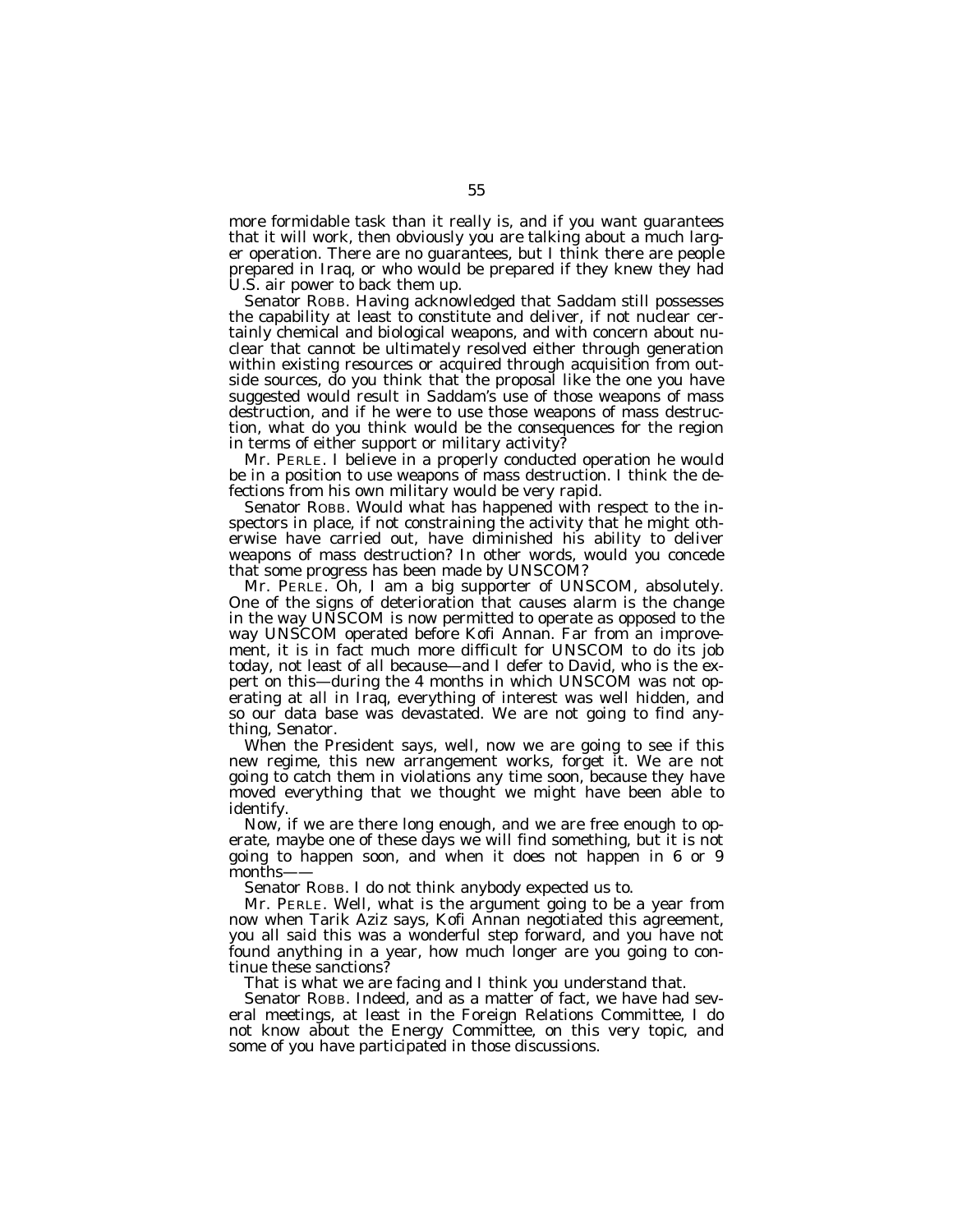But the betting, if you will, at least from this side of the desk, was that it would be a matter of months before Tarik Aziz or Saddam Hussein or someone else acting in his stead declared that we have played your game, you found nothing, it is time for you to wrap it up and go home.

And that is the same advice you are going to be getting if you go to Russia, France, and China may or may not come in, depending upon whether or not the return head of State visit has been completed.

Mr. PERLE. That is why I think we are all concerned about where we go from here, and I do not see any new policy intervening. I think we are going to coast until we fall off the precipice. It is very frustrating, frankly, to see the administration mobilize so energetically to resist all the ideas that have emanated from the Majority Leader and others without finding anything new to put into its own policy.

Everybody agreed this morning to repeat the phrase that sanctions are a tool, not a policy, but they have become a policy by default because there is no other aspect to the current policy. It is a policy of supporting the sanctions, period. There is nothing else going on.

Senator ROBB. I am not sure whether this is being carried live some place, but I have got a call from an institution down at the other end of the street, and I am not going to respond at this point.

The question of whether or not sanctions are effective to the extent we would like them to be, I think there is a broad-based consensus here in Congress and elsewhere that it is not.

I think I would challenge your suggestion that the administration is fighting all efforts to change or to bring about a more effective policy and, again, I have been as tough with the administration over a long period of time in urging a more proactive, assertive role for the United States in dealing with rogue nations in this area and others, and so I am used to having my suggestions without the same responsibility to follow through listened to politely and not followed, so I am not without some concern there.

But let me—and I think you can sense from my questions here that I am frustrated, like you are and like many others, that we are not able to come to a more definitive result with respect to removing Saddam Hussein from power and moving on, so that we can address all of the humanitarian concerns that we know are there in one degree or another without regard to pinpointing whether they would be more or less if we took one action or another.

Let me, before we close up—and I have spoken exclusively to Mr. Perle. Dr. Kay, would either you or Dr. Pollack like to have any closing statement?

And Mr. Perle, I do not want to cut you off. Have you got something you would like to say? I do not want to cut you off, either.

Mr. PERLE. I was only going to make a suggestion. Because of your interest maybe you could persuade the administration to get a small group of people together quietly to reflect the views you have heard today and talk this through, and see whether there may be some common ground.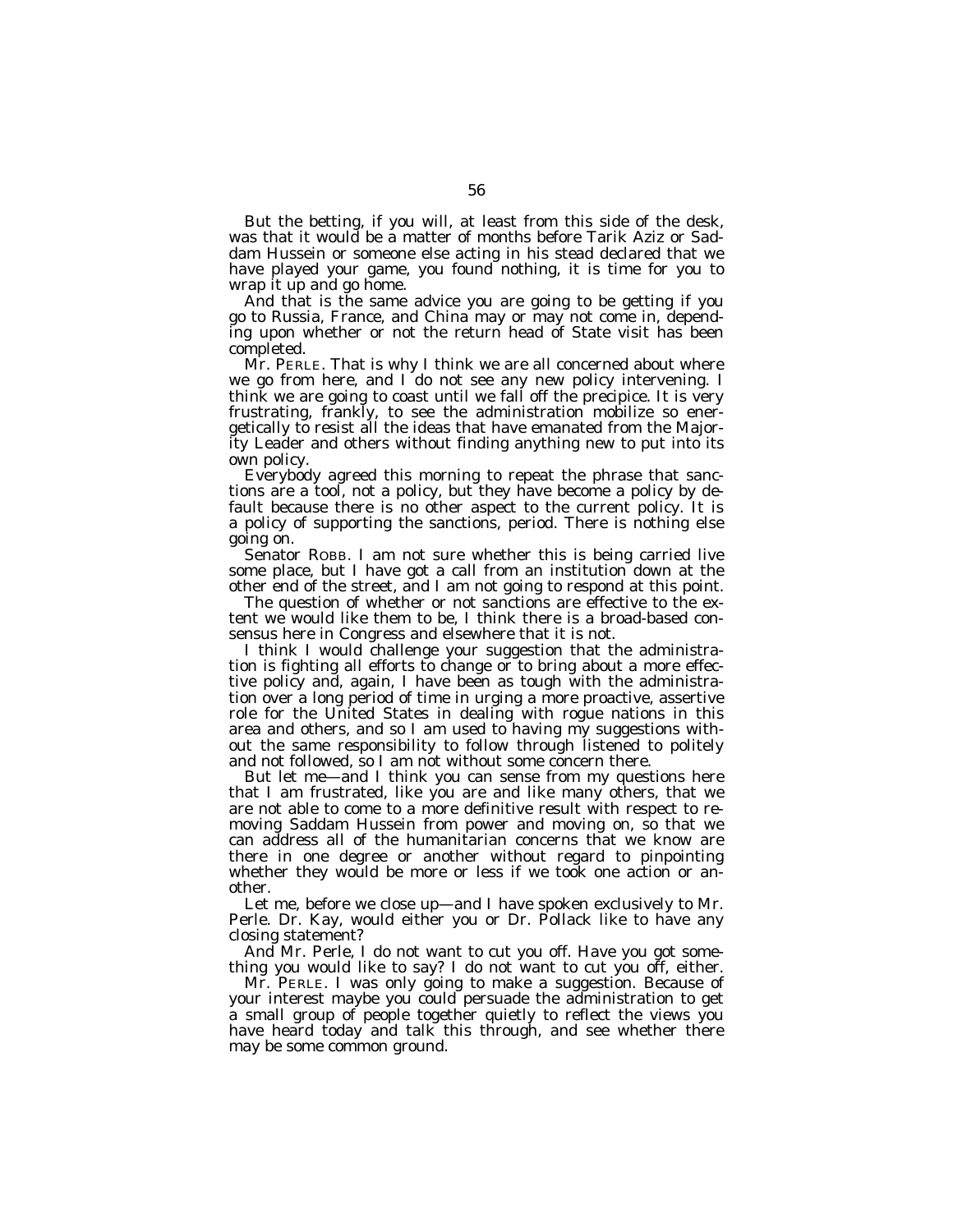What I worry about is that they become terribly defensive about Senator Lott's initiative, and so I see no serious fresh examination of what the options are.

Senator ROBB. I will present that directly. I happened to be part of a small group in the prior administration, right after the invasion, that was invited over to consult on that question, and I thought it was both valuable and politically wise.

Dr. Kay.

Dr. KAY. Senator Robb, I think you have asked all the right and tough questions that need to be asked with regard to anyone who is suggesting an alternative policy. My only concern is really twofold, is if that suggests that continuation of the current policy is an acceptable alternative, I think that is wrong.

I think the consensus of opinion is that inspections are becoming less effective, sanctions are eroding, that what we see, as Senator Domenici reported, among our allies is in fact a belief that, since we are changing our policy, we are not really opposing Saddam, we are going to accommodate slowly because we cannot think of an alternative, our allies are also going to accommodate and accommodate more rapidly.

The other thing I would add, and this is difficult to talk about in open session, but I will say I think Saddam Hussein is not as firmly planted in Baghdad, in control as we often seem to think he is and point to, that the issue is, with leadership and a new range of policies, if, in fact, our allies in the region became convinced that we were dedicated to his overthrow, we had come to the conclusion that even a rearmed but less powerful Iraq than in 1991, and particularly had weapons of mass destruction we were not going to tolerate, they would in fact be behind us and, indeed, I think Iraqi opposition would arise.

What has happened is, between 1992 and 1996 we lost credibility inside Iraq, and we lost credibility in the region. It is difficult for all the king's men to put that Humpty Dumpty back together again, but if we do not, the wall is going to come tumbling down on top of us. There is not an alternative, I believe, to stability and containment.

We do not have a stable situation now in the Gulf. We have a situation that is getting worse by the yo-yo pull of Saddam every time. It is quite clear that we did not have as many allies this October in this crisis that began in October and ended in February and March as we had 6 months before or 12 months before or 18 months before, and our allies know it and Saddam knows it.

We must reverse that. The questions I think are the right ones. I hope, though, in fact, we question the assumptions.

Senator ROBB. I do not want to open up a whole new line of questions, but if we were to support—in, say, Afghanistan we had Pakistan who assisted in channeling arms and equipment. We did not overtly send in the necessary arms, ammunitions, et cetera.

Would you, either you who are proponents of a more dramatic near-term change, and if we came to that point, would you recommend that we do that directly and overtly, or would you have in mind some other ally that would serve that role?

Mr. PERLE. I think you could have a combination of a strategy that in its political dimension is absolutely overt. We are commit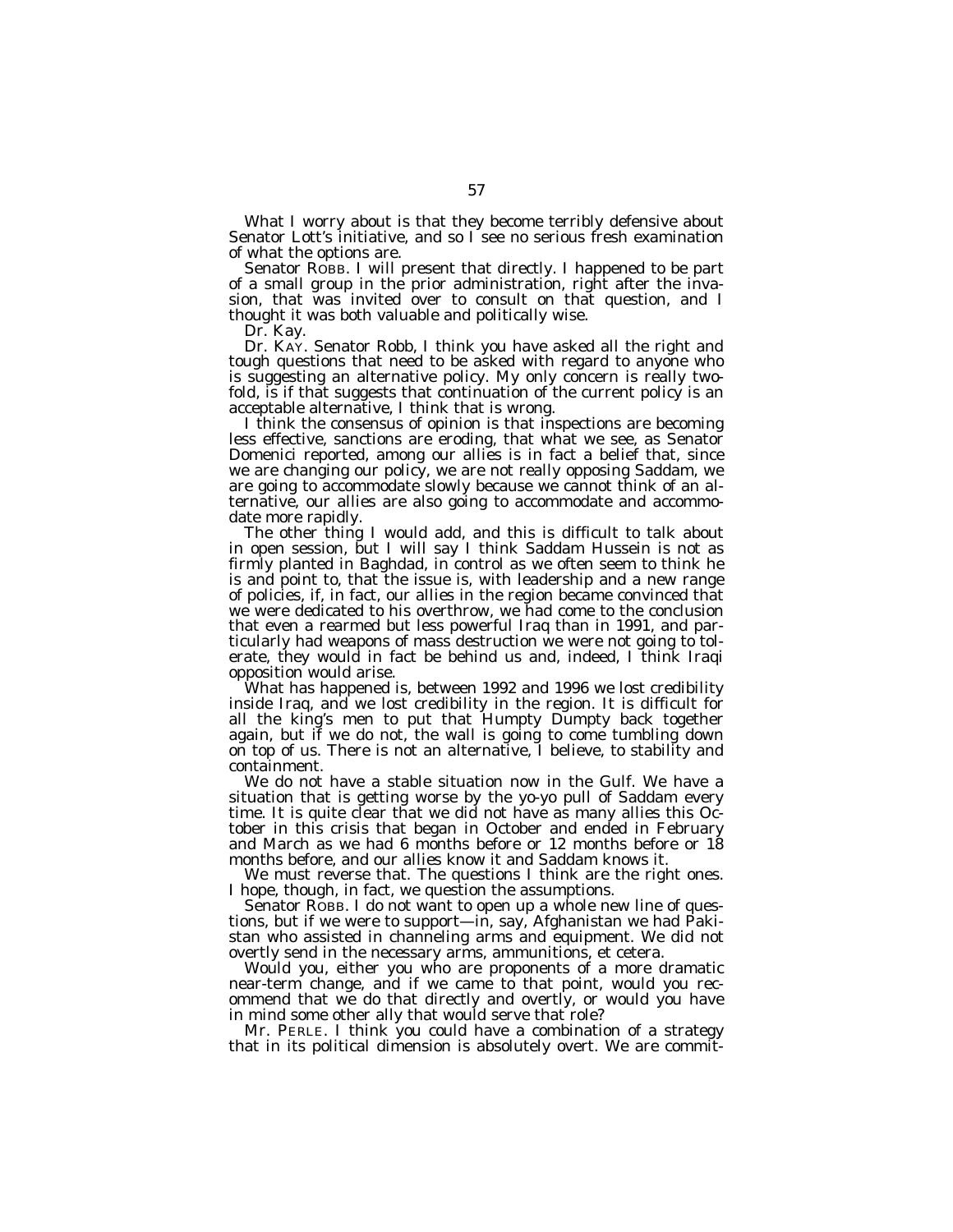ted to the replacement of Saddam Hussein by a Government reflecting all the people of Iraq, and we could do a number of things in support of that.

To the degree to which that opposition required weapons, you could do it either way. There are arguments for doing that part of the operation without openly acknowledging it, but that seems to me a detail.

Senator ROBB. The devil is in the details.

Dr. Pollack.

Dr. POLLACK. Thank you, Senator Robb.

Let me begin by saying that I think it is critical that we do explore these kinds of alternatives to containment. Nevertheless, you have heard me say that ultimately right now I do not think we do have a good alternative to containment.

That is not to say that we should not have a more aggressive containment policy along the lines of the policy suggested by Dr. Kay and Mr. Perle, but the problem that I am trying to focus a bit of attention on here is that any of these suggestions are going to take time to unfold, and during that period of time we are going to have to rely on containment to hold the line. We have to play defense at the same time that we buildup an offensive option, if we are to buildup an offensive option against Saddam.

My concern is that right now we look very hard at containment, because as we are all in agreement here, the current approach to containment is not succeeding. It is eroding, and I think we need to make some very hard choices about how we are going to restructure containment and make it last over the long term.

And the worst of all possible worlds is that at some point in the future we do adopt either a more aggressive policy toward Saddam, or we discover an alternative to containment, only to find that we have so badly allowed containment to erode that when we finally get around to putting in place this new policy, it is impossible, because all the support is gone and Saddam is out of his box.

Senator ROBB. I think that is an appropriate place to conclude this particular discussion.

Mr. Perle, Dr. Kay, Dr. Pollack, thank you all for participating. This is a discussion to be continued.

This hearing is adjourned.

[Whereupon, at 12:50 p.m., the committees adjourned.]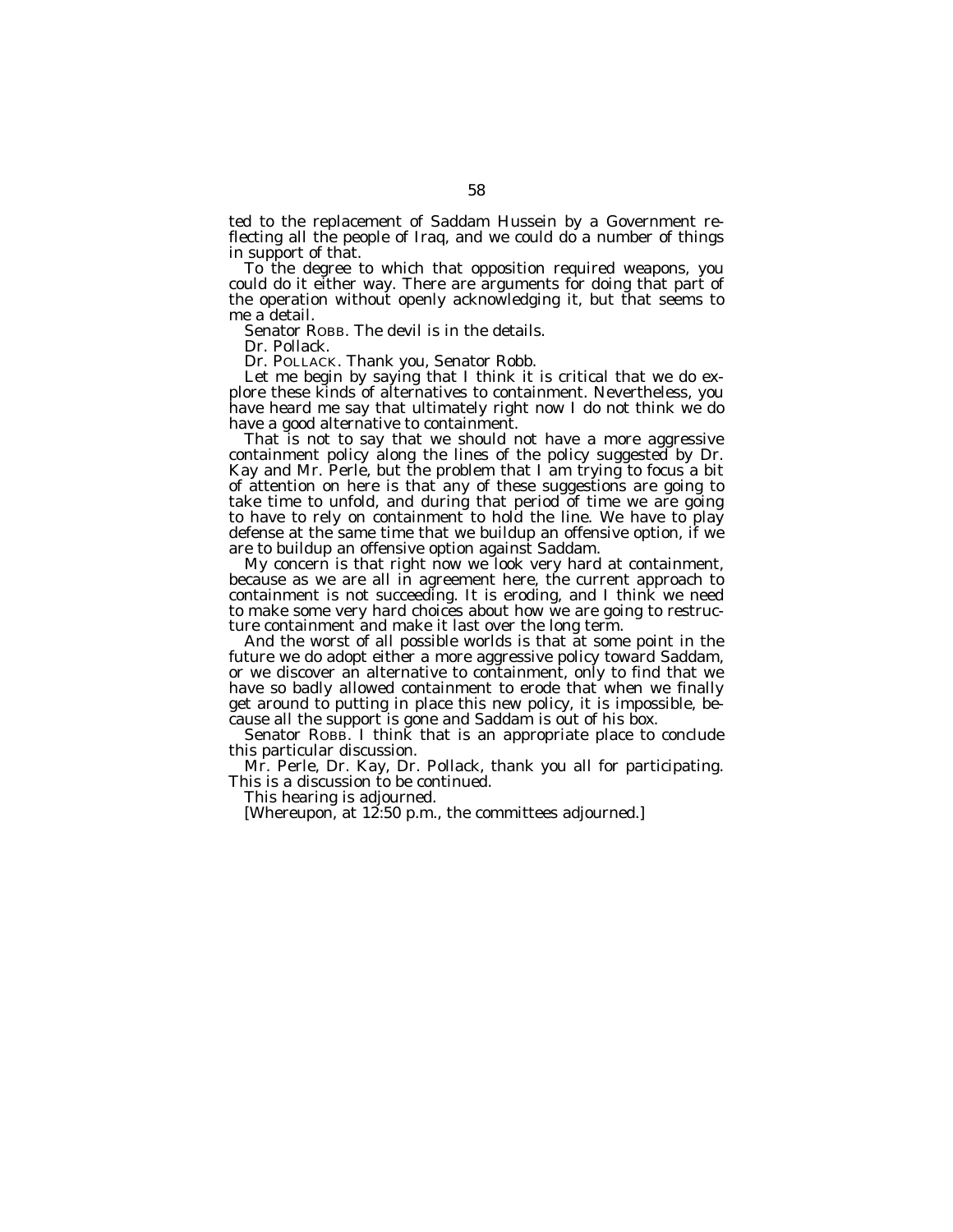# **A P P E N D I X**

PREPARED STATEMENT OF SENATOR LARRY E. CRAIG

Thank you, Mr. Chairman.

First, I would like to thank the Chairmen of both Committees, Senators Murkow-<br>ski and Helms, for this unique opportunity to address the issue of sanctions.

Mr. Chairman, for years we have been hearing about "globalization"—the integra-<br>tion of the world economy. It is a simple fact of life that our nation's economic well-

being will become more and more inter-dependent with that of our trading partners.<br>Congress can not change this world trend. We can adapt to it, and help guide this<br>development in ways that protect our nation's prosperity.

But if we ignore the reality of growing globalization and indulge in unilateral sanctions on a whim, we will fail to further our true foreign policy objectives and only hurt our own workers and employers.

In 1997, total U.S. merchandise trade reached almost \$1.6 trillion, with exports of \$688.7 billion and imports of \$870.6 billion. Compared with our Gross Domestic Product of \$8 trillion, trade accounts for a fifth of our economy. Twelve million

Americans are employed making or selling U.S. exports. In my own state of Idaho, no fewer than 58 companies are registered with the Department of Commerce1s National Trade Data Base. I am told by members of the business community that, for a variety of reasons, this figure probably is under-<br>stated by as much as one-half.

stated by as much as one-half.<br>Idaho's exporters, in 1996, sold \$1.67 billion worth of merchandise to the rest of<br>the world. This does not even count services and foreign military sales, which typi-

cally add up to a similar number.<br>Idaho's exporters, like those of the rest of the nation, sell a diverse assortment<br>of goods and services overseas. Our largest merchandise export sectors include machinery, electrical and electronic equipment, agricultural and food products, chemi-cal and allied products, wood and paper products, and transportation equipment.

In other words, in Idaho, like the rest of the nation, virtually no worker, no house-<br>hold, and no sector of the economy is isolated from the benefits of trade, and the<br>benefits of being able to sell our exports.

benefits of being able to sell our exports.<br>However, despite the growing need to embrace international trade, the growing<br>trend here in the U.S. has been to move away. In the four year period from 1993<br>to 1996, there were nomic sanctions against 35 countries. According to one study, by Donald Losman for ''Business Economics'' magazine, these actions have placed 42 percent of the world's population and almost \$800 billion worth of exports off limits to U.S. businesses.<br>In 1996 alone, there were 23 cases of sanction imposed by the U.S.

Now, the nation is alive with talk about the possibility of imposing unilateral<br>sanctions against India and Pakistan—two nations which have historically been important markets for American products. While the decision as to what must be done regarding India and Pakistan has yet to reach the Senate, I am pleased to note that the actions being contemplated by the Administration would not affect food and

other agricultural products.<br>Mr. Chairman, I have never supported the use of food as a foreign policy weapon.<br>To do so would have a direct negative impact on U.S. farmers. To them, trade simultaneously represents the best opportunity for, and the biggest challenge to, their fiscal stability. Despite increasing efficiencies and continued growth in domestic production, exports of agricultural products are actually declining. Agricultural exports for FYI 998 are forecast to fall \$1.3 billion, to \$56 billion, and our imports will grow \$2.2 billion, or 6 percent, to \$38 billion. if current trends continue, the agricultural trade surplus will fall 16 percent this year, or \$3.5 billion.

Now, Mr. Chairman, there are those who would support the inclusion of agricultural products in any unilateral sanction issued by the U.S. It has been done before—against Iran and others. I do not agree. The use of food as a weapon is wrong.